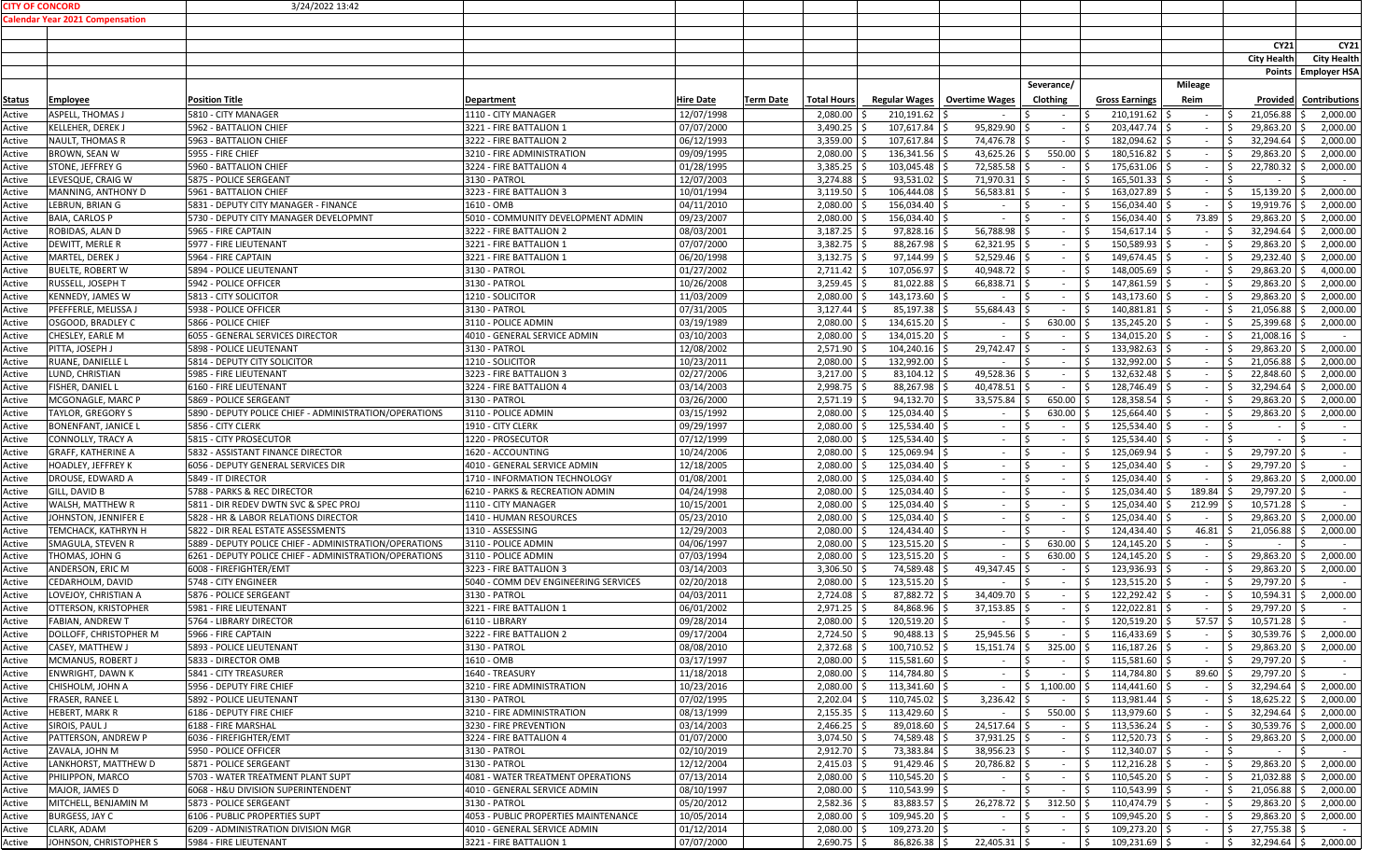|               |                              |                                                                                         |                                      |                  |                  |                      |                      |                       |                                   |                                  |                     | CY21                       | CY21                    |
|---------------|------------------------------|-----------------------------------------------------------------------------------------|--------------------------------------|------------------|------------------|----------------------|----------------------|-----------------------|-----------------------------------|----------------------------------|---------------------|----------------------------|-------------------------|
|               |                              |                                                                                         |                                      |                  |                  |                      |                      |                       |                                   |                                  |                     | <b>City Health</b>         | <b>City Health</b>      |
|               |                              |                                                                                         |                                      |                  |                  |                      |                      |                       |                                   |                                  |                     |                            | Points   Employer HSA   |
|               |                              |                                                                                         |                                      |                  |                  |                      |                      |                       | Severance/                        |                                  | Mileage             |                            |                         |
| <u>Status</u> | <u>Employee</u>              | <u> Position Title</u>                                                                  | <u>Department</u>                    | <b>Hire Date</b> | <u>Term Date</u> | Total Hours          | <b>Regular Wages</b> | <b>Overtime Wages</b> | Clothing                          | <b>Gross Earnings</b>            | Reim                | <b>Provided</b>            | <b>Contributions</b>    |
| Active        | DUMAS, DAVID A               | 5967 - FIRE CAPTAIN                                                                     | 3223 - FIRE BATTALION 3              | 09/09/1995       |                  | 2,465.00             | 97,600.49            | 10,862.08             | $\sim$                            | 108,462.57<br>-S                 |                     | 32,261.28<br>IS.           |                         |
| Active        | MCAULIFFE, JOHN              | 5982 - FIRE LIEUTENANT                                                                  | 3223 - FIRE BATTALION 3              | 06/01/2002       |                  | 2,613.00             | 88,717.94            | 18,456.32 \$          | $\sim$ 10 $\pm$                   | 107,174.26<br>-Ŝ                 |                     | 22.780.32 \$               | 2,000.00                |
| Active        | EMIS-WILLIAMS, KAREN O       | 5794 - HUMAN SERVICES DIRECTOR                                                          | 7110 - HUMAN SERVICES                | 10/16/2016       |                  | 2,080.00             | 106,626.40           |                       | $\sim$ 10 $\pm$                   | $\zeta$<br>106,626.40            | $\sim$              | 34,799.52 \$<br>- Ś        |                         |
| Active        | <b>SCHNEIBLE, MARK A</b>     | 5870 - POLICE SERGEANT                                                                  | 3130 - PATROL                        | 08/07/2011       |                  | 2,487.13             | 82,870.68            | $23,115.74$   \$      | $312.50$ \$                       | 106,298.92 \$                    | $\sim$              | l Ś                        | IS.                     |
| Active        | DAVIS, ANDREW                | 6018 - FIREFIGHTER/EMT                                                                  | 3222 - FIRE BATTALION 2              | 06/01/2002       |                  | 2,894.50             | 76,314.48            | 29,916.03             | $\sim$                            | -Ś<br>$106,230.51$ \$            | $\sim$              | $29,863.20$ \$             | 2,000.00                |
| Active        | ANDREWS, ROBERT D            | 5978 - FIRE LIEUTENANT                                                                  | 3222 - FIRE BATTALION 2              | 09/17/2004       |                  | 2,759.75             | 81,386.96            | $24,610.71$ \$        | $\sim 100$                        | Ŝ.<br>105,997.67 \$              |                     | 28,108.32                  | 2,000.00                |
| Active        | PAWLOWSKI, MICHAEL D         | 5976 - FIRE LIEUTENANT                                                                  | 3222 - FIRE BATTALION 2              | 09/17/2004       |                  | 2,629.25             | 86,913.80            | $18,976.67$ \$        | $\sim 100$                        | -Ś<br>$105,890.47$   \$          | $\sim$              | $32,294.64$ \$             | 2,000.00                |
| Active        | <b>MOULTON, BARRETT J</b>    | 5891 - POLICE LIEUTENANT                                                                | 3130 - PATROL                        | 05/07/2006       |                  | 2,116.50             | 103,129.20           | $2,710.62$ \$         | $-5$                              | 105,839.82 \$                    | $-15$               | $\sim$                     | $\sim 100$              |
| Active        | CREGG, BRIAN J               | 5908 - POLICE OFFICER                                                                   | 3130 - PATROL                        | 12/07/2003       |                  | 2,461.00             | 83,205.49            | 22,053.08 \$          | $\sim 100$                        | Ŝ.<br>105,258.57 \$              | $-$ 5               | 29,863.20 \$               | 2,000.00                |
| Active        | RANDALL, DANIEL C            | 5975 - FIRE LIEUTENANT                                                                  | 3224 - FIRE BATTALION 4              | 09/17/2004       |                  | 2,715.50             | 79,854.03            | 24,256.19             | $\sim 100$                        | l \$<br>104,110.22 \$            | $\sim$              | 29,863.20<br>I \$          | 2,000.00                |
| Active        | OFRIAS, PATRICK J            | 5872 - POLICE SERGEANT                                                                  | 3130 - PATROL                        | 08/17/2014       |                  | 2,368.43             | 74,760.32            | $29,028.41$ \$        | $\sim 100$                        | -Ŝ<br>$103,788.73$ $\frac{1}{5}$ | $\sim$              | 21,056.88                  | 2,000.00                |
| Active        | YERKES, THOMAS W             | 5874 - POLICE SERGEANT                                                                  | 3130 - PATROL                        | 02/20/2005       |                  | 2,254.17             | 91,851.30            | $10,771.27$ $\mid$ \$ | $325.00$ \$                       | 102,947.57 \$                    | $\sim$              | 29,863.20                  | 2,000.00                |
| Active        | NEWBERY, BRADLEY A           | 5979 - FIRE LIEUTENANT                                                                  | 3222 - FIRE BATTALION 2              | 04/22/2007       |                  | 2,782.25             | 77,981.88            | 24,856.73             | $\sim 100$                        | -Ś<br>$102,838.61$ \$            | $\sim$              | 32,294.64<br>I\$           | 2,000.00                |
| Active        | BOOKER, ERIC C               | 6012 - FIREFIGHTER/EMT                                                                  | 3224 - FIRE BATTALION 4              | 03/14/2003       |                  | 2,825.75             | 72,009.32            | $30,666.60$ \$        | $\sim$ $-$                        | Ś<br>102,675.92                  | $\sim$              | 29,829.84                  |                         |
| Active        | <b>PRATT, JAMES F</b>        | 6039 - FIREFIGHTER/EMT                                                                  | 3221 - FIRE BATTALION 1              | 08/13/1999       |                  | 2,864.25             | 74,664.48            | $27,768.59$ \$        | $\sim 100$                        | Ŝ.<br>$102,433.07$ \$            |                     | $29,863.20$ \$             | 2,000.00                |
| Active        | WYSZYNSKI, SARAH E           | 5940 - POLICE OFFICER                                                                   | 3130 - PATROL                        | 12/11/2016       |                  | 2,696.40             | 74,823.47            | 27,218.78             | $\sim$ 10 $\pm$                   | 102,042.25<br>-Ś                 |                     | $10,594.31$ \$<br>₿Ś.      | 1,000.00                |
| Active        | DRISCOLL, DANIEL C           | 5713 - WASTEWATER TREATMT PLANT SUPT                                                    | 4010 - GENERAL SERVICE ADMIN         | 02/27/2011       |                  | 2,080.00             | 101,522.80           | $\sim$                | $\sim 100$                        | -Ś<br>101,522.80                 | $\sim$              | 29,797.20 \$<br>I \$       |                         |
| Active        | SHANK, HEATHER R             | 5732 - CITY PLANNER                                                                     | 5030 - COMMUNITY DEVELOPMENT PLAN    | 11/30/2014       |                  | 2,080.00             | 101,503.20           | $\sim$                | - Ś<br>$\sim$ 10 $\pm$            | -Ś<br>101,503.20 \$              |                     | $21,008.16$ \$<br>l \$     |                         |
| Active        | WROBLEWSKI, CHARLES M        | 5895 - POLICE LIEUTENANT                                                                | 3130 - PATROL                        | 12/07/2008       |                  | 2,162.25             | 100,232.48           | $1,268.51$ \$         | $\sim$                            | Ś<br>101,500.99                  | $\sim$              | $12,326.40$ \$             |                         |
| Active        | LANGILLE, MICHAEL D          | 5996 - FIREFIGHTER/PARAMEDIC                                                            | 3224 - FIRE BATTALION 4              | 09/09/2005       |                  | 2,654.75             | 82,179.30            | $19,302.33$ \$        | $\sim 100$                        | -Ś<br>$101,481.63$ \$            | $\sim$              | $29,863.20$ \$             | 2,000.00                |
| Active        | <b>BICKERS, DANIEL R</b>     | 6011 - FIREFIGHTER/EMT                                                                  | 3222 - FIRE BATTALION 2              | 09/17/2004       |                  | 2,837.75             | 74,664.48            | $26,496.58$ \$        | $\sim 100$                        | -Ŝ<br>$101,161.06$   \$          | $\sim$ 100 $\mu$    | 29,863.20 \$               | 2,000.00                |
| Active        | <b>DRUKKER, MARTHA L</b>     | 5750 - ASSOCIATE ENGINEER                                                               | 5040 - COMM DEV ENGINEERING SERVICES | 07/17/1989       |                  | 2,006.05             | 101,061.36           | $\sim$                | - Ś<br>$\sim 100$                 | Ŝ.<br>$101,061.36$ \$            | $-$ 15              | $10,594.31$ \$             | 1,000.00                |
| Active        | RICHARDSON, PATRICK C        | 6041 - FIREFIGHTER/EMT                                                                  | 3222 - FIRE BATTALION 2              | 10/21/2000       |                  | 2,835.25             | 74,723.52            | $26,282.21$ \$        | $\sim$ 10 $\pm$                   | Ŝ.<br>$101,005.73$ \$            | $\sim$              | $28,108.32$ \$<br>l \$     | 2,000.00                |
| Active        | WATERMAN, TINA M             | 5839 - PURCHASING MANAGER                                                               | 1630 - PURCHASING                    | 03/25/2018       |                  | 2,080.00             | 100,903.20           |                       | $\sim 100$                        | l \$<br>100,903.20               | $\sim$              | $29,829.84$ \$             |                         |
| Active        | FARLEY, JAMES R              | 5994 - FIREFIGHTER/PARAMEDIC                                                            | 3224 - FIRE BATTALION 4              | 03/14/2003       |                  | 2,620.75             | 81,543.00            | 18,444.12 \$          | $\sim 100$                        | 99,987.12 \$<br>-Ś               | $\sim$              |                            |                         |
| Active        | FALLON, MATTHEW V            | 6023 - FIREFIGHTER/EMT                                                                  | 3224 - FIRE BATTALION 4              | 04/03/1999       |                  | 2,811.75             | 74,439.48            | $25,225.61$ \$        | $\sim 100$                        | l S<br>99,665.09                 | $\sim$              | $28,108.32$ \$             | 2,000.00                |
| Active        | SPAULDING, LAURA C           | 5945 - POLICE OFFICER                                                                   | 3130 - PATROL                        | 05/18/2003       |                  | 2,398.93             | 79,978.64            | $18,547.91$ \$        | $625.00$ \$                       | $99,151.55$ \$                   |                     | 19,389.62                  | 2,000.00                |
| Active        | LEVESQUE, BRIAN T            | 5691 - FLEET MANAGER                                                                    | 4060 - VEHICLE MAINTENANCE ADMIN     | 01/15/2017       |                  | 2,080.00             | 99,074.34            | $\sim$                | $\sim$ 10 $\pm$                   | -Ś<br>99,074.34 \$               | $\sim$ $-$          | $21,056.88$ \$             | 2,000.00                |
| Active        | <b>RICHARDSON, KEITH K</b>   | 6000 - FIREFIGHTER/PARAMEDIC                                                            | 3222 - FIRE BATTALION 2              | 03/16/2008       |                  | 2,590.50             | 78,055.70            | $20,587.13$ \$        | $-5$                              | 98,642.83                        | $-$ 5               | 29,797.20 \$               | $\sim$ $-$              |
| Active        | <b>BEALL, TODD A</b>         | 6003 - FIREFIGHTER/EMT                                                                  | 3222 - FIRE BATTALION 2              | 04/28/2006       |                  | 2,791.00             | 74,514.48            | $24,065.13$ \$        | $\sim 100$                        | 98,579.61 \$<br>-Ś               | $\sim$ 100 $\mu$    | 26,244.20 \$               | 2,000.00                |
| Active        | <b>BROPHY, JUSTIN D</b>      | 5915 - POLICE OFFICER                                                                   | 3130 - PATROL                        | 04/08/2018       |                  | 2,831.25             | 66,995.52            | $31,133.54$ \$        | $\sim$ 10 $\pm$                   | ۱s<br>98,129.06                  | $\sim$              | 10,594.31<br>I \$          | 1,000.00<br>l S         |
| Active        | MCNUTT, NICHOLAS B           | 6140 - POLICE OFFICER                                                                   | 3130 - PATROL                        | 03/31/2013       |                  | 2,372.44             | 83,433.39            | 14,064.37 \$          | $312.50$ \$                       | $97,810.26$   \$                 | $\sim$              | 29,863.20 \$               | 2,000.00                |
| Active        | COSTELLO, MICHAEL J          | 6189 - FIRE CAPTAIN TRAINING                                                            | 3210 - FIRE ADMINISTRATION           | 09/02/2018       |                  | 2,322.75             | 83,346.60            | $14,346.12$ \$        | $\sim 100$                        | l S<br>$97,692.72$ \$            | $\sim$              | 21,032.88                  | 2,000.00                |
| Active        | MARTEL, ROBERT A             | 6031 - FIREFIGHTER/EMT                                                                  | 3221 - FIRE BATTALION 1              | 09/22/2007       |                  | 2,737.50             | 71,428.20            | $25,510.85$ \$        | $\sim 100$                        | <b>S</b><br>$96,939.05$ \$       | $\sim$              | 25,206.40<br>I\$           | 2,000.00                |
| Active        | ODOM, RYAN C                 | 6007 - FIREFIGHTER/EMT                                                                  | 3221 - FIRE BATTALION 1              | 04/28/2006       |                  | 2,750.25             | 74,589.48            | 22,308.43             | $\sim 100$                        | - Ś<br>96,897.91 \$              | $\sim$              | $28,108.32$ \$             | 2,000.00                |
| Active        | FREITAS, JAMES L             | 6005 - FIREFIGHTER/EMT                                                                  | 3223 - FIRE BATTALION 3              | 09/09/2005       |                  | 2,730.50             | 73,645.20            | $23,115.36$   \$      | $\sigma_{\rm{max}}$               | l \$<br>$96,760.56$ \$           | $\sim$              | 29,797.20 \$<br>l \$       |                         |
| Active        | <b>SMULLEN, JONATHAN R</b>   | 6200 - ASSISTANT IT DIRECTOR                                                            | 1710 - INFORMATION TECHNOLOGY        | 05/22/2011       |                  | 2,080.00             | 96,652.80            | $\sim$                | - S<br>$\sim 100$                 | -Ś<br>$96,652.80$ \$             | $14.56$ \$          | 21,056.88 \$               | 2,000.00                |
| Active        | DUCKWORTH, JAMES D           | 5980 - FIRE LIEUTENANT                                                                  | 3223 - FIRE BATTALION 3              | 03/14/2003       |                  | 2,628.75             | 77,554.60            | $19,025.34$ \$        | $ \sim$                           | $96,579.94$ \$                   | $\sim$ 100 $\mu$    | 20,650.80 \$<br>l \$       | 2,000.00                |
| Active        | <b>BOSE, MATHEW W</b>        | 6192 - ASST LIB DIR & TECH SVCS MGR                                                     | 6110 - LIBRARY                       | 01/03/2017       |                  | 2,080.00             | 96,302.80            | $\sim$                | S.<br>$\sim$ 10 $\pm$             | -Ś<br>96,302.80                  | $53.54$ \$          | 29,797.20 \$               | $\sim$ $-$              |
| Active        | MULLEAVEY, JOSEPH E          | 5715 - WASTEWATER MAINT SUPERVISOR                                                      | 4090 - WASTE WATER TREATMENT MAINT   | 02/23/1997       |                  | 2,309.75             | 82,421.36            | $13,651.94$ \$        | $\sim$ 10 $\pm$                   | l S<br>96,073.30                 | $\sim$              | $29,863.20$ \$             | 2,000.00                |
| Active        | SCHEIDEL, MATTHEW T          | 5937 - POLICE OFFICER                                                                   | 3130 - PATROL                        | 04/08/2018       |                  | 2,781.71             | 66,900.74            | 28,981.67 \$          | $\sim 100$                        | 95,882.41<br>l S                 | $\sim$              | $10,594.31$ \$             | 1,000.00                |
| Active        | BARDWELL, JEFFREY R          | 6107 - ARENA AND PROPERTIES MANAGER                                                     | 4051 - PUBLIC PROPERTIES ARENA       | 06/22/2003       |                  | 2,080.00             | 95,446.40            |                       | Ś.<br>$\sim$                      | -Ś<br>95,446.40                  | $\sim$              | 23,897.60 \$<br>- S        |                         |
| Active        | <b>BRYANT, LAURA S</b>       | 6233 - ASSISTANT DIRECTOR OF PARKS & RECREATION                                         | 6210 - PARKS & RECREATION ADMIN      | 10/31/2010       |                  | 2,080.00             | 95,446.40            |                       | $\zeta$                           | -Ś<br>95,446.40 \$               | 740.04 \$           | 29,797.20 \$               |                         |
| Active        | MCCULLOUGH, CHARLES A        | 5936 - POLICE OFFICER                                                                   | 3130 - PATROL                        | 08/07/2016       |                  | $2,581.02$ \$        | 73,740.96            | $21,623.38$ \$        | $\sim 100$                        | l S<br>$95,364.34$ \$            | $-15$               | $\sim$                     | $\vert$ \$              |
| Active        | PIROSO, RONALD F             | 6038 - FIREFIGHTER/EMT                                                                  | 3223 - FIRE BATTALION 3              | 10/28/1989       |                  | $2,717.25$ \$        | 74,589.48            | $20,614.82$ \$        | $\sim 100$                        | $\vert$ \$<br>$95,204.30$ \$     | $\sim$              | I \$<br>29,863.20 \$       | 2,000.00                |
| Active        | ZHOU, YINGCHUN               | 5753 - GIS COORDINATOR                                                                  | 5040 - COMM DEV ENGINEERING SERVICES | 03/03/2002       |                  | $2,080.00$ \$        | 94,846.40            | $\sim$                | $\overline{\phantom{a}}$<br>$-15$ | $94,846.40$ \$                   | $-$ S               | $-5$                       |                         |
| Active        | ALEXANDER, DONNA M           | 6208 - ASST ADMINISTRATION DIV MGR                                                      | 4010 - GENERAL SERVICE ADMIN         | 05/17/1999       |                  | 2,080.00             | 94,846.40 \$         | $\sim$                | $\mathsf{S}$<br>$\sim 100$        | 5 ا<br>$94,846.40$ \$            | $-15$               | 29,797.20 \$               |                         |
| Active        | <b>GENDRON, PAUL E</b>       | 5734 - CITY SURVEYOR                                                                    | 5040 - COMM DEV ENGINEERING SERVICES | 01/15/1996       |                  | 2,080.00             | 94,846.40            | $\sim$                | - S<br>$\sim$ 10 $\pm$            | l S<br>94,846.40                 | $33.60 \, \text{S}$ | 29,863.20 \$               | 2,000.00                |
| Active        | DAVIS, PHILIP B              | 6264 - DIRECTOR OF OPERATIONS AND HEAD GOLF PROFESSIONAL 6220 - PARKS & RECREATION GOLF |                                      | 12/06/2015       |                  | 2,080.00             | 94,692.00            | $\sim$                | ∫ <<br>$\sim$                     | I\$<br>94,692.00                 | 446.88              | 29,797.20 \$               |                         |
| Active        | SOUTHER, MICHAEL H           | 6044 - FIREFIGHTER/EMT                                                                  | 3222 - FIRE BATTALION 2              | 09/17/2004       |                  | $2,590.75$ \$        | 74,713.08            | $19,836.89$ \$        | $\sim$                            | I\$<br>$94,549.97$   \$          | $\sim$              | 19,919.76 \$               | 2,000.00                |
| Active        | <b>SCHAEFER, FREDERICK W</b> | 6069 - ENGINEERING TECHNICIAN II                                                        | 4021 - HIGHWAY CREW 1                | 05/12/2013       |                  | $2,714.25$ \$        | 65,112.04            | 29,420.77 \$          | $\sim$ $-$                        | -Ś<br>$94,532.81$ \$             | $\sim$              | 29,863.20 \$<br>l S        | 2,000.00                |
| Active        | KIMAN, BRIAN J               | 5851 - SYSTEMS ANALYST II                                                               | 1710 - INFORMATION TECHNOLOGY        | 11/26/2017       |                  | 2,080.00             | 94,288.80            | $\sim$                | - Ś<br>$\sim 100$                 | l S<br>$94,288.80$ \$            | $\sim$              | 29,863.20 \$<br>$\vert$ \$ | 2,000.00                |
| Active        | <b>CARTER, STEVEN M</b>      | 5910 - POLICE OFFICER                                                                   | 3130 - PATROL                        | 08/07/2016       |                  | $2,455.21$ \$        | 72,090.23   \$       | $21,651.75$ \$        | $312.50$ \$                       | $94,054.48$ \$                   | $-15$               | 10,594.31   \$             | 1,000.00                |
| Active        | MICHAUD, GREGORY             | 5995 - FIREFIGHTER/PARAMEDIC                                                            | 3221 - FIRE BATTALION 1              | 08/03/2013       |                  | 2,867.50             | 68,358.88            | 25,596.18 \$          | $-15$                             | 93,955.06 \$                     | $-$ 5               | 29,863.20 \$               | 2,000.00                |
| Active        | SINCLAIR, JONATHAN G         | 6043 - FIREFIGHTER/EMT                                                                  | 3224 - FIRE BATTALION 4              | 04/22/2007       |                  | $2,688.00$ \$        | 74,411.00   \$       | $19,108.67$ \$        | $-$ 5                             | $93,519.67$ \$                   | $-$ 5               | 29,245.44 \$               | 2,000.00                |
| Active        | <b>EDSON, TYLER M</b>        | 5930 - POLICE OFFICER                                                                   | 3130 - PATROL                        | 04/12/2020       |                  | 2,940.11             | 57,330.87            | 35,875.17 \$          | $ \sim$                           | $93,206.04$ \$                   | $-15$               | $\sim$                     | l S                     |
| Active        | DEMERS, KEVIN J              | 6138 - HIGHWAY SYSTEMS SUPERVISOR                                                       | 4021 - HIGHWAY CREW 1                | 03/16/2008       |                  | $2,347.50$ $\mid$ \$ | 78,282.34            | $14,900.49$ \$        | $ \sqrt{5}$                       | $93,182.83$ \$                   | $\sim$              | l S<br>$\sim$              | IS.                     |
| Active        | MCBRIDE, JOHN J              | 6190 - FIRE CAPTAIN EMS                                                                 | 3210 - FIRE ADMINISTRATION           | 08/13/1999       |                  | $2,157.25$   \$      | 87,741.00            | $4,815.16$ \$         | $ \sqrt{5}$                       | $92,556.16$ \$                   | $\sim$              | $\vert$ \$<br>23,418.47 \$ |                         |
| Active        | DZELIC, ALMEDIN              | 5902 - POLICE OFFICER                                                                   | 3130 - PATROL                        | 11/17/2002       |                  | $2,260.67$ \$        | 80,749.50            | 10,607.49 \$          | $690.22$ \$                       | $92,047.21$ \$                   | $\sim$              | $\vert$ \$                 | 29,863.20   \$ 2,000.00 |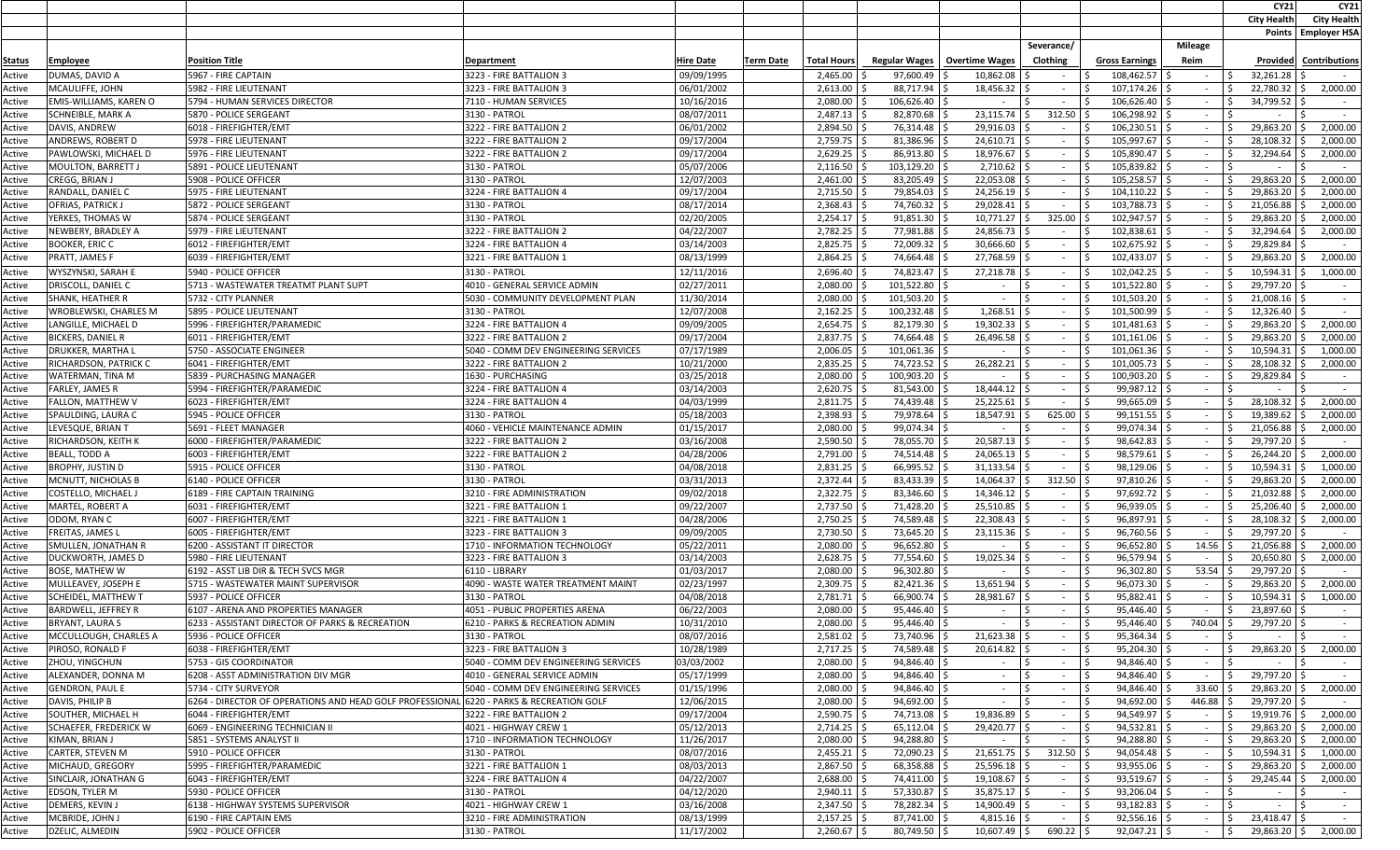|                  |                                                     |                                                       |                                                |                          |                  |                                |                        |                          |                           |                                                           |                  | CY21                             | CY21                                |
|------------------|-----------------------------------------------------|-------------------------------------------------------|------------------------------------------------|--------------------------|------------------|--------------------------------|------------------------|--------------------------|---------------------------|-----------------------------------------------------------|------------------|----------------------------------|-------------------------------------|
|                  |                                                     |                                                       |                                                |                          |                  |                                |                        |                          |                           |                                                           |                  | <b>City Health</b>               | <b>City Health</b>                  |
|                  |                                                     |                                                       |                                                |                          |                  |                                |                        |                          |                           |                                                           |                  |                                  | Points   Employer HSA               |
|                  |                                                     |                                                       |                                                |                          |                  |                                |                        |                          | Severance/                |                                                           | <b>Mileage</b>   |                                  |                                     |
| <u>Status</u>    | <u>Employee</u>                                     | <b>Position Title</b>                                 | <u>Department</u>                              | <u>Hire Date</u>         | <u>Term Date</u> | Total Hours                    | <b>Regular Wages</b>   | <b>Overtime Wages</b>    | Clothing                  | <b>Gross Earnings</b>                                     | Reim             | <u>Provided</u>                  | <b>Contributions</b>                |
| Active           | HALL, DAVID V                                       | 5737 - CODE ADMINISTRATOR                             | 5020 - COMMUNITY DEVELOPMENT CODE              | 12/02/2018               |                  | 2,080.00                       | 91,906.40              | $\sim$                   | $\sim$                    | $91,906.40$ \$<br>-Ś                                      | 449.10%          |                                  |                                     |
| Active           | MORRIS, ADAM W                                      | 6033 - FIREFIGHTER/EMT                                | 3221 - FIRE BATTALION 1                        | 03/20/2006               |                  | $2,705.50$ $\frac{5}{5}$       | 72,446.92              | 19,448.47 \$             | $\sim$                    | Ŝ.<br>$91,895.39$ \$                                      | $-15$            | $10,594.31$ \$                   | 1,000.00                            |
| Active           | HASSAPES, MARK N                                    | 5920 - POLICE OFFICER                                 | 3130 - PATROL                                  | 04/18/1999               |                  | $2,213.75$ \$                  | 83,169.22              | $8,082.22$ \$            | $625.00$ \$               | 91,876.44 \$                                              | $\sim$           | 29,863.20 \$<br>l \$             | 2,000.00                            |
| Active           | PALMER, HAROLD J                                    | 6048 - LEAD FIRE DISPATCHER                           | 3240 - FIRE COMMUNICATIONS                     | 02/10/2007               |                  | $2,746.00$ \$                  | 58,773.96              | 32,898.85                | $\sim 10^{-1}$            | ۱ś<br>91,672.81                                           | $\sim$           | 29,863.20                        | 2,000.00                            |
| Active           | TIRRELL, PHILIP J                                   | 6045 - FIREFIGHTER/EMT                                | 3221 - FIRE BATTALION 1                        | 09/09/1995               |                  | $2,519.50$ \$                  | 74,413.08              | $16,500.18$ \$           | $-$ 5                     | $90,913.26$ \$                                            | $\sim$           | 29,863.20 \$<br>I S              | 2,000.00                            |
| Active           | DEXTER, DANA J                                      | 5909 - POLICE OFFICER                                 | 3130 - PATROL                                  | 08/03/2003               |                  | $2,230.26$ \$                  | 80,749.50              | $8,841.31$ $\frac{2}{5}$ | $625.00$ \$               | 90,215.81                                                 | $\sim$           | 21,056.88<br>l S                 | 4,000.00                            |
| Active           | CRONIN, ALEXANDER J                                 | 5928 - POLICE OFFICER                                 | 3130 - PATROL                                  | 04/10/2016               |                  | $2,431.67$ \$                  | 73,957.92              | 16,250.08                | $-15$                     | $90,208.00$ \$                                            | $\sim$           | $10,594.31$ \$<br>l S            | 1,000.00                            |
| Active           | HARPELL, DONALD C                                   | 5970 - FIRE LIEUTENANT PARAMEDIC                      | 3210 - FIRE ADMINISTRATION                     | 03/14/2003               |                  | $2,213.50$   \$                | 85,608.06              | $4,498.81$ \$            | $\sim$                    | - Ś<br>$90,106.87$ \$                                     | $\sim$           | 32,294.64                        | 2,000.00                            |
| Active           | MENSAH, FELIX                                       | 5903 - POLICE OFFICER                                 | 3130 - PATROL                                  | 04/12/2015               |                  | $2,277.29$ \$                  | 77,500.79              | 12,460.64                | $\sim 100$                | l \$<br>89,961.43                                         | $\sim$           | 29,245.44<br>l \$                | 2,000.00                            |
| Active           | FENSTERMACHER, BETH                                 | 5733 - ASSISTANT CITY PLANNER                         | 5030 - COMMUNITY DEVELOPMENT PLAN              | 03/22/2015               |                  | $2,080.00$   \$                | 89,766.40              | l \$<br>$\sim$           | $\sim 100$                | -Ŝ<br>89,766.40 \$                                        | $154.11$ \$      | $10,594.31$ \$                   | 1,000.00                            |
| Active           | SCARPINO, CHRISTOPHER M                             | 6042 - FIREFIGHTER/EMT                                | 3222 - FIRE BATTALION 2                        | 09/22/2007               |                  | $2,679.75$ \$                  | 71,551.80              | 18,008.30 \$             | $\sim 100$                | 5 ا<br>89,560.10 \$                                       | $\sim$           | 29,863.20 \$                     | 2,000.00                            |
| Active           | DOYON, MATTHEW G                                    | 5904 - POLICE OFFICER                                 | 3130 - PATROL                                  | 04/09/2017               |                  | $2,480.42$ \$                  | 70,634.27              | 18,903.04 \$             | $\sim$ 10 $\pm$           | l \$<br>89,537.31 \$                                      | $\sim$           | $29,245.44$ \$<br>I S            | 2,000.00                            |
| Active           | COOPER, MICHAEL A                                   | 5953 - POLICE OFFICER                                 | 3130 - PATROL                                  | 09/23/2018               |                  | $2,550.85$ $\frac{1}{5}$       | 69,844.73              | 18,824.10 \$             | $\sim 100$                | l \$<br>$88,668.83$ \$                                    | $\sim$           | 29,245.44                        | 2,000.00                            |
| Active           | BROWN, WADE M                                       | 5900 - POLICE OFFICER                                 | 3130 - PATROL                                  | 11/02/2008               |                  | $2,156.75$ \$                  | 83,169.22              | $4,640.19$ \$            | $625.00$ \$               | 88,434.41 \$                                              | $\sim$           | 29,863.20 \$<br>l \$             | 2,000.00                            |
| Active           | JAQUITH, CHAD A                                     | 6073 - ROAD CREW SUPERVISOR                           | 4023 - HIGHWAY CREW 3                          | 05/11/1997               |                  | $2,435.25$ \$                  | 70,391.70              | 18,015.50   \$           | $\sim$ 100 $\mu$          | l \$<br>88,407.20 \$                                      | $\sim$           | 29,797.20 \$                     |                                     |
| Active           | MURRAY, NICOLE A                                    | 5933 - POLICE OFFICER                                 | 3130 - PATROL                                  | 12/09/2007               |                  | 2,212.69                       | 79,978.64              | $7,704.31$   \$          | $625.00$ \$               | 88,307.95 \$                                              |                  | $10,594.31$ \$                   | 1,000.00                            |
| Active           | <b>BOURQUE, SCOTT J</b>                             | 6047 - LEAD FIRE DISPATCHER                           | 3240 - FIRE COMMUNICATIONS                     | 02/18/2001               |                  | $2,664.00$ \$                  | 58,535.40              | $29,698.02$ \$           | $\sim$ 100 $\mu$          | l \$<br>88,233.42 \$                                      | $\sim$           | 21,056.88                        | 2,000.00<br>IS.                     |
| Active           | SHAUGHNESSY, PAUL V                                 | 6141 - POLICE OFFICER                                 | 3130 - PATROL                                  | 12/14/2014               |                  | $2,270.11$ \$                  | 76,927.06              | $10,629.41$   \$         | $625.00$ \$               | $88,181.47$ \$                                            | $-15$            | 21,056.88                        | 2,000.00<br>IS.                     |
| Active           | KULIK, JONATHAN C                                   | 5901 - POLICE OFFICER                                 | 3130 - PATROL                                  | 08/07/2016               |                  | $2,372.80$ \$                  | 72,596.33              | $14,903.22$ \$           | $572.75$ \$               | 88,072.30 \$                                              | $\sim 100$       | 15,899.75 \$<br>l S              | 2,000.00                            |
| Active           | COLE, MATTHEW I                                     | 5991 - FIREFIGHTER/PARAMEDIC                          | 3223 - FIRE BATTALION 3                        | 03/14/2003               |                  | $2,362.75$ \$                  | 79,132.03              | 8,811.05                 | $\sim$                    | l \$<br>87,943.08                                         | $\sim$           | 21,056.88<br>l S                 | 2,000.00                            |
| Active           | BEARD, JARED M                                      | 6006 - FIREFIGHTER/EMT                                | 3221 - FIRE BATTALION 1                        | 09/16/2018               |                  | $3,155.75$ \$                  | 56,303.52              | 31,420.94                | $\sim 100$                | l \$<br>87,724.46 \$                                      | $\overline{a}$   | $10,594.31$ \$                   | 1,000.00                            |
| Active           | CARRARA, DARIO A                                    | 5738 - CHIEF BUILDING INSPECTOR                       | 5020 - COMMUNITY DEVELOPMENT CODE              | 01/28/2018               |                  | $2,080.00$ \$                  | 87,620.80              | $\sim$                   | $\sim 100$                | l \$<br>$87,620.80$ \$ 1,135.93                           |                  | 29,797.20                        |                                     |
| Active           | <b>GALVIN, JONATHAN C</b>                           | 5947 - POLICE OFFICER                                 | 3130 - PATROL                                  | 04/08/2018               |                  | $2,597.77$ \$                  | 66,868.07              | 20,344.00 \$             | $ \sqrt{5}$               | $87,212.07$ \$                                            |                  | $10,594.31$ \$                   | 1,000.00                            |
| Active           | FOLSOM, ELISA M                                     | 5968 - FIRE CAPTAIN COMMUNICATIONS                    | 3240 - FIRE COMMUNICATIONS                     | 01/03/2000               |                  | $2,123.00$ \$                  | 84,535.40              | $2,601.89$ \$            | $\sim$                    | -Ś<br>87,137.29                                           | $\sim$           |                                  |                                     |
| Active           | MATSON, ALEXANDER W                                 | 6032 - FIREFIGHTER/EMT                                | 3224 - FIRE BATTALION 4                        | 03/14/2003               |                  | $2,545.25$ \$                  | 74,589.48              | $12,240.22$ \$           | $\sim 100$                | l \$<br>86,829.70 \$                                      | $\sim$           | $29,863.20$ \$                   | 2,000.00                            |
| Active           | SANSING, CHRISTOPHER J                              | 5931 - POLICE OFFICER                                 | 3130 - PATROL                                  | 12/16/2018               |                  | $2,652.77$ \$                  | 64,489.14              | $21,913.45$ \$           | $\sim 100$                | -Ŝ<br>$86,402.59$ \$                                      | $\sim$ $-$       | $5,370.23$ \$                    | 1,000.00                            |
| Active           | KIEHL, KENNETH A                                    | 5974 - ASSISTANT FIRE MARSHAL                         | 3230 - FIRE PREVENTION                         | 04/17/1999               |                  | $2,183.75$ \$                  | 80,350.26              | $5,967.66$ \$            | $ \vert$ \$               | 86,317.92 \$                                              | $ \vert$ \$      | $\sim$                           | $\sim$ $-$                          |
| Active           | ROBERTS, CHARLES E                                  | 5704 - WATER TREATMT PLANT OPS SPVR                   | 4080 - WATER TREATMENT MAINTENANCE             | 12/22/1996               |                  | $2,139.25$ \$                  | 82,269.92              | $3,536.90$ \$            | $\sim 100$                | l \$<br>85,806.82 \$                                      | $-15$            | 29,863.20 \$                     | 2,000.00                            |
| Active           | MOORE, MARC                                         | 6070 - WATER SYSTEMS SUPERVISOR                       | 4031 - HIGHWAY WATER                           | 01/19/2014               |                  | $2,346.50$ \$                  | 71,908.76              | 13,644.64                | $\sim 100$                | l \$<br>85,553.40                                         | $\sim$           | 29,797.20 \$<br>₿Ś.              |                                     |
| Active           | MCCOY, DANIEL G                                     | 5755 - SENIOR ENGINEERING TECHNICIAN                  | 5040 - COMM DEV ENGINEERING SERVICES           | 04/30/2014               |                  | 2,147.50                       | 81,533.61              | $3,981.15$ \$            | $\sim 100$                | l \$<br>85,514.76<br>l \$                                 | $\sim$           | 34,799.52 \$<br>Ŝ.               | $\sim$ $-$                          |
| Active           | LOCKE, BRIAN K                                      | 6051 - FIRE DISPATCHER                                | 3240 - FIRE COMMUNICATIONS                     | 07/24/2006               |                  | $2,704.00$ \$                  | 55,905.02              | 29,577.58 \$             | $\sim 100$<br>$ \sqrt{5}$ | 85,482.60                                                 | $\sim$           | I\$                              |                                     |
| Active           | <b>ST GERMAIN, PAUL A</b><br><b>GOLDEN, SUSAN E</b> | 6049 - LEAD FIRE DISPATCHER<br>5823 - DEPUTY ASSESSOR | 3240 - FIRE COMMUNICATIONS<br>1310 - ASSESSING | 05/18/2008<br>10/11/1988 |                  | $2,643.50$ \$<br>$2,080.00$ \$ | 56,849.00<br>84,885.60 | 28,480.99<br>$\sim$      | $\sim$                    | 85,329.99 \$<br>-Ś<br>84,885.60 \$                        | 766.85 \$        | $10,594.31$ \$<br>$21,056.88$ \$ | 1,000.00<br>2,000.00                |
| Active<br>Active | <b>BARRETT, CRAIG T</b>                             | 6120 - EQUIPMENT MAINTENANCE MECHANIC                 | 6230 - PARKS & RECREATION PARKS                | 06/18/1989               |                  | $2,328.50$   \$                | 72,017.64              | 12,838.53 \$             | $\sim 100$                | 5 ا<br>$84,856.17$ \$                                     | $\sim$           | $\sim$                           |                                     |
| Active           | DAVIN, ELIZABETH J                                  | 5987 - FIREFIGHTER/PARAMEDIC                          | 3222 - FIRE BATTALION 2                        | 08/02/2019               |                  | $2,978.00$ \$                  | 58,758.04              | $26,031.26$ \$           | $-$ 5                     | 84,789.30 \$                                              | $\sim 100$       | $10,594.31$ \$                   | 1,000.00                            |
| Active           | <b>GORHAM, DANIKA M</b>                             | 5913 - POLICE OFFICER                                 | 3130 - PATROL                                  | 04/10/2016               |                  | $2,273.17$ \$                  | 73,432.80              | $10,411.11$ \$           | $625.00$ \$               | 84,468.91 \$                                              | $-15$            | 17,259.84                        | $\sim$ $-$                          |
| Active           | <b>GOLOMB, CHRISTOPHER R</b>                        | 6025 - FIREFIGHTER/EMT                                | 3223 - FIRE BATTALION 3                        | 03/16/2008               |                  | $2,585.00$ \$                  | 70,628.70              | 13,368.84                | $\sim 100$                | l S<br>83,997.54 \$                                       | $\sim$           | $10,594.31$ \$<br>I\$            | 1,000.00                            |
| Active           | BISSONNETTE, ADAM L                                 | 6176 - POLICE OFFICER                                 | 3130 - PATROL                                  | 08/06/2017               |                  | $2,412.37$ \$                  | 71,526.04              | $12,337.37$ \$           | $\sim 100$                | l \$<br>$83,863.41$ \$                                    | $\sim$           | $10,571.28$ \$                   |                                     |
| Active           | MURRAY, DENNIS M                                    | 5809 - BUILDING & GROUNDS SUPERVISOR                  | 6230 - PARKS & RECREATION PARKS                | 04/02/1995               |                  | $2,337.00$ \$                  | 70,356.35              | $13,073.32$ \$           | $\sim 100$                | I \$<br>$83,429.67$ \$                                    | $\sim$           | S.<br>$10,571.28$ \$             |                                     |
| Active           | RINGENWALD, ABIGAIL K                               | 5899 - POLICE OFFICER                                 | 3130 - PATROL                                  | 04/14/2019               |                  | $2,624.67$ \$                  | 63,028.97              | 20,355.70 \$             | $\sim$                    | l S<br>83,384.67 \$                                       | $\sim$           |                                  |                                     |
| Active           | WHEELER, JUSTIN L                                   | 6109 - FIELD MAINTENANCE SPECIALIST                   | 6230 - PARKS & RECREATION PARKS                | 08/20/2006               |                  | $2,532.50$ \$                  | 62,932.80              | $20,388.31$ \$           | $\sim 100$                | l S<br>83,321.11                                          | $124.88$ \$      | $21,008.16$ \$                   |                                     |
| Active           | PUSHEE, BRIAN                                       | 5717 - SEWER SYSTEM SUPERVISOR                        | 4030 - HIGHWAY SEWER                           | 03/09/2014               |                  | $2,387.00$   \$                | 68,268.99              | $15,049.86$ \$           | $\sim$ 100 $\mu$          | -Ŝ<br>$83,318.85$ \$                                      | $\sim$           | 29,797.20 \$<br>- Ş              |                                     |
| Active           | NOTARANGELI, CARL P                                 | 5802 - POLICE OFFICER                                 | 3130 - PATROL                                  | 07/21/2002               |                  | $2,120.75$ \$                  | 80,782.16 \$           | 2,374.19 \$              | $-15$                     | 83,156.35 \$                                              |                  | 29,863.20 \$<br>l \$             | 2,000.00                            |
| Active           | SHEVELAND, THOMAS G                                 | 6249 - POLICE OFFICER                                 | 3130 - PATROL                                  | 08/07/2016               |                  | $2,177.89$ \$                  | 76,828.39              | $5,502.28$ \$            | $625.00$ $\mid$ \$        | $82,955.67$ \$                                            | $ \sqrt{5}$      |                                  | 29,863.20 \$ 2,000.00               |
| Active           | <b>WIRBAL, ROBIN L</b>                              | 6130 - HR BENEFITS ADMINISTRATOR                      | 1410 - HUMAN RESOURCES                         | 03/12/2007               |                  | $2,080.00$   \$                | 82,810.40              | $\sim$                   | S,<br>$\sim$              | -Ś<br>$82,810.40$ \ \$                                    | $-15$            | $28,291.12$ \$                   | 2,000.00                            |
| Active           | <b>CURTIN, JOSEPH A</b>                             | 5990 - FIREFIGHTER/PARAMEDIC                          | 3222 - FIRE BATTALION 2                        | 07/02/2017               |                  | $2,807.75$ \$                  | 62,010.22              | 20,727.85 \$             | $ \sqrt{5}$               | 82,738.07 \$                                              | $\sim$           | 29,863.20 \$<br>-S               | 2,000.00                            |
| Active           | HEMMING, STEPHEN A                                  | 6142 - POLICE OFFICER                                 | 3130 - PATROL                                  | 08/07/2016               |                  | $2,233.11$ \$                  | 74,575.81              | $7,636.14$ \$            | $312.50$ \$               | 82,524.45 \$                                              | $\sim$           | I\$<br>10,594.31   \$            | 1,000.00                            |
| Active           | <b>CULLEN, MICHAEL L</b>                            | 6016 - FIREFIGHTER/EMT                                | 3223 - FIRE BATTALION 3                        | 09/22/2007               |                  | $2,516.00$ \$                  | 70,410.38              | $12,015.67$ \$           | $ \sqrt{5}$               | $82,426.05$ \$                                            | $-15$            | 29,863.20 \$                     | 2,000.00                            |
| Active           | CABANA, SCOTT                                       | 5798 - SYSTEMS ADMINISTRATOR II                       | 1710 - INFORMATION TECHNOLOGY                  | 08/21/2011               |                  | $2,080.00$   \$                | 82,401.60              | $\sim$                   | -S<br>$\sim$ 10 $\pm$     | -Ś<br>82,401.60 \$                                        | $ \sqrt{5}$      | $10,594.31$   \$                 | 1,000.00                            |
| Active           | KANTAR, JUSTIN A                                    | 5989 - FIREFIGHTER/PARAMEDIC                          | 3221 - FIRE BATTALION 1                        | 05/28/2017               |                  | $2,791.75$ \$                  | 62,030.14              | $20,169.56$ \$           | $\sim 100$                | I\$<br>$82,199.70$ \$                                     | $\sim$ 100 $\mu$ | $14,131.27$ \$<br>I\$            | 1,833.33                            |
| Active           | DEERING, TIMOTHY A                                  | 5852 - SYSTEMS ANALYST I                              | 1710 - INFORMATION TECHNOLOGY                  | 05/31/2016               |                  | $2,080.00$   \$                | 80,810.40              | $\vert$ \$<br>$\sim$     | $\sim 100$                | -Ŝ<br>$80,810.40$ \$                                      | $-$ 15           | $12,326.40$ \$                   |                                     |
| Active           | <b>MEAGHER, GREGORY S</b>                           | 6183 - ENGINEERING TECHNICIAN II                      | 5040 - COMM DEV ENGINEERING SERVICES           | 10/18/1998               |                  | $2,130.50$ \$                  | 77,635.20              | $2,836.08$ \$            | $\sim 100$                | <u>  \$</u><br>$80,471.28$ \$                             | $-15$            | 18,789.21 \$                     |                                     |
| Active           | RYDER, CARLETON                                     | 5922 - POLICE OFFICER                                 | 3130 - PATROL                                  | 08/25/2013               |                  | $2,086.50$ \$                  | 77,300.19              | $2,704.27$ \$            | $312.50$ \$               | $80,316.96$ \$                                            | $-$ 5            | 29,863.20 \$                     | 2,000.00                            |
| Active           | COBB, RICHARD R                                     | 5941 - POLICE OFFICER                                 | 3130 - PATROL                                  | 04/09/2017               |                  | $2,312.32$ \$                  | 67,646.55              | $12,437.49$ \$           | $\sim$                    | l \$<br>80,084.04 \$                                      | $\sim$           | I \$<br>$\sim$                   |                                     |
| Active           | WELCH, TODD M                                       | 5752 - CIVIL ENGINEER/PROJECT MANAGER                 | 5040 - COMM DEV ENGINEERING SERVICES           | 01/10/2018               |                  | $2,080.00$   \$                | 79,460.02              | - S<br>$\sim$            | $\sim 100$                | IS.<br>$79,460.02$ $\binom{6}{7}$ 1,211.84 $\binom{6}{7}$ |                  | $\sim$                           | IS.                                 |
| Active           | MCDANIEL-HUCKINS, JILL A                            | 5808 - CEMETERY ADMINISTRATOR                         | 6210 - PARKS & RECREATION ADMIN                | 03/31/2002               |                  | $2,098.50$ \$                  | 71,653.22              | 7,404.21   \$            | $ \sqrt{5}$               | 79,057.43 \$                                              | $\sim$           | $21,008.16$ \$<br>IS.            |                                     |
| Active           | DOUGHERTY, REBEKAH E                                | 6136 - MANAGEMENT & BUDGET ANALYST                    | 1610 - OMB                                     | 04/20/2014               |                  | $2,080.00$   \$                | 78,860.00              | $\sim$                   | $ \sqrt{5}$<br>l \$       | 78,860.00 \$                                              | $\sim$           | $\mathsf{S}$                     | $10,594.31 \mid \xi \quad 1,000.00$ |
| Active           | FLORENCE, DAVID T                                   | 5867 - PARKING SUPERVISOR                             | 3140 - PARKING                                 | 12/31/2000               |                  | $2,094.00$ \$                  | 77,974.28              | 788.97 \$                | $\sim 100$                | -Ś<br>78,763.25 \$                                        | $ \sqrt{5}$      | $10,594.31$ \$                   | 1,000.00                            |
| Active           | <b>BALDWIN, JEREMY</b>                              | 6004 - FIREFIGHTER/EMT                                | 3221 - FIRE BATTALION 1                        | 11/09/2014               |                  | $2,687.50$ \$                  | 61,172.71              | 17,582.50 \$             | $-$ 5                     | 78,755.21 \$                                              | $-$ 5            | 29,863.20 \$                     | 2,000.00                            |
| Active           | WHITE, DANIEL C                                     | 6143 - POLICE OFFICER                                 | 3130 - PATROL                                  | 04/27/2014               |                  | $2,078.00$ \$                  | 76,355.58 \$           | $1,666.53$ \$            | $-$ 5                     | 78,022.11 \$                                              | $-$ 5            |                                  | 29,863.20   \$ 2,000.00             |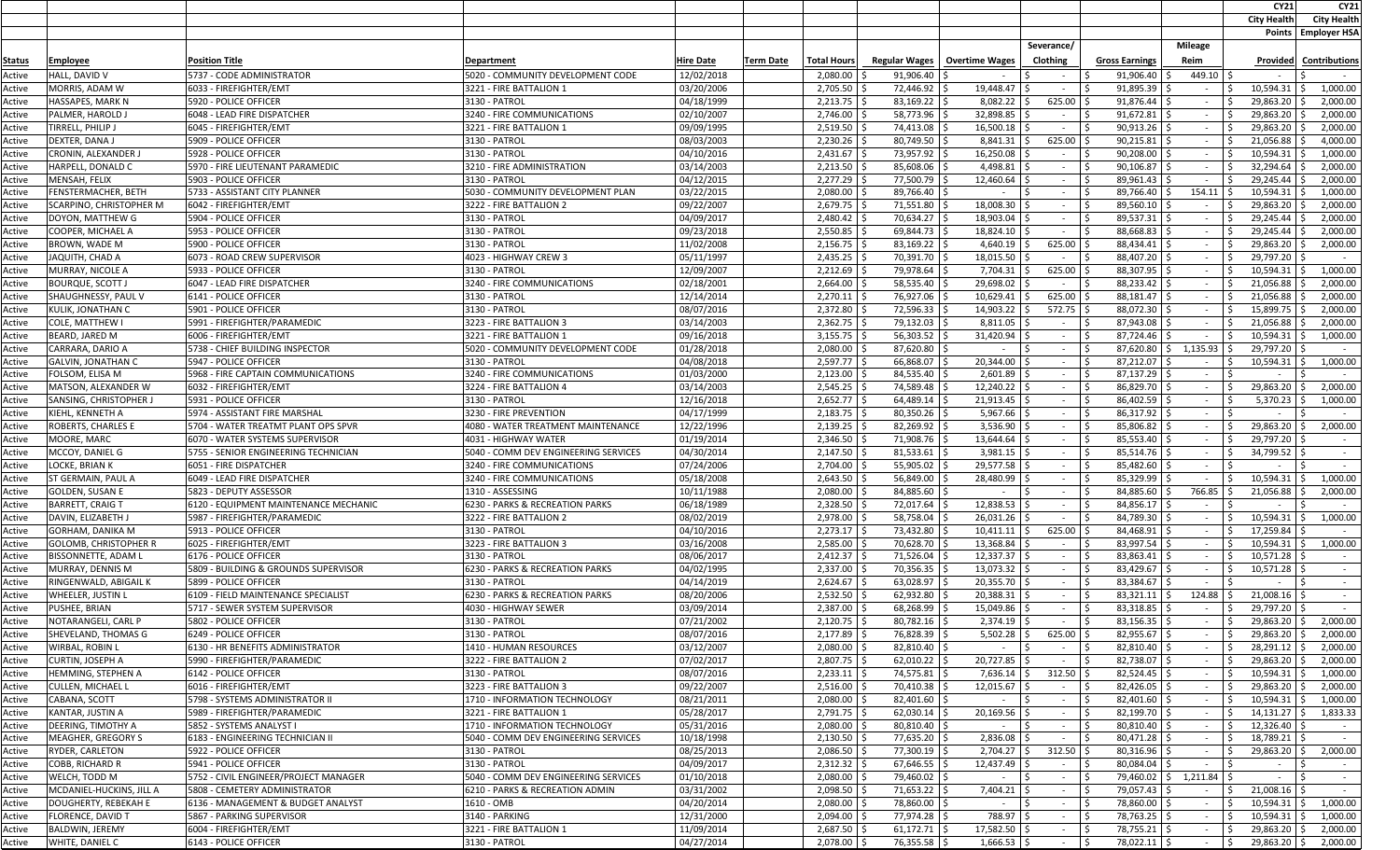|                  |                                              |                                                               |                                                                         |                          |           |                                |                                |                             |                               |                                         |                  | CY21                           | CY21                     |
|------------------|----------------------------------------------|---------------------------------------------------------------|-------------------------------------------------------------------------|--------------------------|-----------|--------------------------------|--------------------------------|-----------------------------|-------------------------------|-----------------------------------------|------------------|--------------------------------|--------------------------|
|                  |                                              |                                                               |                                                                         |                          |           |                                |                                |                             |                               |                                         |                  | <b>City Health</b>             | <b>City Health</b>       |
|                  |                                              |                                                               |                                                                         |                          |           |                                |                                |                             | Severance/                    |                                         | <b>Mileage</b>   |                                | Points   Employer HSA    |
|                  |                                              |                                                               |                                                                         |                          |           |                                |                                |                             |                               |                                         |                  |                                |                          |
| Status           | <u>Employee</u>                              | <b>Position Title</b>                                         | <u>Department</u>                                                       | <b>Hire Date</b>         | Term Date | Total Hours                    | Regular Wages                  | <b>Overtime Wages</b>       | Clothing                      | <b>Gross Earnings</b><br>- S            | Reim             | Provided                       | <b>Contribution</b>      |
| Active<br>Active | <b>BAILEY, ROBBIN S</b><br>HAAS, KYLE W      | 5767 - REFERENCE LIBRARIAN<br>5993 - FIREFIGHTER/PARAMEDIC    | 6110 - LIBRARY<br>3223 - FIRE BATTALION 3                               | 12/19/1993<br>04/03/2019 |           | $2,080.00$   \$<br>2,778.25 \$ | 77,903.20 \$<br>59,224.02 \$   | $\sim$<br>18,641.29         | $\sim$<br>$\sim$              | 77,903.20<br>l \$<br>77,865.31          | $\sim$<br>$\sim$ | 21,008.16<br>10,594.31         | 1,000.00                 |
| Active           | SYKES, SCOTT A                               | 5757 - ENGINEERING TECHNICIAN II                              | 5040 - COMM DEV ENGINEERING SERVICES                                    | 07/31/2007               |           | $2,134.50$ \$                  | 74,828.87 \$                   | 2,979.58                    | $\sim$ $-$                    | l \$<br>77,808.45                       | $\sim$           | 29,863.20                      | 2,000.00<br>Ŝ.           |
| Active           | HILL, KAREN M                                | 5751 - TRANSPORTATION ENGINEER                                | 5040 - COMM DEV ENGINEERING SERVICES                                    | 12/01/2019               |           | 2,000.00                       | 77,780.64 \$                   |                             | $\sim$ $-$                    | $\sim$<br>77,780.64                     | $\sim$           | 20,602.08                      |                          |
| Active           | SHAW, KYLE                                   | 6166 - SYSTEMS ADMINISTRATOR II                               | 1710 - INFORMATION TECHNOLOGY                                           | 07/01/2013               |           | 2,080.00 \$                    | 77,532.80 \$                   |                             | $\sim$                        | l \$<br>77,532.80                       | $\sim$           | 10,070.56                      |                          |
| Active           | COLEMAN, CRAIG                               | 6046 - FIREFIGHTER/EMT                                        | 3221 - FIRE BATTALION 1                                                 | 11/09/2014               |           | $2,737.75$ \$                  | 60,018.84                      | 17,413.55                   | $\sim$                        | l \$<br>77,432.39                       | $\sim$           | 29,863.20                      | 2,000.00                 |
| Active           | SZATYNSKI, CHRISTOPHER                       | 6050 - LEAD FIRE DISPATCHER                                   | 3240 - FIRE COMMUNICATIONS                                              | 06/17/2007               |           | $2,624.00$   \$                | 52,024.58                      | 25,213.92                   | $\sim$ 10 $\pm$               | $\frac{1}{5}$<br>77,238.50              | $\sim$           | 29,863.20                      | 2,000.00                 |
| Active           | GILL, IAN                                    | 6024 - FIREFIGHTER/EMT                                        | 3223 - FIRE BATTALION 3                                                 | 11/09/2014               |           | 2,678.00 \$                    | 61,743.84                      | 15,453.90                   | $\sim$                        | l \$<br>77,197.74                       | $\sim$           |                                |                          |
| Active           | FREDERICK, DONNA M                           | 5829 - SAFETY & TRAINING COORDINATOR                          | 1410 - HUMAN RESOURCES                                                  | 09/24/2001               |           | $2,080.00$   \$                | 76,932.80 \$                   |                             | $\sim$                        | 5 ا<br>76,932.80                        | $\sim$           |                                |                          |
| Active           | <b>FERRY, BRUCE G</b>                        | 5692 - COMMUNICATION TECHNICIAN                               | 4061 - VEHICLE MAINTENANCE SHOP                                         | 01/27/2008               |           | $2,189.00$ \$                  | 71,254.75 \$                   | 5,582.00                    | $\sim$                        | <u>  \$</u><br>76,836.75 \$             | $\sim$           | $29,863.20$ \$                 | 2,000.00                 |
| Active           | NOEL, KRISTIN R                              | 6258 - ENVIRONMENTAL COMPLIANCE MANAGER                       | 4091 - WASTE WATER TREATMENT OPS                                        | 10/16/2005               |           | $2,112.00$ \$                  | 75,044.88 \$                   | 1,694.77                    | $\sim$                        | $\vert$ \$<br>76,739.65                 | $\sim$           | 10,571.28                      | $\sim$ $-$               |
| Active           | RAMBEAU, RYAN M                              | 6125 - TREE SUPERVISOR                                        | 4025 - HIGHWAY CREW 5                                                   | 08/28/2011               |           | $2,202.75$ \$                  | 70,330.62                      | 6,258.31                    | $\sim$ $-$                    | l \$<br>76,588.93                       | $\sim$           | 21,008.16                      |                          |
| Active           | LOBDELL, ZACHARY A                           | 6010 - FIREFIGHTER/EMT                                        | 3221 - FIRE BATTALION 1                                                 | 08/06/2017               |           | 2,850.00                       | 56,094.26                      | 20,484.86                   | $\sim$                        | l \$<br>76,579.12                       | $\sim$           | 10,594.31                      | 1,000.00                 |
| Active           | WEBBER, DAVID F                              | 6259 - WASTEWATER OPERATIONS SUPERVISOR                       | 4091 - WASTE WATER TREATMENT OPS                                        | 09/18/2016               |           | $2,281.50$   \$                | 66,708.83                      | 9,613.32                    | $\sim$                        | 76,322.15<br>l \$                       | $\sim$           | 10,594.31<br>S.                | 1,000.00<br>-S           |
| Active           | TOMMILA, TYLER L                             | 6072 - ROAD CREW SUPERVISOR                                   | 4024 - HIGHWAY CREW 4                                                   | 01/05/2020               |           | $2,443.50$ \$                  | $60,219.72$ $\mid$ \$          | 15,728.48                   | $\sim$                        | l \$<br>75,948.20                       | $\sim$           | 29,797.20                      |                          |
| Active           | RENAULD-SMITH, JESSE L                       | 5816 - ASSISTANT CITY PROSECUTOR                              | 1220 - PROSECUTOR                                                       | 01/31/2021               |           | 1,880.00 \$                    | 75,788.40 \$                   |                             | $\sim$                        | l \$<br>75,788.40                       | 102.42           |                                | $\sim$ $-$               |
| Active           | HOLMES, MATTHEW D                            | 6182 - WATER TREATMENT PLANT OPERATOR                         | 4080 - WATER TREATMENT MAINTENANCE                                      | 03/28/1999               |           | $2,269.75$ \$                  | 66,629.80                      | 9,114.69                    | $\sim$                        | l S<br>75,744.49                        | $\sim$           | 28,042.32 \$                   |                          |
| Active           | <b>BRETON, STEFANIE E</b>                    | 6205 - PUBLIC INFORMATION OFFICER                             | 1110 - CITY MANAGER                                                     | 04/08/2018               |           | $2,080.00$ \$                  | 75,644.81 \$                   |                             | $\sim$                        | $\vert$ \$<br>75,644.81                 | $\sim$           | $\sim$                         | $\sim$ $-$               |
| Active           | TURSI, ALYSSA M                              | 5921 - POLICE OFFICER                                         | 3130 - PATROL                                                           | 04/12/2020               |           | $2,502.78$ \$                  | 58,371.04 \$                   | 17,145.61                   | $\sim$                        | 5 ا<br>75,516.65                        | $\sim$           | $9,840.24$ \$                  |                          |
| Active           | PUTNEY, ANDREW M                             | 5925 - POLICE OFFICER                                         | 3130 - PATROL                                                           | 11/08/2020               |           | $2,583.40$ \$                  | 57,378.16                      | 18,131.19                   | $\sim$                        | ۱ś.<br>75,509.35                        | $\sim$           | 10,594.31                      | 1,500.00                 |
| Active           | SLEEPER, EVA M                               | 5843 - FISCAL SUPERVISOR A                                    | 1640 - TREASURY                                                         | 02/05/2007               |           | $2,336.00$   \$                | 63,721.62                      | 11,763.14                   | $\sim$ $-$                    | 75,484.76<br>l \$                       | $\sim$           | 10,594.08                      | 1,000.00<br><sub>S</sub> |
| Active           | <b>REILLY, CHRISTOPHER M</b>                 | 5693 - SHOP SUPERVISOR<br>6175 - PUBLIC PROPERTIES SUPERVISOR | 4061 - VEHICLE MAINTENANCE SHOP<br>4053 - PUBLIC PROPERTIES MAINTENANCE | 01/18/2015               |           | $2,257.50$ \$                  | 66,662.12 \$                   | 8,554.93<br>27.40           | $\sim$                        | 75,217.05<br>l \$<br>l \$               | $\sim$           | ς.                             | Ŝ.                       |
| Active           | <b>BARDWELL, JAIME C</b><br>KENNARD, KAREN J | 5858 - RECORDS SUPERVISOR                                     | 3110 - POLICE ADMIN                                                     | 12/11/2016<br>09/12/2021 |           | $2,080.50$ \$<br>$2,258.28$ \$ | 75,109.60 \$<br>$69,131.01$ \$ | 103.71                      | $\sim$<br>$5,660.98$ \$<br>S. | 75,137.00<br>74,895.70                  | $\sim$<br>$\sim$ | 29,232.40<br>20,383.20         | 2,000.00<br>2,000.00     |
| Active<br>Active | WEAVER, DONALD R                             | 5699 - FLEET MAINTENANCE TECHNICIAN                           | 4061 - VEHICLE MAINTENANCE SHOP                                         | 04/28/2002               |           | $2,222.75$ \$                  | 67,803.67                      | 7,001.41                    | $\sim$ $-$                    | l S<br>74,805.08                        | $\sim$           | 20,120.58                      | $\sim$ $-$               |
| Active           | VAILLANCOURT, JEAN                           | 6037 - FIREFIGHTER/EMT                                        | 3224 - FIRE BATTALION 4                                                 | 11/09/2014               |           | $2,666.75$ \$                  | 59,868.84                      | 14,596.26                   | $\sim$                        | 74,465.10<br>l \$                       | $\sim$           | 21,008.16                      | $\sim$ $-$               |
| Active           | SALMON, PAIGE R                              | 5927 - POLICE OFFICER                                         | 3130 - PATROL                                                           | 04/14/2019               |           | $2,421.07$ \$                  | 63,071.60 \$                   | 11,344.48                   | $\sim$                        | <u>  \$</u><br>74,416.08 \$             | $\sim$           | ς.<br>$\overline{\phantom{a}}$ | $\sim$ $-$               |
| Active           | LANMAN, PATRICK M                            | 6263 - COURSE AND FACILITIES MANAGER                          | 6220 - PARKS & RECREATION GOLF                                          | 07/31/2005               |           | $2,234.00$ \$                  | 67,340.52 \$                   | 6,816.59                    | $\sim$                        | l \$<br>74,157.11                       | $\sim$           | $29,863.20$ \$                 | 2,000.00                 |
| Active           | CLARK, DANIEL W                              | 5745 - PLUMBING MECH & FIRE INSP                              | 5020 - COMMUNITY DEVELOPMENT CODE                                       | 12/01/1986               |           | 2,080.00                       | 73,903.20 \$                   |                             | $\sim$                        | ۱ś.<br>73,903.20<br>$\varsigma$         | 4,203.59         | 21,008.16                      |                          |
| Active           | COSTELLO, DARAH H                            | 5877 - POLICE DISPATCH SUPERVISOR                             | 3120 - DISPATCH                                                         | 01/16/2005               |           | $2,145.50$ \$                  | 70,556.88                      | 3,334.45                    | $\sim$                        | l \$<br>73,891.33                       | $\sim$           | 29,245.44                      | 2,000.00<br>S            |
| Active           | <b>EMERSON, DEREK M</b>                      | 6198 - WASTEWATER CREW LEADER                                 | 4090 - WASTE WATER TREATMENT MAINT                                      | 07/26/1998               |           | $2,200.00$ \$                  | 67,365.98 \$                   | 5,844.16                    | $\sim$                        | l \$<br>73,210.14                       | $\sim$           |                                |                          |
| Active           | LAMBERT, ROBERT P                            | 5926 - POLICE OFFICER                                         | 3130 - PATROL                                                           | 07/12/2020               |           | 2,482.20 \$                    | 58,513.52                      | 14,220.34                   | $\sim$ 10 $\pm$               | $\vert$ \$<br>72,733.86                 | $\sim$           | 29,863.20<br>ς.                | 2,000.00<br>Ŝ.           |
| Active           | CAHAN, SAMUEL C                              | 6019 - FIREFIGHTER/EMT                                        | 3222 - FIRE BATTALION 2                                                 | 01/31/2016               |           | $2,675.50$ \$                  | 58,155.44                      | 14,442.63                   | $\sim$                        | 72,598.07<br>l \$                       | $\sim$           | 21,056.88                      | 2,000.00                 |
| Active           | SMITH, CAMERON L                             | 6035 - FIREFIGHTER/EMT                                        | 3221 - FIRE BATTALION 1                                                 | 09/16/2018               |           | 2,730.75 \$                    | 56,228.52                      | 16,018.98                   | $\sim$ 10 $\pm$               | 5 ا<br>72,247.50                        | $\sim$           | 10,594.31                      | 1,000.00                 |
| Active           | RIZZI, PHILLIP M                             | 5911 - POLICE OFFICER                                         | 3130 - PATROL                                                           | 08/11/2019               |           | $2,388.53$ \$                  | 60,881.56 \$                   | 11,348.19                   | $\sim$                        | 72,229.75 \$<br>l \$                    | $\sim$           | 12,326.40                      | $\sim$                   |
| Active           | LEMOINE, GARRETT C                           | 5954 - POLICE OFFICER                                         | 3130 - PATROL                                                           | 04/08/2018               |           | $2,240.37$ \$                  | 65,631.60                      | 6,273.55                    | $\sim$                        | <u>  \$</u><br>71,905.15 \$             | $\sim$           | 17,224.69<br>Ŝ                 | 2,250.00<br>S            |
| Active           | WILLIAMS, GWEN M                             | 5803 - HEALTH & LICENSING OFFICER                             | 5020 - COMMUNITY DEVELOPMENT CODE                                       | 12/16/2018               |           | $1,973.35$ \$                  | 71,832.80 \$                   |                             | $\sim$                        | l \$<br>71,832.80                       | 167.72           | 27,334.52                      |                          |
| Active           | <b>CURTIS, MAHRA N</b>                       | 5948 - POLICE OFFICER                                         | 3130 - PATROL                                                           | 04/09/2017               |           | $2,056.75$   \$                | 61,520.53                      | 9,867.14                    | $\sim$                        | l \$<br>71,387.67                       | $\sim$           | 25,258.51                      | 2,500.00                 |
| Active           | DUQUESNOY, AMY                               | 5754 - GIS ANALYST                                            | 5040 - COMM DEV ENGINEERING SERVICES                                    | 04/07/2014               |           | $2,080.00$   \$                | 71,254.87 \$                   | $\sim$                      | $\sim$                        | 71,254.87<br>l \$                       | $\sim$           | 20,853.84                      | 2,000.00                 |
| Active           | RONALD, LISSA A                              | 5743 - HOUSING INSPECTOR                                      | 5020 - COMMUNITY DEVELOPMENT CODE                                       | 05/20/2002               |           | 2,080.00                       | 71,219.20 \$                   |                             | $\sim$                        | l \$<br>71,219.20                       | 784.49           | 21,008.16                      |                          |
| Active           | STEVENS, SUZANNE M                           | 5812 - EXECUTIVE ASSISTANT                                    | 1110 - CITY MANAGER                                                     | 09/27/2004               |           | 2,080.00                       | 71,193.49 \$                   |                             | $\sim$                        | l S<br>71,193.49                        | $\sim$           | 11,618.15                      | 1,000.00<br><sub>S</sub> |
| Active           | MACGREGOR, KAREN S                           | 5840 - PURCHASING AGENT I                                     | 1630 - PURCHASING                                                       | 07/02/2006               |           | $2,080.00$ \$                  | 71,122.40 \$                   | $\sim$                      | $\sim$                        | I\$<br>71,122.40                        | $\sim$           | 20,463.60                      |                          |
| Active           | HOWE, RYAN D                                 | 5923 - POLICE OFFICER                                         | 3130 - PATROI                                                           | 05/30/1999               |           | $1,765.19$ \$                  | 71,108.12 \$                   |                             |                               | l\$<br>$71,108.12$ \$                   |                  | ς.<br>$29.863.20$ \$           | 2,000.00                 |
| Active           | <b>SEGALINI, THERESE L</b>                   | 6252 - UTILITY BILLING PROGRAM MGR                            | 4070 - UTILITY BILLING & MAINTENANCE                                    | 03/17/2002               |           | $2,108.25$ \$                  | $69,498.01$ \$                 | $1,418.64$ \$               | $\sim$                        | 1\$<br>70,916.65 \$<br>۱ś.              | $\sim$           | 29,863.20 \$                   | 2,000.00                 |
| Active           | <b>ERNST, ZACHARY L</b>                      | 6027 - FIREFIGHTER/EMT                                        | 3221 - FIRE BATTALION 1                                                 | 10/01/2017               |           | $2,708.25$ \$                  | 55,808.84 \$                   | 15,003.78                   | $\sim$                        | 70,812.62                               | $\sim$<br>$\sim$ | 29,863.20                      | 2,000.00                 |
| Active<br>Active | SALTMARSH, DAVID S<br>DESILVIO, KRISTIEANN M | 6014 - FIREFIGHTER/EMT<br>5943 - POLICE OFFICER               | 3222 - FIRE BATTALION 2<br>3130 - PATROL                                | 04/02/2017<br>07/12/2020 |           | $2,680.00$ \$<br>$2,441.68$ \$ | 56,572.02 \$<br>58,524.24 \$   | $14,236.47$ \$<br>12,179.45 | $\sim$<br>$ \sqrt{5}$         | 70,808.49 \$<br>$\vert$ \$<br>70,703.69 | $\sim$           | $13,247.03$ \$                 | 1,750.00                 |
| Active           | <b>HAMILTON, ASHLEY M</b>                    | 5857 - DEPUTY CITY CLERK                                      | 1910 - CITY CLERK                                                       | 09/30/2018               |           | $2,080.00$   \$                | 70,506.40 \$                   |                             | $\sim$ 10 $\pm$               | <u>  \$</u><br>70,506.40 \$             | $\sim$           | 21,056.88<br>Ŝ.                | 2,000.00<br>-S           |
| Active           | ROWELL, KEVIN R                              | 6074 - SIGN/PAVMT MARKING SUPERVISOR                          | 4021 - HIGHWAY CREW 1                                                   | 04/14/2013               |           | $2,416.00$   \$                | $56,646.40$ \$                 | 13,584.05                   | $\sim$                        | l \$<br>70,230.45                       | $\sim$           | 29,797.20                      |                          |
| Active           | <b>BENOIT, SEAN A</b>                        | 5801 - POLICE OFFICER                                         | 3130 - PATROL                                                           | 08/05/2018               |           | $2,258.43$ \$                  | $65,384.32$ \$                 | 4,818.75                    | $\sim$                        | l \$<br>70,203.07                       | $\sim$           |                                | $\sim 100$               |
| Active           | GARRAHAN, JASON                              | 5905 - POLICE OFFICER                                         | 3130 - PATROL                                                           | 08/26/2012               |           | $1,865.41$   \$                | $64,721.01$   \$               | 5,308.85                    | $\sim$                        | l \$<br>70,029.86 \$                    | $\sim$ $-$       | $28,572.92$ \$                 |                          |
| Active           | <b>DESBIENS, AUDREY</b>                      | 6172 - SENIOR ACCOUNTANT                                      | 1620 - ACCOUNTING                                                       | 01/15/2017               |           | $2,080.00$ \$                  | $69,664.00$ $\sqrt{5}$         | $\sim$                      | $\sim$                        | 5 ا<br>$69,664.00$ \$                   | $\sim$           | $10,571.28$ \$<br>S.           |                          |
| Active           | <b>FORREST, CHERIL</b>                       | 5830 - HR GENERALIST                                          | 1410 - HUMAN RESOURCES                                                  | 06/19/2011               |           | $2,080.00$ \$                  | 69,664.00 \$                   | $\sim$                      | $\sim$                        | 5 ا<br>$69,664.00$ \$                   | $\sim$           | $10,594.08$ \$                 | 1,000.00                 |
| Active           | <b>GIRARD, CHRISTOPHER J</b>                 | 6034 - FIREFIGHTER/EMT                                        | 3222 - FIRE BATTALION 2                                                 | 03/04/2018               |           | $2,691.00$   \$                | 55,345.76 \$                   | 14,270.98                   | $\sim$                        | l s<br>69,616.74                        | $\sim$           | $\overline{\phantom{a}}$       |                          |
| Active           | MINER, BLAKELY V                             | 5718 - UTILITY ELECTRICIAN                                    | 4090 - WASTE WATER TREATMENT MAINT                                      | 04/19/2020               |           | $2,111.75$ \$                  | 67,838.20 \$                   | 1,548.60                    | $\sim$                        | 69,386.80<br>l \$                       | $\sim$           | $29,863.20$ \$                 | 2,000.00                 |
| Active           | KASTEN, REBECCA I                            | 6256 - YOUTH SERVICES MANAGER                                 | 6110 - LIBRARY                                                          | 01/17/2021               |           | $1,960.00$ \$                  | $69,293.20$ \$                 | $\sim$                      | $\sim$                        | $\vert$ \$<br>69,293.20                 | 50.40            | 8,833.60                       |                          |
| Active           | KING, TIMOTHY A                              | 5723 - WASTEWATER PLANT OPERATOR                              | 4091 - WASTE WATER TREATMENT OPS                                        | 01/04/2015               |           | $2,246.50$ $\mid$ \$           | $61,861.65$   \$               | 7,430.70 \$                 | $\sim$                        | $69,292.35$ \$<br>$\vert$ \$            | $\sim$ $-$       | Ŝ.<br>29,797.20 \$             |                          |
| Active           | ALCIDE, YVERSON                              | 5924 - POLICE OFFICER                                         | 3130 - PATROL                                                           | 04/14/2019               |           | $2,007.67$ \$                  | 55,846.97 \$                   | 13,435.28                   | $\sim$                        | l \$<br>$69,282.25$ \$                  | $\sim$           | $29,863.20$ \$                 | 2,000.00                 |
| Active           | <b>ABBOTT, JEFFREY S</b>                     | 6110 - EQUIPMENT OPERATOR II                                  | 6240 - PARKS & RECREATION CEMETERY                                      | 12/09/1985               |           | $2,336.00$ \$                  | $58,228.00$ \$                 | $10,622.99$ \$              | $\sim$ 10 $\pm$               | 5 ا<br>68,850.99 \$                     | $\sim$ $-$       | $10,124.76$ \$<br>-S           | <b>State State</b>       |
| Active           | REES, THOMAS J                               | 5918 - POLICE OFFICER                                         | 3130 - PATROL                                                           | 08/11/2019               |           | $2,322.28$ \$                  | $61,852.72$ \$                 | $6,960.92$   \$             | $-15$                         | $68,813.64$ \$                          | $\sim 100$       | I\$<br>12,326.40 \$            | $\sim 100$               |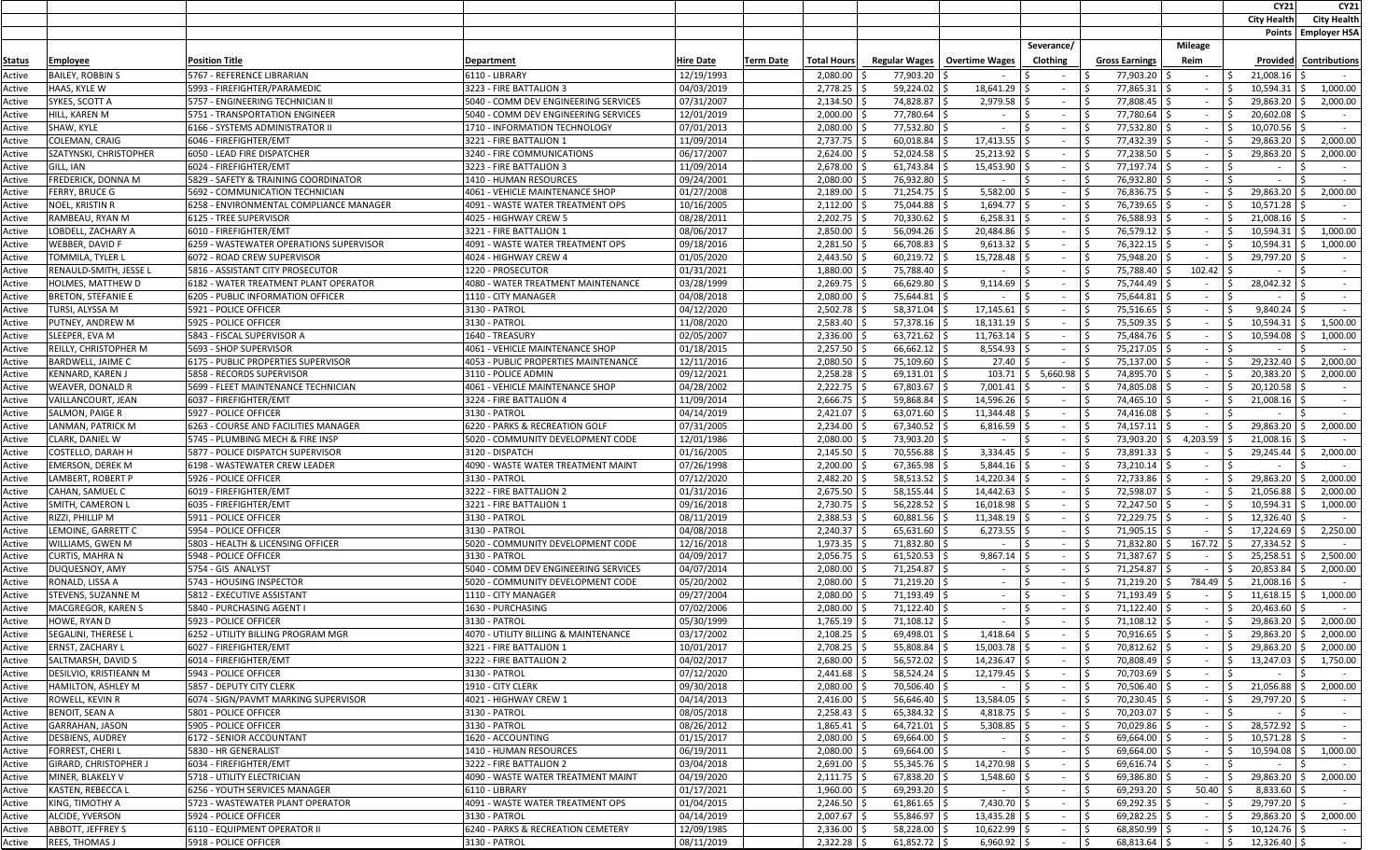|                  |                                 |                                                       |                                                     |                          |                  |                                  |                           |                       |                 |                                  |                                                    | CY21<br>CY21                                |
|------------------|---------------------------------|-------------------------------------------------------|-----------------------------------------------------|--------------------------|------------------|----------------------------------|---------------------------|-----------------------|-----------------|----------------------------------|----------------------------------------------------|---------------------------------------------|
|                  |                                 |                                                       |                                                     |                          |                  |                                  |                           |                       |                 |                                  |                                                    | <b>City Health</b><br><b>City Health</b>    |
|                  |                                 |                                                       |                                                     |                          |                  |                                  |                           |                       |                 |                                  |                                                    | Points   Employer HSA                       |
|                  |                                 |                                                       |                                                     |                          |                  |                                  |                           |                       | Severance/      |                                  | <b>Mileage</b>                                     |                                             |
| <u>Status</u>    | <u>Employee</u>                 | <b>Position Title</b>                                 | <u>Department</u>                                   | <b>Hire Date</b>         | <b>Term Date</b> | Total Hours                      | Regular Wages             | <b>Overtime Wages</b> | Clothing        | <b>Gross Earnings</b>            | Reim                                               | <b>Provided</b><br><b>Contribution:</b>     |
| Active           | MILLER, ASHLEY                  | 6153 - ARCHIVIST, REFERENCE, AND OUTREACH COORDINATOR | 6110 - LIBRARY                                      | 03/19/2017               |                  | $2,080.00$   \$                  | 68,552.80                 | $\sim$                | $\sim$          | 68,552.80                        | $44.80$ \$                                         | $10,571.28$ \$                              |
|                  | ANGER, DIETER G                 | 5696 - FLEET MAINTENANCE TECHNICIAN                   | 4061 - VEHICLE MAINTENANCE SHOP                     | 10/28/2018               |                  | $2,249.75$ $\sqrt{5}$            | 60,658.80 \$              | 7,509.58              | $\sim$          | l \$<br>68,168.38                | -Ś<br>$\sim$                                       | 29,797.20 \$                                |
| Active           |                                 |                                                       |                                                     |                          |                  |                                  |                           |                       | $\sim$          | l \$                             | -Ś<br>$\sim$                                       |                                             |
| Active           | CALL, GREG D                    | 6075 - UTILITY TECHNICIAN                             | 4031 - HIGHWAY WATER                                | 12/14/1986               |                  | $2,172.00$ \$                    | $63,781.58$ \$            | 4,236.03              |                 | 68,017.61<br>$\sim$              | $\zeta$                                            | $28,312.24$ \$<br>$\vert$ s                 |
| Active           | MCGRATH, SCOTT P                | 6013 - FIREFIGHTER/EMT                                | 3223 - FIRE BATTALION 3                             | 07/02/2017               |                  | 2,445.50                         | 57,919.46                 | 9,906.17              | $\sim$ $-$      | 67,825.63                        | $\sim$                                             | $\sim$                                      |
| Active           | SMIGLOWSKI, MICHAL C            | 6170 - FACILITIES MAINT SUPERVISOR                    | 4032 - HIGHWAY DOWNTOWN                             | 09/18/2016               |                  | $2,328.50$ \$                    | 57,604.06                 | 10,184.15             | $\sim$ $-$      | 67,788.21<br>l S<br>l S          | l S                                                | I \$<br>$\sim$                              |
| Active           | ACKERSON, ROBERT L              | 5988 - FIREFIGHTER/PARAMEDIC                          | 3222 - FIRE BATTALION 2                             | 06/01/2002               |                  | $1,770.00$ \$                    | 67,707.81 \$              | $\sim$                | $\sim$          | 67,707.81                        | $\sim$<br>l S                                      | 17,593.20 \$<br>2,167.00                    |
| Active           | ANTHONY, LARRY J                | 6077 - EQUIPMENT OPERATOR III                         | 4024 - HIGHWAY CREW 4                               | 08/22/2004               |                  | $2,209.25$ \$                    | $61,025.52$ \$            | 5,649.59              | $\sim$          | 66,675.11<br>l S                 | l \$<br>$\sim$                                     | 20,564.37 \$                                |
| Active           | ANDOSCA, MICHAEL J              | 6117 - LABORER/TRUCK DRIVER                           | 6240 - PARKS & RECREATION CEMETERY                  | 05/21/2000               |                  | $2,340.75$ \$                    | 56,228.01 \$              | 10,367.84             | $\sim$          | 66,595.85                        | $\sim$                                             | $25,391.33$   \$                            |
| Active           | CHILD, SANDRA A                 | 5844 - REVENUE ACCOUNT SPECIALIST                     | 1640 - TREASURY                                     | 06/09/1997               |                  | $2,214.50$ \$                    | 60,652.80                 | 5,868.94              | $\sim$          | l S<br>66,521.74                 | $\sim$                                             | $12,326.40$ \$<br>$\sim$ $-$                |
| Active           | HEATH, WADE T                   | 6079 - EQUIPMENT OPERATOR III                         | 4022 - HIGHWAY CREW 2                               | 11/09/2008               |                  | $2,208.25$ \$                    | 60,916.84                 | 5,572.28              | $\sim$          | 66,489.12<br>I\$                 | $\sim$                                             | $-$ 5                                       |
| Active           | BASS, ALEC T                    | 6184 - ENGINEERING TECHNICIAN II                      | 5040 - COMM DEV ENGINEERING SERVICES                | 09/21/2008               |                  | $2,185.00$ \$                    | 61,401.99 \$              | 4,645.25              | $\sim$          | l \$<br>66,047.24 \$             | l \$<br>$\sim$                                     | 29,797.20 \$                                |
| Active           | LOUK, TAYLOR B                  | 5935 - POLICE OFFICER                                 | 3130 - PATROL                                       | 08/06/2017               |                  | $1,940.80$ \$                    | 63,330.13                 | 2,466.22              | $\sim$          | ۱Ś.<br>65,796.35                 | S.<br>$\sim$                                       | $21,056.88$ \$<br>2,000.00                  |
| Active           | NUGENT, MICHAEL J               | 5707 - WATER DISTRIBUTION SUPERVISOR                  | 4031 - HIGHWAY WATER                                | 04/17/2011               |                  | 2,284.50 \$                      | 57,289.07 \$              | 8,427.59              | $\sim$          | l S<br>65,716.66                 | $\sim$                                             | 20,564.37 \$                                |
| Active           | KELLEY, MICHAEL C               | 5998 - FIREFIGHTER/PARAMEDIC                          | 3221 - FIRE BATTALION 1                             | 04/03/2019               |                  | $2,377.75$ \$                    | 53,200.46                 | 12,438.21             | $\sim$          | 65,638.67<br>l \$                | l \$<br>$\sim$                                     | $28,026.88$ \$<br>2,000.00                  |
| Active           | FIFE, ROSE M                    | 6191 - FISCAL SUPERVISOR A                            | 5020 - COMMUNITY DEVELOPMENT CODE                   | 04/18/1988               |                  | $2,116.50$ \$                    | 63,721.64                 | 1,680.03              | $\sim$          | 65,401.67<br>l S                 | $\sim$                                             | 29,179.44                                   |
| Active           | IADONISI, JEFFREY R             | 6030 - FIREFIGHTER/EMT                                | 3222 - FIRE BATTALION 2                             | 11/29/2015               |                  | $2,480.25$ \$                    | 58,336.44                 | 7,040.23              | $\sim$          | l S<br>65,376.67                 | $\sim$                                             | 28,985.76 \$<br>2,000.00                    |
| Active           | PALMER, RONALD S                | 6022 - FIREFIGHTER/EMT                                | 3224 - FIRE BATTALION 4                             | 08/03/2013               |                  | $2,372.50$ \$                    | 61,990.78                 | 3,209.73              | $\sim$ 10 $\pm$ | 65,200.51                        | $\sim$                                             | 2,000.00<br>$29,863.20$ \$                  |
| Active           | AVILA-MEDINA, PEDRO B           | 6227 - BUILDING INSPECTOR                             | 5020 - COMMUNITY DEVELOPMENT CODE                   | 08/11/2019               |                  | $2,080.00$ \$                    | $65,112.04$ \$            | $\sim$                | $\sim$          | I\$                              | $65,112.04$ $\binom{2}{5}$ 3,041.65 $\binom{5}{5}$ | 29,863.20 \$<br>2,000.00                    |
| Active           | HUNDLEY, HOPE A                 | 6185 - FISCAL SUPERVISOR A                            | 4060 - VEHICLE MAINTENANCE ADMIN                    | 05/15/2002               |                  | $2,104.75$ \$                    | 63,757.22 \$              | 1,138.38              | $\sim$          | 64,895.60<br>I\$                 | $\sim$                                             | $10,594.31$ \$<br>1,000.00                  |
| Active           | DURFEE, SAMUEL C                | 5735 - SENIOR PLANNER                                 | 5030 - COMMUNITY DEVELOPMENT PLAN                   | 04/15/2018               |                  | $2,080.00$ \$                    | 64,847.21 \$              |                       | $\sim$          | l S<br>64,847.21                 | 19.99                                              | $21,056.88$ \$<br>2,000.00                  |
| Active           | HARBITZ, ALEXANDER F            | 5932 - POLICE OFFICER                                 | 3130 - PATROL                                       | 06/21/2020               |                  | $2,185.26$   \$                  | 61,358.96 \$              | 3,172.53              | $259.85$ \$     | 64,791.34                        | $\sim$                                             | $12,362.79$ \$<br>1,667.00                  |
| Active           | CASCADDEN, NORA E               | 5768 - REFERENCE LIBRARIAN                            | 6110 - LIBRARY                                      | 09/15/2014               |                  | $2,080.00$   \$                  | 64,647.20 \$              | $\sim$                | $\sim$          | 64,647.20<br>l S                 | $\sim$<br>-S                                       | $10,571.28$ \$                              |
| Active           | KLAMPFL, NICOLE R               | 5919 - POLICE OFFICER                                 | 3130 - PATROL                                       | 07/12/2020               |                  | $2,290.99$   \$                  | 58,524.24                 | $6,030.55$ \$         | $\sim$          | l \$<br>64,554.79                | l \$<br>$\sim$                                     | $10,571.28$ \$                              |
| Active           | EINSIEDEL, MICHAEL E            | 5929 - POLICE OFFICER                                 | 3130 - PATROL                                       | 11/29/2020               |                  | $2,241.79$ \$                    | 60,552.96                 | 3,789.76              | $\sim$          | Ŝ.<br>64,342.72                  | $\sim$                                             | $21,056.88$ \$<br>3,000.00                  |
| Active           | CRISTY, EVAN Q                  | 6144 - POLICE OFFICER                                 | 3130 - PATROL                                       | 07/12/2020               |                  | $2,248.10$ \$                    | 57,426.58 \$              | 6,910.88              | $\sim$          | l S<br>64,337.46                 | -Ś<br>$\sim$                                       | $\sim$                                      |
| Active           | LAFLAMME, BERTRAND M            | 6148 - EQUIPMENT MAINTENANCE MECHANIC                 | 6220 - PARKS & RECREATION GOLF                      | 06/03/2018               |                  | $2,128.50$ \$                    | $61,954.37$ \$            | 2,151.38              | $\sim$          | -Ś<br>64,105.75                  | -S<br>$\sim$ $-$                                   | $10,571.28$ \$                              |
| Active           | EMMONS, TODD V                  | 5700 - WELDER/MECHANIC                                | 4061 - VEHICLE MAINTENANCE SHOP                     | 09/18/2005               |                  | $2,062.07$ \$                    | 57,786.80                 | 6,076.54              | $\sim$          | ۱Ś.<br>63,863.34                 | $ \vert$ \$                                        | I \$<br>$\sim$                              |
| Active           | KOSA, MICHAEL A                 | 6177 - POLICE OFFICER                                 | 3130 - PATROL                                       | 08/11/2019               |                  | $2,201.68$ \$                    | 61,305.76                 | 2,550.39              | $\sim$          | ۱Ś.<br>$63,856.15$ \$            | l \$<br>$\sim$ 100 $\mu$                           | 29,863.20 \$<br>2,000.00                    |
| Active           | TALBOT, TIMOTHY J               | 6080 - MAINTENANCE TECHNICIAN                         | 4030 - HIGHWAY SEWER                                | 11/21/2005               |                  | $2,114.00$ \$                    | 59,553.90                 | 4,275.96              | $\sim$          | $\sim$<br>63,829.86              | $\sim$                                             | 29,797.20 \$                                |
| Active           | WRIGHT, ETHAN E                 | 6116 - LABORER/TRUCK DRIVER                           | 6240 - PARKS & RECREATION CEMETERY                  | 08/22/2004               |                  | $2,311.50$ \$                    | 54,634.40                 | 9,124.69              | $\sim$          | 63,759.09<br>ΙŚ                  | Š.<br>$\sim$                                       | $21,056.88$ \$<br>2,000.00                  |
| Active           | GALLICCHIO, JUSTIN D            | 5914 - POLICE OFFICER                                 | 3130 - PATROL                                       | 11/08/2020               |                  | $2,293.91$   \$                  | 57,378.16 \$              | 6,373.71              | $\sim$          | l \$<br>63,751.87                | $\sim$                                             |                                             |
| Active           | ESTY, ALLAN H                   | 5934 - POLICE OFFICER                                 | 3130 - PATROL                                       | 04/12/2020               |                  | $2,257.11$ \$                    | 59,663.68                 | $4,002.48$ \$         | $\sim$          | l \$<br>63,666.16                | l \$<br>$\sim$                                     | 29,863.20 \$<br>4,000.00                    |
| Active           | PIERCE, DAVID A                 | 6112 - EQUIPMENT OPERATOR II                          | 6240 - PARKS & RECREATION CEMETERY                  | 09/24/1984               |                  | $2,226.50$ \$                    | 57,465.63 \$              | 6,071.78              | $\sim$          | l S<br>63,537.41                 | $\sim$                                             | 21,008.16 \$                                |
| Active           | DEMERS, MATTHEW L               | 6026 - FIREFIGHTER/EMT                                | 3224 - FIRE BATTALION 4                             | 10/01/2017               |                  | $2,500.50$ \$                    | 55,801.28 \$              | 7,480.44              | $\sim$          | l S<br>$63,281.72$ \$            | -S<br>$\sim$                                       | 2,000.00<br>$29,863.20$ \$                  |
| Active           | FRUMKIN, JOSHUA D               | 5952 - POLICE OFFICER                                 | 3130 - PATROL                                       | 07/12/2020               |                  | $2,204.98$ \$                    | 57,293.89 \$              | 5,802.57              | $\sim$          | 63,096.46<br>l S                 | $\sim$                                             | $3,475.36$ \$                               |
| Active           | TRAINOR, MELISSA A              | 5835 - ACCOUNTANT                                     | 1620 - ACCOUNTING                                   | 11/09/2014               |                  | $2,080.00$ \$                    | $63,071.20$ \$            | $\sim$                | $\sim$          | ۱Ś.<br>$63,071.20$ $\frac{1}{5}$ | l \$<br>$\sim$ 100 $\mu$                           | 28,042.32 \$                                |
| Active           | AUDET, DAVID P                  | 5939 - POLICE OFFICER                                 | 3130 - PATROL                                       | 07/12/2020               |                  | $2,246.49$ \$                    | $58,300.08$ $\mid$ \$     | 4,552.37              | $\sim$          | l S<br>62,852.45                 | $\sim$                                             | ∣\$<br>$\sim$                               |
| Active           | DEVARENNE, JOSEPH P             | 5825 - APPRAISER                                      | 1310 - ASSESSING                                    | 08/23/2015               |                  | $2,102.50$ \$                    | 61,401.62                 | 1,011.49              | $\sim$          | ΙŚ<br>62,413.11                  | 299.04                                             | 16,728.48 \$                                |
| Active           | ZULKIC, ANGELINA M              | 6134 - COMMUNICATION COORDINATOR                      | 4010 - GENERAL SERVICE ADMIN                        | 02/16/2014               |                  | $2,080.50$   \$                  | 62,165.63                 | 22.53                 | $\sim$          | 62,188.16<br>l S                 | -Ś<br>$\sim$                                       | $29,179.44$ \$                              |
| Active           | GAGNON, ZACHARY R               | 6020 - FIREFIGHTER/EMT                                | 3221 - FIRE BATTALION 1                             | 10/15/2017               |                  | $2,413.00$   \$                  | 57,392.06                 | 4,533.73              | $\sim$          | 61,925.79<br>l S                 | $\sim$                                             | $10,594.31$ \$<br>1,000.00                  |
| Active           | EARL, JEFFREY D                 | 5694 - POLICE MECHANIC/EQUIPMENT TECH                 | 4061 - VEHICLE MAINTENANCE SHOP                     | 10/04/2020               |                  | $2,147.00$ \$                    | 58,885.95 \$              | 2,873.58              | $\sim$          | l S<br>61,759.53                 | -Ś<br>$\sim$                                       | 29,797.20 \$                                |
| Active           | CROAK, MICHAEL.                 | 6094 - LABORER/TRUCK DRIVER                           | 4024 - HIGHWAY CREW 4                               | 11/22/1987               |                  | $2,240.50$ \$                    | 54,432.96                 | $7,276.48$ \$         | $\sim$          | 61,709.44<br>-S                  | I Ş<br>$\sim$ 100 $\pm$                            | $12,066.03$ \$                              |
| Active           | VALLEE, GLENN R                 | 6082 - EQUIPMENT OPERATOR II                          | 4023 - HIGHWAY CREW 3                               | 02/16/2003               |                  | $2,178.50$ \$                    | 57,487.77 \$              | 4,068.77 \$           |                 | 61,556.54 \$<br>l \$             | l \$                                               | 29,797.20 \$                                |
| Active           | KIPPHUT, JEFFREY D              | 6009 - FIREFIGHTER/EMT                                | 3223 - FIRE BATTALION 3                             | 05/31/2020               |                  | $2,538.75$ \$                    | $51,337.48$ \$            | $10,045.92$   \$      | $\sim$          | $61,383.40$ \$<br>I\$            | l \$<br>$\sim$                                     | $-15$                                       |
| Active           | <b>BOUCHARD, CAROL A</b>        | 5769 - CIRCULATION SUPERVISOR                         | 6110 - LIBRARY                                      | 12/29/2003               |                  | 1,988.70 \$                      | 60,978.56 \$              |                       | $\sim$          | l \$<br>60,978.56                | l \$<br>$\sim$                                     | $21,008.16$ \$                              |
|                  |                                 | 5728 - MAINTENANCE TECHNICIAN                         |                                                     |                          |                  |                                  | $60,372.00$ \$            | $457.38$ \$           | $\sim$ 10 $\pm$ | $60,829.38$ \$<br>l \$           | l S<br>$\sim$ $-$                                  |                                             |
| Active<br>Active | HARDY, TROY M<br>HUGO, VICTOR N | 5949 - POLICE OFFICER                                 | 4090 - WASTE WATER TREATMENT MAINT<br>3130 - PATROL | 10/15/2000<br>08/11/2019 |                  | $2,090.50$ \$<br>$2,019.17$   \$ | $52,126.54$ \$            | 8,517.79 \$           | $\sim$          | 60,644.33<br>l \$                | l S<br>$\sim$                                      | $24,555.59$ $\frac{1}{5}$<br>$20,167.06$ \$ |
|                  |                                 |                                                       |                                                     |                          |                  |                                  |                           |                       |                 |                                  | l \$                                               |                                             |
| Active           | JOHNSON, MICHAEL R              | 6054 - FIRE DISPATCHER                                | 3240 - FIRE COMMUNICATIONS                          | 05/08/2016               |                  | $2,467.49$ $\mid$ \$             | 39,765.18 \$              | $20,779.95$ \$        | $\sim$          | 60,545.13<br>l \$                | $\sim$                                             | $11,000.16$ \$<br>1,000.00                  |
| Active           | CARRIGER, PAUL J                | 6101 - LABORER/TRUCK DRIVER                           | 4023 - HIGHWAY CREW 3                               | 10/26/2003               |                  | $2,197.00$ \$                    | 55,357.39 \$              | $4,725.55$ \$         | $\sim$          | -Ś<br>60,082.94<br>l S           | -Ś<br>$\sim$ 100 $\pm$                             | $10,571.28$ \$                              |
| Active           | JOHNSON, KENNETH A              | 6078 - EQUIPMENT OPERATOR III                         | 4023 - HIGHWAY CREW 3                               | 11/05/2017               |                  | $2,237.00$ \$                    | $53,773.95$ $\frac{1}{5}$ | $6,100.45$ \$         | $\sim$          | 59,874.40 \$                     | I\$<br>$\sim$ 100 $\mu$                            | $10,363.25$ \$                              |
| Active           | CHASE, IAN S                    | 6123 - WATER CONSERVATION TECHNICIAN                  | 4081 - WATER TREATMENT OPERATIONS                   | 11/26/2017               |                  | $2,314.75$ \$                    | $51,192.03$ \$            | $8,657.34$ \$         | $\sim$          | 59,849.37 \$                     | $\sim$<br>l S                                      | $20,488.32$ \$<br>2,000.00                  |
| Active           | CABRAL, BRIAN J                 | 6224 - FLEET BODY & MAINT TECH/WELDER                 | 4061 - VEHICLE MAINTENANCE SHOP                     | 04/14/2019               |                  | $2,220.75$ \$                    | $54,331.96$ \$            | $5,473.33$ \$         | $\sim$          | l \$<br>59,805.29 \$             | $-15$                                              | $10,571.28$ \$                              |
| Active           | LEVESQUE, NICOLE L              | 5879 - POLICE DISPATCHER                              | 3120 - DISPATCH                                     | 08/06/2006               |                  | $2,239.25$ \$                    | 56,304.80 \$              | $3,488.86$ \$         | $\sim$          | $59,793.66$ \$<br>l \$           | IS.<br>$\sim 100$                                  | 29,863.20 \$ 2,000.00                       |
| Active           | WYNOTT, SHERYL A                | 5796 - WELFARE CASE TECHNICIAN                        | 7110 - HUMAN SERVICES                               | 03/05/2001               |                  | $1,950.00$ \$                    | 59,739.27 \$              | $\sim$                | $\sim$          | l \$<br>59,739.27 \$             | l \$<br>$\sim 10^{-11}$                            | $21,008.16$ \$                              |
| Active           | DYMENT, KEITH R                 | 6090 - LABORER/TRUCK DRIVER                           | 4030 - HIGHWAY SEWER                                | 12/20/2015               |                  | $2,202.75$ \$                    | 54,848.31 \$              | $4,827.17$ \$         | $\sim$ 10 $\pm$ | l S<br>59,675.48                 | l \$<br>$\sim$ $-$                                 | 29,179.44 \$                                |
| Active           | DELISLE, DYLAN G                | 5724 - WASTEWATER PLANT OPERATOR                      | 4091 - WASTE WATER TREATMENT OPS                    | 05/12/2019               |                  | $2,284.25$ \$                    | $51,535.61$ \$            | 7,593.78 \$           | $\sim$          | 59,129.39<br>l \$                | $\sim$ $-$<br>l S                                  | $10,594.31$ \$<br>1,000.00                  |
| Active           | BARNARD, ADAM C                 | 6181 - FIELD TECHNICIAN                               | 4070 - UTILITY BILLING & MAINTENANCE                | 04/15/2007               |                  | $2,169.00$   \$                  | $55,586.17$   \$          | $3,542.67$ \$         | $\sim$          | 59,128.84<br>l \$                | $-$ 15                                             | $10,571.28$ \$                              |
| Active           | MALONEY, GEORGE E               | 5758 - ENGINEERING TECHNICIAN I                       | 5040 - COMM DEV ENGINEERING SERVICES                | 07/29/2018               |                  | $2,213.50$ \$                    | $53,870.49$ \$            | $5,183.25$ $\sqrt{5}$ | $\sim$          | -Ś<br>$59,053.74$ \$             | -S<br>$\sim$                                       | $29,863.20$ \$<br>2,000.00                  |
| Active           | <b>STEVENSON, TERRI A</b>       | 6234 - FISCAL SUPERVISOR B                            | 6210 - PARKS & RECREATION ADMIN                     | 10/19/2008               |                  | $1,950.50$ \$                    | $59,018.61$ \$            |                       | $\sim$          | l S<br>59,018.61                 | $211.68$ \$                                        | $29,863.20$ \$<br>2,000.00                  |
| Active           | COSTELLO, DEAN T                | 5725 - WASTEWATER PLANT OPERATOR                      | 4091 - WASTE WATER TREATMENT OPS                    | 10/06/2019               |                  | $2,295.75$ \$                    | 51,019.40 \$              | 7,954.04 \$           | $\sim$          | l \$<br>58,973.44 \$             | $-15$                                              | $5,358.24$   \$<br><b>Contract</b>          |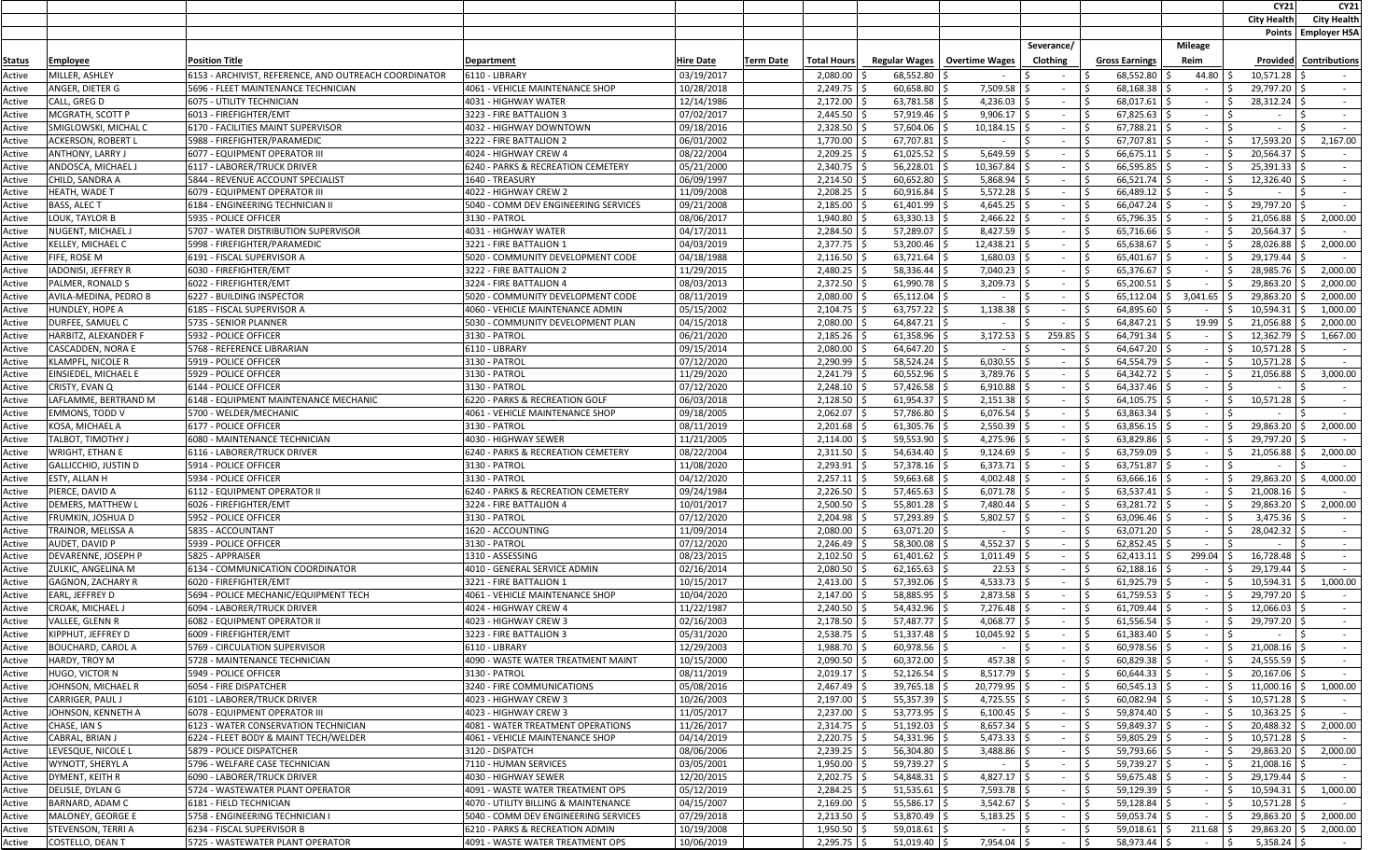| Points   Employer HSA<br><b>Mileage</b><br>Severance/<br><b>Position Title</b><br><b>Hire Date</b><br><b>Term Date</b><br>Total Hours<br>Regular Wages<br><b>Overtime Wages</b><br>Clothing<br><b>Gross Earnings</b><br>Reim<br>Provided<br><b>Contribution</b><br><u>Status</u><br><u>Employee</u><br><b>Department</b><br>58,894.54 \$<br>29,863.20<br>MONTOYA, ZACHARIA<br>6083 - EQUIPMENT OPERATOR II<br>4022 - HIGHWAY CREW 2<br>05/05/2013<br>$2,227.00$ \$<br>$53,235.45$ \$<br>5,659.09<br>2,000.00<br>Active<br>$\sim$<br>$\sim$<br>12/09/1991<br>$2,177.50$ \$<br>54,949.66 \$<br>3,859.82<br>l \$<br>58,809.48   \$<br>9,863.04<br>CLOUTHIER, JANIS A<br>5845 - MUNICIPAL CUSTOMER SVC REP FT<br>1640 - TREASURY<br>1,000.00<br>S<br>Active<br>$\sim$<br>$\sim$<br>3240 - FIRE COMMUNICATIONS<br>$2,586.50$ \$<br>38,374.14 \$<br>$20,351.37$ \$<br>l \$<br>$58,725.51$ \$<br>10,571.28<br>6052 - FIRE DISPATCHER<br>11/03/2019<br>Active<br>HOLMAN, JENNIFER L<br>$\sim$<br>$\sim$<br>l \$<br>09/28/2003<br>$2,331.75$ \$<br>49,640.34 \$<br>8,992.26<br>58,632.60<br>20,564.37<br>SLINKO, COLLEEN P<br>6271 - PARKING OFFICER AND EQUIPMENT TECHNICIAN<br>3140 - PARKING<br>Active<br>$\sim$ 10 $\pm$<br>$\sim$<br>6230 - PARKS & RECREATION PARKS<br>$2,176.50$ \$<br>54,634.40<br>3,802.98<br>l \$<br>58,437.38<br>BLOUIN, DAVID A<br>6119 - LABORER/TRUCK DRIVER<br>08/22/2004<br>Active<br>$\sim$<br>$\sim$<br>$2,089.00$ \$<br>$57,723.56$ \$<br>375.57<br>l \$<br>58,099.13<br>Active<br>MATHEWS, DON E<br>6156 - FISCAL TECHNICIAN III FT<br>1620 - ACCOUNTING<br>12/09/2007<br>$\sim$<br>$\sim$<br>$549.13$ \$<br>l \$<br>$57,990.11$ \$<br>LAVERS, STEVEN B<br>6064 - METER TECHNICIAN<br>4070 - UTILITY BILLING & MAINTENANCE<br>05/04/1997<br>$2,093.25$   \$<br>$57,440.98$   \$<br>Ŝ.<br>$10,571.28$ \$<br>Active<br>$\sim$<br>$\sim$<br>09/27/2010<br>2,081.00 \$<br>57,688.00 \$<br>$41.73$ \$<br>۱ś<br>$57,729.73$ \$<br>27,569.76<br>WOOD, GRETCHEN A<br>5837 - FISCAL TECHNICIAN III FT<br>1620 - ACCOUNTING<br>Active<br>$\sim$<br>$\sim$<br>$680.14$ \$<br>l \$<br>$57,684.14$ \$<br>CRANE, MELISSA J<br>5958 - FISCAL SUPERVISOR A<br>3210 - FIRE ADMINISTRATION<br>07/05/2015<br>$2,096.50$ \$<br>57,004.00 \$<br>21,674.64<br>2,000.00<br>Active<br>-S<br>$\sim$<br>$\sim$<br>57,564.32 \$<br>57,564.32 \$<br>12,286.00<br>BISSONNETTE, LISA A<br>5797 - WELFARE CASE TECHNICIAN<br>7110 - HUMAN SERVICES<br>10/01/2007<br>$1,950.00$   \$<br>I\$<br>Active<br>$\sim$<br>$\sim$<br>$\sim$<br>01/03/2021<br>$2,455.25$ \$<br>$50,306.40$ \$<br>$7,200.02$ \$<br>l \$<br>$57,506.42$ \$<br>9,723.63<br>1,416.67<br>EATON, EMERY N<br>6029 - FIREFIGHTER/EMT<br>3223 - FIRE BATTALION 3<br>Active<br>S<br>$\sim$<br>$\sim$<br>120.24<br>l \$<br>57,172.29<br>29,245.44<br>RICARD, SOPHIE N<br>6204 - ENVIRONMENTAL COMPLIANCE MANAGER<br>4081 - WATER TREATMENT OPERATIONS<br>12/12/2017<br>$1,976.11$ \$<br>57,052.05 \$<br>2,000.00<br>Active<br>$\sim$<br>$\sim$<br>$1,950.00$ \$<br>56,862.28<br>l \$<br>56,862.28<br>127.68<br>15,715.44<br>DEMERS, SHARLENE L<br>6239 - ADMIN VICTIM WITNESS ADVOCATE<br>1220 - PROSECUTOR<br>12/13/2004<br>Active<br>$\sim$<br>$\sim$<br>$2,164.00$ \$<br>56,784.01<br>5,272.79<br>HAMILTON, MATTHEW C<br>6015 - FIREFIGHTER/EMT<br>3223 - FIRE BATTALION 3<br>10/01/2017<br>$45,023.61$   \$<br>$11,760.40$   \$<br>I\$<br>1,000.00<br>Active<br>S<br>$\sim$<br>$\sim$<br>09/22/2019<br>$2,233.50$ \$<br>51,079.60<br>5,657.44<br>l \$<br>56,737.04<br>23,288.64<br>3,000.00<br>FARENWALD, TUCKER J<br>6129 - MAINTENANCE TECHNICIAN<br>4053 - PUBLIC PROPERTIES MAINTENANCE<br>Active<br>$\sim$<br>$\sim$<br>$2,082.00$ \$<br>56,639.23 \$<br>۱s<br>56,722.69<br>18,505.56<br>2,000.00<br>FRAIL, JESSICA H<br>5762 - FISCAL SUPERVISOR A<br>5040 - COMM DEV ENGINEERING SERVICES<br>09/27/2020<br>83.46<br>Active<br>$\sim$<br>$\sim$<br>8,638.57<br>$56,590.66$ \$<br>PAVEGLIO, ANTHONY V<br>6071 - ROAD CREW SUPERVISOR<br>4022 - HIGHWAY CREW 2<br>01/31/2021<br>$2,106.50$ \$<br>$47,952.09$   \$<br>-Ś<br>Active<br>$\sim$<br>$\sim$<br>$2,080.00$ \$<br>56,236.00 \$<br>l \$<br>56,236.00 \$ 3,938.90<br>21,008.16<br>NEWTON, GEORGE W<br>5741 - ELECTRICAL INSPECTOR<br>5020 - COMMUNITY DEVELOPMENT CODE<br>10/20/2019<br>Ŝ<br>Active<br>$\sim$<br>$\sim$<br>$\sim$ $-$<br>49,554.50 \$<br>$6,636.06$ \$<br>$56,190.56$ \$<br>BARRY, JASON E<br>6114 - SENIOR MAINTENANCE AIDE<br>6230 - PARKS & RECREATION PARKS<br>06/21/2015<br>$2,269.00$   \$<br>l \$<br>Active<br>$\sim$<br>$\sim$<br>$\sim$<br>l \$<br>3120 - DISPATCH<br>11/17/2013<br>$2,232.09$ \$<br>53,431.01<br>2,659.50<br>56,090.51<br>12,326.40<br>PERKINS, DIANE<br>6146 - POLICE DISPATCHER<br>Active<br>$\sim$<br>$\sim$<br>$2,888.64$ \$<br>$55,840.66$ \$<br>29,797.20<br>HOGAN, CHRISTOPHER M<br>6251 - WATER METERING OPERATIONS LEAD<br>4070 - UTILITY BILLING & MAINTENANCE<br>10/28/2018<br>$2,156.00$ \$<br>$52,952.02$   \$<br>l S<br>Active<br>$\sim$<br>$\sim$<br>$2,118.25$ \$<br>$54,299.31$ \$<br>55,797.22<br>21,056.88<br>Active<br>MUHLFELDER, LUCIE F<br>6066 - UTILITY CUSTOMER SERVICE REP<br>4070 - UTILITY BILLING & MAINTENANCE<br>02/10/2008<br>1,497.91<br>l \$<br>2,000.00<br>$\sim$<br>$\sim$<br>02/23/2020<br>$2,083.00$ \$<br>54,992.80 \$<br>$119.52$ \$<br>l \$<br>$55,112.32$ \$<br>44.28<br>10,594.31<br>1,000.00<br>Active<br>YATCO, MARC B<br>5853 - SYSTEMS ADMINISTRATOR<br>1710 - INFORMATION TECHNOLOGY<br>$\sim$<br>236.71<br>۱s<br>54,993.11<br>9,702.44<br>6210 - PARKS & RECREATION ADMIN<br>12/06/2020<br>$2,086.00$   \$<br>$54,756.40$   \$<br>Active<br>DUCLOS, JERRY N<br>6211 - MAINTENANCE TECHNICIAN<br>$\sim$<br>$\sim$<br>۱ś<br>$2,200.25$ \$<br>50,456.90<br>4,350.64<br>54,807.54<br>21,643.20<br>2,000.00<br>BEAUDETTE, GEORGE P<br>5701 - AUTOMOTIVE PARTS TECHNICIAN<br>4060 - VEHICLE MAINTENANCE ADMIN<br>12/16/2018<br>Active<br>$\sim$<br>$\sim$<br>$1,696.00$ \$<br>21,008.16<br>DIAZ, VELINDA<br>6203 - PARALEGAL<br>1210 - SOLICITOR<br>07/10/2016<br>$54,476.00$   \$<br>54,476.00<br>$\sim$<br>Active<br>$\sim$<br>$\sim$<br>06/22/2014<br>$2,305.00$ \$<br>7,550.74 \$<br>l \$<br>$54,315.62$ \$<br>21,008.16<br>DUFIELD, DAVID A<br>6118 - LABORER/TRUCK DRIVER<br>6240 - PARKS & RECREATION CEMETERY<br>46,764.88 \$<br>Ŝ<br>$\sim$<br>Active<br>$\sim$<br>290.44<br>10/15/2006<br>$54,152.06$ \$<br>$20.87$ \$<br>l \$<br>54,172.93<br>$10,594.31$ \$<br>1,000.00<br>DENNETT, JOHN L<br>5792 - RECREATION ASSISTANT<br>6210 - PARKS & RECREATION ADMIN<br>$1,953.00$   \$<br>Active<br>$\sim$<br>l \$<br>3140 - PARKING<br>$2,228.00$ \$<br>48,690.74 \$<br>5,261.90<br>53,952.64<br>10,582.32<br>KELLEHER, KATHRYN L<br>6270 - PARKING OFFICER AND EQUIPMENT TECHNICIAN<br>05/15/2005<br>Active<br>$\sim$ 10 $\pm$<br>$\sim$<br>07/10/2011<br>$2,228.50$ \$<br>48,534.40<br>$5,380.72$ \$<br>53,915.12<br>29,863.20<br>2,000.00<br>FISHER, JON P<br>6111 - SENIOR MAINTENANCE AIDE<br>4025 - HIGHWAY CREW 5<br>l \$<br>Active<br>$\sim$ 10 $\pm$<br>-S<br>$\sim$<br>4090 - WASTE WATER TREATMENT MAINT<br>$2,103.00$ \$<br>$52,369.20$ \$<br>880.44<br>l \$<br>53,249.64<br>29,797.20<br>Active<br>SZILAGYI, SHANE C<br>5722 - UTILITY TECHNICIAN<br>09/27/2020<br>$\sim$<br>$\sim$<br>l \$<br>21,056.88<br>2,000.00<br>DELBENE, STEPHEN<br>5685 - MAINTENANCE AIDE<br>4032 - HIGHWAY DOWNTOWN<br>01/08/2006<br>$2,167.00$ \$<br>$50,010.72$   \$<br>$3,139.28$   \$<br>53,150.00<br>Ŝ.<br>Active<br>S<br>$\sim$<br>$\sim$<br>11/11/2018<br>$2,252.75$ \$<br>$47,112.62$ \$<br>$5,947.24$ \$<br>۱s<br>$53,059.86$ \$<br>27,908.97<br>FERGUSON, JACOB S<br>6087 - SENIOR MAINTENANCE AIDE<br>4030 - HIGHWAY SEWER<br>Active<br>$\sim$<br>$\sim$<br>l\$<br>$52,922.47$ \$<br>$56.78$ \$<br>$52,979.25$ \$<br>BUMFORD, MATTHEW R<br>5763 - ENGINEERING AIDE<br>5040 - COMM DEV ENGINEERING SERVICES<br>08/14/2016<br>$2,081.50$ \$<br>Ŝ<br>Active<br>$\sim$<br>$\sim$<br>$2,174.00$ \$<br>49,520.00 \$<br>$3,358.63$ \$<br>$52,878.63$ \$<br>$12,326.40$ \$<br>CROAK, ROBERT J<br>6121 - MAINTENANCE AIDE<br>6240 - PARKS & RECREATION CEMETERY<br>07/10/1988<br>I\$<br>Active<br>$\sim$<br>$\sim$<br>07/10/2016<br>$2,271.50$ \$<br>46,468.76 \$<br>6,361.60<br>l \$<br>$52,830.36$ \$<br>20,650.80<br>2,000.00<br><b>CULLEN, TARAN C</b><br>6081 - EQUIPMENT OPERATOR II<br>4024 - HIGHWAY CREW 4<br>Ŝ<br>Ŝ.<br>Active<br>$\sim$<br>$\sim$<br>49,676.83<br>3,084.80<br>l \$<br>20,120.58<br>BENOIT, SCOTT R<br>6161 - SENIOR MAINTENANCE AIDE<br>4053 - PUBLIC PROPERTIES MAINTENANCE<br>03/30/2008<br>$2,166.00$   \$<br>52,761.63<br>Active<br>$\sim$<br>$\sim$<br>52,332.24<br>l \$<br>52,332.24<br>696.42<br><b>FINLAYSON, RONALD B</b><br>5742 - HEALTH SERVICES INSPECTOR<br>5020 - COMMUNITY DEVELOPMENT CODE<br>04/12/1980<br>$1,456.00$   \$<br>Active<br>$\sim$<br>$\sim$<br>$\sim$<br>47,369.24 \$<br>4,889.07<br>52,258.31<br>VINNENBERG, SARAH M<br>5881 - POLICE DISPATCHER<br>3120 - DISPATCH<br>08/30/2020<br>$2,308.09$ \$<br>l \$<br>Active<br>$\sim$<br>$\sim$<br>06/30/2019<br>$52,213.12$ \$<br>l \$<br>$52,213.12$ \$<br>CONE, SHOSHANNA M<br>5826 - ADMINISTRATIVE ASSISTANT<br>1310 - ASSESSING<br>$1,952.00$   \$<br>$10,571.28$ \$<br>Active<br>$\sim$<br>$\sim$<br>۱ś<br>$52,158.81$ \$<br>5775 - LIBRARY TECHNICIAN<br>6110 - LIBRARY<br>08/15/1982<br>$1,950.00$   \$<br>$52,158.81$ \$<br>$21,008.16$ \$<br>Active<br>BONNER, SHARON M<br>$\sim$<br>$\sim$<br>$\sim$ $-$<br>ABBOTT, JUSTIN L<br>6115 - SENIOR MAINTENANCE AIDE<br>6230 - PARKS & RECREATION PARKS<br>01/28/2018<br>$2,366.25$   \$<br>$43,240.85$ \$<br>$8,810.68$ \$<br>I\$<br>$52,051.53$ $\frac{1}{5}$<br>$10,571.28$ \$<br>Active<br>$\sim$<br>$\sim$ $-$<br>$2,140.25$ \$<br>$2,135.21$ \$<br>l\$<br>COPP, SARAH L<br>6236 - ADMINISTRATIVE TECHNICN II FT<br>1910 - CITY CLERK<br>10/25/2004<br>49,707.21 \$<br>51,842.42 \$<br>- Ś<br>$21.056.88$ \$<br>2,000.00<br>Active<br>46,868.86 \$<br>Active<br>PICKERING, MICHAEL A<br>6262 - LABORER/TRUCK DRIVER<br>09/13/2020<br>$2,227.00$ \$<br>$4,926.38$ \$<br>l \$<br>51,795.24 \$<br>Ŝ.<br>29,797.20 \$<br>4053 - PUBLIC PROPERTIES MAINTENANCE<br>$\sim$<br>$\sim$<br>l \$<br>12/06/2015<br>$2,207.25$ \$<br>47,279.66 \$<br>$4,308.73$ \$<br>$51,588.39$ \$<br>20,564.37<br>MCVEY, SCOTT L<br>6076 - FIELD TECHNICIAN<br>4030 - HIGHWAY SEWER<br>Active<br>$\sim$<br>$\sim$<br>5,077.99 \$<br>TILBE, JUSTIN M<br>5880 - POLICE DISPATCHER<br>3120 - DISPATCH<br>12/29/2019<br>$2,156.70$   \$<br>46,442.00 \$<br>l \$<br>$51,519.99$ \$<br>29,232.40 \$<br>2,000.00<br>Active<br>S<br>$\sim$<br>$\sim$<br>07/14/2019<br>$2,229.00$ \$<br>$4,982.12$ \$<br>l \$<br>$51,347.67$ \$<br>Active<br><b>EARLE, SAMUEL W</b><br>4031 - HIGHWAY WATER<br>$46,365.55$ \$<br>29,797.20<br>6086 - EQUIPMENT OPERATOR II<br>$\sim$<br>$\sim$<br>$2,115.25$ \$<br>49,257.99 \$<br>$1,652.53$ \$<br>l \$<br>$50,910.52$ \$<br>WALSH, DUNCAN J<br>5688 - MAINTENANCE AIDE<br>4051 - PUBLIC PROPERTIES ARENA<br>09/14/1987<br>Ŝ.<br>$10,571.28$ \$<br>Active<br>$\sim$<br>$\sim$ $-$<br>$\sim$ $-$<br>l \$<br>05/19/2014<br>$1,950.00$   \$<br>$50,905.65$ \$<br>$50,905.65$ \$<br>$33,044.64$ \$<br>Active<br>OMUNDSON, LYNN<br>5827 - APPRAISAL TECHNICIAN<br>1310 - ASSESSING<br>$\sim$<br>$\sim$ $-$<br>$\sim$<br>$2,195.67$ \$<br>l \$<br>BLAINE, RYAN C<br>08/30/2015<br>$46,723.34$ \$<br>$4,001.58$ \$<br>$50,724.92$ \$<br>$27,449.47$ \$<br>Active<br>6085 - SENIOR MAINTENANCE AIDE<br>4031 - HIGHWAY WATER<br>$\sim$<br>$\sim$<br>$\sim$ $-$<br>$2,196.50$ \$<br>46,022.42 \$<br>$3,836.49$ \$<br>49,858.91 \$<br><b>BISSON, EDWIN A</b><br>4053 - PUBLIC PROPERTIES MAINTENANCE<br>03/22/2015<br>I\$<br>$12,066.03$ \$<br>Active<br>6162 - PAINTER<br>$\sim$<br>$\sim$ $-$<br>07/02/2017<br>$2,366.50$ \$<br>l \$<br>Ŝ.<br>MORSE, DALE S<br>6088 - LABORER/TRUCK DRIVER<br>4022 - HIGHWAY CREW 2<br>$41,157.84$ \$<br>$8,500.83$ $\mid$ \$<br>49,658.67 \$<br>Ŝ.<br>Active<br>$\sim$<br>$\sim$ $-$<br>$\sim$<br>$\sim$ $-$<br>49,407.26 \$<br>l \$<br>49,407.26 \$<br>5736 - ADMINISTRATIVE SPECIALST II FT<br>05/01/2016<br>$2,080.00$   \$<br>١s<br>Active<br>FELLOWS-WEAVER, LISA J<br>5030 - COMMUNITY DEVELOPMENT PLAN<br>$\sim$<br>$\sim$<br>$\sim$<br>$\sim$<br>l \$<br>$2,064.00$ \$<br>HUCKINS, LYLE B<br>5686 - MAINTENANCE AIDE<br>4052 - PUBLIC PROPERTIES CUSTODIAL<br>03/25/2001<br>$49,138.88$ \$<br>$49,138.88$   \$<br>Š.<br>$10,571.28$ \$<br>Active<br>$\sim$<br>$\sim$<br>$\sim$<br>11/29/2020<br>$2,230.50$ \$<br>43,855.02 \$<br>$4,768.96$ \$<br>$48,623.98$ \$<br>THORNE, JASON A<br>6096 - LABORER/TRUCK DRIVER<br>4022 - HIGHWAY CREW 2<br>l \$<br>-Ś<br>$21,008.16$ \$<br>Active<br>$\sim$<br>$\sim$<br>$2,072.50$ \$<br>45,888.00 \$<br>$2,498.64$ \$<br>l \$<br>48,386.64 \$<br>8,833.60<br>Active<br>WIIK, BRIAN C<br>6128 - MAINTENANCE TECHNICIAN<br>4053 - PUBLIC PROPERTIES MAINTENANCE<br>01/10/2021<br>$\sim$<br>$\sim$<br>l \$<br>47,898.04 \$<br>RITZ, KRISTEN L<br>11/01/2020<br>$2,188.22$ \$<br>44,295.20 \$<br>$3,602.84$ \$<br>S.<br>15,719.04 \$<br>2,000.00<br>Active<br>5863 - ADMINISTRATIVE TECHNICN II FT<br>3110 - POLICE ADMIN<br>$\sim$<br>$\sim$<br>06/05/2016<br>$2,207.00$ \$<br>43,647.18 \$<br>l \$<br>21,056.88<br><b>GOLDTHWAITE, DOUGLAS E</b><br>6097 - LABORER/TRUCK DRIVER<br>$3,975.63$ \$<br>$47,622.81$ \$<br>2,000.00<br>Active<br>4031 - HIGHWAY WATER<br>$\sim$<br>$\sim$ $-$<br>-S<br>l \$<br><b>MCSWEENEY, THOMAS R</b><br>5946 - POLICE OFFICER<br>3130 - PATROL<br>03/28/2021<br>$1,659.83$ \$<br>$45,056.16$ \$<br>$2,178.46$ \$<br>47,234.62 \$<br>$18,463.88$ $\downarrow$ \$ 2,250.00<br>Active<br>S<br>$\sim$<br>$\sim$<br>$5,766.40$   \$<br>I \$<br>l \$<br><u>  \$</u> |        |                         |                             |                       |            |               |                |                 |              |                 | CY21               | CY21                     |
|-------------------------------------------------------------------------------------------------------------------------------------------------------------------------------------------------------------------------------------------------------------------------------------------------------------------------------------------------------------------------------------------------------------------------------------------------------------------------------------------------------------------------------------------------------------------------------------------------------------------------------------------------------------------------------------------------------------------------------------------------------------------------------------------------------------------------------------------------------------------------------------------------------------------------------------------------------------------------------------------------------------------------------------------------------------------------------------------------------------------------------------------------------------------------------------------------------------------------------------------------------------------------------------------------------------------------------------------------------------------------------------------------------------------------------------------------------------------------------------------------------------------------------------------------------------------------------------------------------------------------------------------------------------------------------------------------------------------------------------------------------------------------------------------------------------------------------------------------------------------------------------------------------------------------------------------------------------------------------------------------------------------------------------------------------------------------------------------------------------------------------------------------------------------------------------------------------------------------------------------------------------------------------------------------------------------------------------------------------------------------------------------------------------------------------------------------------------------------------------------------------------------------------------------------------------------------------------------------------------------------------------------------------------------------------------------------------------------------------------------------------------------------------------------------------------------------------------------------------------------------------------------------------------------------------------------------------------------------------------------------------------------------------------------------------------------------------------------------------------------------------------------------------------------------------------------------------------------------------------------------------------------------------------------------------------------------------------------------------------------------------------------------------------------------------------------------------------------------------------------------------------------------------------------------------------------------------------------------------------------------------------------------------------------------------------------------------------------------------------------------------------------------------------------------------------------------------------------------------------------------------------------------------------------------------------------------------------------------------------------------------------------------------------------------------------------------------------------------------------------------------------------------------------------------------------------------------------------------------------------------------------------------------------------------------------------------------------------------------------------------------------------------------------------------------------------------------------------------------------------------------------------------------------------------------------------------------------------------------------------------------------------------------------------------------------------------------------------------------------------------------------------------------------------------------------------------------------------------------------------------------------------------------------------------------------------------------------------------------------------------------------------------------------------------------------------------------------------------------------------------------------------------------------------------------------------------------------------------------------------------------------------------------------------------------------------------------------------------------------------------------------------------------------------------------------------------------------------------------------------------------------------------------------------------------------------------------------------------------------------------------------------------------------------------------------------------------------------------------------------------------------------------------------------------------------------------------------------------------------------------------------------------------------------------------------------------------------------------------------------------------------------------------------------------------------------------------------------------------------------------------------------------------------------------------------------------------------------------------------------------------------------------------------------------------------------------------------------------------------------------------------------------------------------------------------------------------------------------------------------------------------------------------------------------------------------------------------------------------------------------------------------------------------------------------------------------------------------------------------------------------------------------------------------------------------------------------------------------------------------------------------------------------------------------------------------------------------------------------------------------------------------------------------------------------------------------------------------------------------------------------------------------------------------------------------------------------------------------------------------------------------------------------------------------------------------------------------------------------------------------------------------------------------------------------------------------------------------------------------------------------------------------------------------------------------------------------------------------------------------------------------------------------------------------------------------------------------------------------------------------------------------------------------------------------------------------------------------------------------------------------------------------------------------------------------------------------------------------------------------------------------------------------------------------------------------------------------------------------------------------------------------------------------------------------------------------------------------------------------------------------------------------------------------------------------------------------------------------------------------------------------------------------------------------------------------------------------------------------------------------------------------------------------------------------------------------------------------------------------------------------------------------------------------------------------------------------------------------------------------------------------------------------------------------------------------------------------------------------------------------------------------------------------------------------------------------------------------------------------------------------------------------------------------------------------------------------------------------------------------------------------------------------------------------------------------------------------------------------------------------------------------------------------------------------------------------------------------------------------------------------------------------------------------------------------------------------------------------------------------------------------------------------------------------------------------------------------------------------------------------------------------------------------------------------------------------------------------------------------------------------------------------------------------------------------------------------------------------------------------------------------------------------------------------------------------------------------------------------------------------------------------------------------------------------------------------------------------------------------------------------------------------------------------------------------------------------------------------------------------------------------------------------------------------------------------------------------------------------------------------------------------------------------------------------------------------------------------------------------------------------------------------------------------------------------------------------------------------------------------------------------------------------------------------------------------------------------------------------------------------------------------------------------------------------------------------------------------------------------------------------------------------------------------------------------------------------------------------------------------------------------------------------------------------------------------------------------------------------------------------------------------------------------------------------------------------------------------------------------------------------------------------------------------------------------------------------------------------------------------------------------------------------------------------------------------------------------------------------------------------------------------------------------------------------------------------------------------------------------------------------------------------------------------------------------------------------------------------------------------------------------------------------------------------------------------------------------------------------------------------------------------------------------------------------------------------------------------------------------------------------------------------------------------------------------------------------------------------------------------------------------------------------------------------------------------------------------------------------------------------------------------------------------------------------------------------------------------------------------------------------------------------------------------------------------------------------------------------------------------------------------------------------------------------------------------------------------------------------------------------------------------------------------------------------------------------------------------------------------------------------------------------------------------------------------------------------------------------------------------------------------------------------------------------------------------------------------------------------------------------------------------------------------------------------------------------------------------------------------------------------------------------------------------------------------------------------------------------------------------------------------------------------------------------------------------------------------------------------------------------------------------------------------------------------------------------------------------------------------------------------------------------------------------------------------------------------------------------------------------------------------------------------------------------------------------------------------------------------------------------------------------------------------------------------------------------------------------|--------|-------------------------|-----------------------------|-----------------------|------------|---------------|----------------|-----------------|--------------|-----------------|--------------------|--------------------------|
|                                                                                                                                                                                                                                                                                                                                                                                                                                                                                                                                                                                                                                                                                                                                                                                                                                                                                                                                                                                                                                                                                                                                                                                                                                                                                                                                                                                                                                                                                                                                                                                                                                                                                                                                                                                                                                                                                                                                                                                                                                                                                                                                                                                                                                                                                                                                                                                                                                                                                                                                                                                                                                                                                                                                                                                                                                                                                                                                                                                                                                                                                                                                                                                                                                                                                                                                                                                                                                                                                                                                                                                                                                                                                                                                                                                                                                                                                                                                                                                                                                                                                                                                                                                                                                                                                                                                                                                                                                                                                                                                                                                                                                                                                                                                                                                                                                                                                                                                                                                                                                                                                                                                                                                                                                                                                                                                                                                                                                                                                                                                                                                                                                                                                                                                                                                                                                                                                                                                                                                                                                                                                                                                                                                                                                                                                                                                                                                                                                                                                                                                                                                                                                                                                                                                                                                                                                                                                                                                                                                                                                                                                                                                                                                                                                                                                                                                                                                                                                                                                                                                                                                                                                                                                                                                                                                                                                                                                                                                                                                                                                                                                                                                                                                                                                                                                                                                                                                                                                                                                                                                                                                                                                                                                                                                                                                                                                                                                                                                                                                                                                                                                                                                                                                                                                                                                                                                                                                                                                                                                                                                                                                                                                                                                                                                                                                                                                                                                                                                                                                                                                                                                                                                                                                                                                                                                                                                                                                                                                                                                                                                                                                                                                                                                                                                                                                                                                                                                                                                                                                                                                                                                                                                                                                                                                                                                                                                                                                                                                                                                                                                                                                                                                                                                                                                                                                                                                                                                                                                                                                                                                                                                                                                                                                                                                                                                                                                                                                                                                                                                                                                                                                                                                                                                                                                                                                                                                                                                                                                                                                                                                                                                                                                                                                                                                                                                                                                                                                                                                                                                                                                                                                                                                                                                                                                                                                                                                           |        |                         |                             |                       |            |               |                |                 |              |                 | <b>City Health</b> | <b>City Health</b>       |
|                                                                                                                                                                                                                                                                                                                                                                                                                                                                                                                                                                                                                                                                                                                                                                                                                                                                                                                                                                                                                                                                                                                                                                                                                                                                                                                                                                                                                                                                                                                                                                                                                                                                                                                                                                                                                                                                                                                                                                                                                                                                                                                                                                                                                                                                                                                                                                                                                                                                                                                                                                                                                                                                                                                                                                                                                                                                                                                                                                                                                                                                                                                                                                                                                                                                                                                                                                                                                                                                                                                                                                                                                                                                                                                                                                                                                                                                                                                                                                                                                                                                                                                                                                                                                                                                                                                                                                                                                                                                                                                                                                                                                                                                                                                                                                                                                                                                                                                                                                                                                                                                                                                                                                                                                                                                                                                                                                                                                                                                                                                                                                                                                                                                                                                                                                                                                                                                                                                                                                                                                                                                                                                                                                                                                                                                                                                                                                                                                                                                                                                                                                                                                                                                                                                                                                                                                                                                                                                                                                                                                                                                                                                                                                                                                                                                                                                                                                                                                                                                                                                                                                                                                                                                                                                                                                                                                                                                                                                                                                                                                                                                                                                                                                                                                                                                                                                                                                                                                                                                                                                                                                                                                                                                                                                                                                                                                                                                                                                                                                                                                                                                                                                                                                                                                                                                                                                                                                                                                                                                                                                                                                                                                                                                                                                                                                                                                                                                                                                                                                                                                                                                                                                                                                                                                                                                                                                                                                                                                                                                                                                                                                                                                                                                                                                                                                                                                                                                                                                                                                                                                                                                                                                                                                                                                                                                                                                                                                                                                                                                                                                                                                                                                                                                                                                                                                                                                                                                                                                                                                                                                                                                                                                                                                                                                                                                                                                                                                                                                                                                                                                                                                                                                                                                                                                                                                                                                                                                                                                                                                                                                                                                                                                                                                                                                                                                                                                                                                                                                                                                                                                                                                                                                                                                                                                                                                                                                                           |        |                         |                             |                       |            |               |                |                 |              |                 |                    |                          |
|                                                                                                                                                                                                                                                                                                                                                                                                                                                                                                                                                                                                                                                                                                                                                                                                                                                                                                                                                                                                                                                                                                                                                                                                                                                                                                                                                                                                                                                                                                                                                                                                                                                                                                                                                                                                                                                                                                                                                                                                                                                                                                                                                                                                                                                                                                                                                                                                                                                                                                                                                                                                                                                                                                                                                                                                                                                                                                                                                                                                                                                                                                                                                                                                                                                                                                                                                                                                                                                                                                                                                                                                                                                                                                                                                                                                                                                                                                                                                                                                                                                                                                                                                                                                                                                                                                                                                                                                                                                                                                                                                                                                                                                                                                                                                                                                                                                                                                                                                                                                                                                                                                                                                                                                                                                                                                                                                                                                                                                                                                                                                                                                                                                                                                                                                                                                                                                                                                                                                                                                                                                                                                                                                                                                                                                                                                                                                                                                                                                                                                                                                                                                                                                                                                                                                                                                                                                                                                                                                                                                                                                                                                                                                                                                                                                                                                                                                                                                                                                                                                                                                                                                                                                                                                                                                                                                                                                                                                                                                                                                                                                                                                                                                                                                                                                                                                                                                                                                                                                                                                                                                                                                                                                                                                                                                                                                                                                                                                                                                                                                                                                                                                                                                                                                                                                                                                                                                                                                                                                                                                                                                                                                                                                                                                                                                                                                                                                                                                                                                                                                                                                                                                                                                                                                                                                                                                                                                                                                                                                                                                                                                                                                                                                                                                                                                                                                                                                                                                                                                                                                                                                                                                                                                                                                                                                                                                                                                                                                                                                                                                                                                                                                                                                                                                                                                                                                                                                                                                                                                                                                                                                                                                                                                                                                                                                                                                                                                                                                                                                                                                                                                                                                                                                                                                                                                                                                                                                                                                                                                                                                                                                                                                                                                                                                                                                                                                                                                                                                                                                                                                                                                                                                                                                                                                                                                                                                                                           |        |                         |                             |                       |            |               |                |                 |              |                 |                    |                          |
|                                                                                                                                                                                                                                                                                                                                                                                                                                                                                                                                                                                                                                                                                                                                                                                                                                                                                                                                                                                                                                                                                                                                                                                                                                                                                                                                                                                                                                                                                                                                                                                                                                                                                                                                                                                                                                                                                                                                                                                                                                                                                                                                                                                                                                                                                                                                                                                                                                                                                                                                                                                                                                                                                                                                                                                                                                                                                                                                                                                                                                                                                                                                                                                                                                                                                                                                                                                                                                                                                                                                                                                                                                                                                                                                                                                                                                                                                                                                                                                                                                                                                                                                                                                                                                                                                                                                                                                                                                                                                                                                                                                                                                                                                                                                                                                                                                                                                                                                                                                                                                                                                                                                                                                                                                                                                                                                                                                                                                                                                                                                                                                                                                                                                                                                                                                                                                                                                                                                                                                                                                                                                                                                                                                                                                                                                                                                                                                                                                                                                                                                                                                                                                                                                                                                                                                                                                                                                                                                                                                                                                                                                                                                                                                                                                                                                                                                                                                                                                                                                                                                                                                                                                                                                                                                                                                                                                                                                                                                                                                                                                                                                                                                                                                                                                                                                                                                                                                                                                                                                                                                                                                                                                                                                                                                                                                                                                                                                                                                                                                                                                                                                                                                                                                                                                                                                                                                                                                                                                                                                                                                                                                                                                                                                                                                                                                                                                                                                                                                                                                                                                                                                                                                                                                                                                                                                                                                                                                                                                                                                                                                                                                                                                                                                                                                                                                                                                                                                                                                                                                                                                                                                                                                                                                                                                                                                                                                                                                                                                                                                                                                                                                                                                                                                                                                                                                                                                                                                                                                                                                                                                                                                                                                                                                                                                                                                                                                                                                                                                                                                                                                                                                                                                                                                                                                                                                                                                                                                                                                                                                                                                                                                                                                                                                                                                                                                                                                                                                                                                                                                                                                                                                                                                                                                                                                                                                                                                           |        |                         |                             |                       |            |               |                |                 |              |                 |                    |                          |
|                                                                                                                                                                                                                                                                                                                                                                                                                                                                                                                                                                                                                                                                                                                                                                                                                                                                                                                                                                                                                                                                                                                                                                                                                                                                                                                                                                                                                                                                                                                                                                                                                                                                                                                                                                                                                                                                                                                                                                                                                                                                                                                                                                                                                                                                                                                                                                                                                                                                                                                                                                                                                                                                                                                                                                                                                                                                                                                                                                                                                                                                                                                                                                                                                                                                                                                                                                                                                                                                                                                                                                                                                                                                                                                                                                                                                                                                                                                                                                                                                                                                                                                                                                                                                                                                                                                                                                                                                                                                                                                                                                                                                                                                                                                                                                                                                                                                                                                                                                                                                                                                                                                                                                                                                                                                                                                                                                                                                                                                                                                                                                                                                                                                                                                                                                                                                                                                                                                                                                                                                                                                                                                                                                                                                                                                                                                                                                                                                                                                                                                                                                                                                                                                                                                                                                                                                                                                                                                                                                                                                                                                                                                                                                                                                                                                                                                                                                                                                                                                                                                                                                                                                                                                                                                                                                                                                                                                                                                                                                                                                                                                                                                                                                                                                                                                                                                                                                                                                                                                                                                                                                                                                                                                                                                                                                                                                                                                                                                                                                                                                                                                                                                                                                                                                                                                                                                                                                                                                                                                                                                                                                                                                                                                                                                                                                                                                                                                                                                                                                                                                                                                                                                                                                                                                                                                                                                                                                                                                                                                                                                                                                                                                                                                                                                                                                                                                                                                                                                                                                                                                                                                                                                                                                                                                                                                                                                                                                                                                                                                                                                                                                                                                                                                                                                                                                                                                                                                                                                                                                                                                                                                                                                                                                                                                                                                                                                                                                                                                                                                                                                                                                                                                                                                                                                                                                                                                                                                                                                                                                                                                                                                                                                                                                                                                                                                                                                                                                                                                                                                                                                                                                                                                                                                                                                                                                                                                                           |        |                         |                             |                       |            |               |                |                 |              |                 |                    |                          |
|                                                                                                                                                                                                                                                                                                                                                                                                                                                                                                                                                                                                                                                                                                                                                                                                                                                                                                                                                                                                                                                                                                                                                                                                                                                                                                                                                                                                                                                                                                                                                                                                                                                                                                                                                                                                                                                                                                                                                                                                                                                                                                                                                                                                                                                                                                                                                                                                                                                                                                                                                                                                                                                                                                                                                                                                                                                                                                                                                                                                                                                                                                                                                                                                                                                                                                                                                                                                                                                                                                                                                                                                                                                                                                                                                                                                                                                                                                                                                                                                                                                                                                                                                                                                                                                                                                                                                                                                                                                                                                                                                                                                                                                                                                                                                                                                                                                                                                                                                                                                                                                                                                                                                                                                                                                                                                                                                                                                                                                                                                                                                                                                                                                                                                                                                                                                                                                                                                                                                                                                                                                                                                                                                                                                                                                                                                                                                                                                                                                                                                                                                                                                                                                                                                                                                                                                                                                                                                                                                                                                                                                                                                                                                                                                                                                                                                                                                                                                                                                                                                                                                                                                                                                                                                                                                                                                                                                                                                                                                                                                                                                                                                                                                                                                                                                                                                                                                                                                                                                                                                                                                                                                                                                                                                                                                                                                                                                                                                                                                                                                                                                                                                                                                                                                                                                                                                                                                                                                                                                                                                                                                                                                                                                                                                                                                                                                                                                                                                                                                                                                                                                                                                                                                                                                                                                                                                                                                                                                                                                                                                                                                                                                                                                                                                                                                                                                                                                                                                                                                                                                                                                                                                                                                                                                                                                                                                                                                                                                                                                                                                                                                                                                                                                                                                                                                                                                                                                                                                                                                                                                                                                                                                                                                                                                                                                                                                                                                                                                                                                                                                                                                                                                                                                                                                                                                                                                                                                                                                                                                                                                                                                                                                                                                                                                                                                                                                                                                                                                                                                                                                                                                                                                                                                                                                                                                                                                                                           |        |                         |                             |                       |            |               |                |                 |              |                 |                    |                          |
|                                                                                                                                                                                                                                                                                                                                                                                                                                                                                                                                                                                                                                                                                                                                                                                                                                                                                                                                                                                                                                                                                                                                                                                                                                                                                                                                                                                                                                                                                                                                                                                                                                                                                                                                                                                                                                                                                                                                                                                                                                                                                                                                                                                                                                                                                                                                                                                                                                                                                                                                                                                                                                                                                                                                                                                                                                                                                                                                                                                                                                                                                                                                                                                                                                                                                                                                                                                                                                                                                                                                                                                                                                                                                                                                                                                                                                                                                                                                                                                                                                                                                                                                                                                                                                                                                                                                                                                                                                                                                                                                                                                                                                                                                                                                                                                                                                                                                                                                                                                                                                                                                                                                                                                                                                                                                                                                                                                                                                                                                                                                                                                                                                                                                                                                                                                                                                                                                                                                                                                                                                                                                                                                                                                                                                                                                                                                                                                                                                                                                                                                                                                                                                                                                                                                                                                                                                                                                                                                                                                                                                                                                                                                                                                                                                                                                                                                                                                                                                                                                                                                                                                                                                                                                                                                                                                                                                                                                                                                                                                                                                                                                                                                                                                                                                                                                                                                                                                                                                                                                                                                                                                                                                                                                                                                                                                                                                                                                                                                                                                                                                                                                                                                                                                                                                                                                                                                                                                                                                                                                                                                                                                                                                                                                                                                                                                                                                                                                                                                                                                                                                                                                                                                                                                                                                                                                                                                                                                                                                                                                                                                                                                                                                                                                                                                                                                                                                                                                                                                                                                                                                                                                                                                                                                                                                                                                                                                                                                                                                                                                                                                                                                                                                                                                                                                                                                                                                                                                                                                                                                                                                                                                                                                                                                                                                                                                                                                                                                                                                                                                                                                                                                                                                                                                                                                                                                                                                                                                                                                                                                                                                                                                                                                                                                                                                                                                                                                                                                                                                                                                                                                                                                                                                                                                                                                                                                                                                           |        |                         |                             |                       |            |               |                |                 |              |                 |                    |                          |
|                                                                                                                                                                                                                                                                                                                                                                                                                                                                                                                                                                                                                                                                                                                                                                                                                                                                                                                                                                                                                                                                                                                                                                                                                                                                                                                                                                                                                                                                                                                                                                                                                                                                                                                                                                                                                                                                                                                                                                                                                                                                                                                                                                                                                                                                                                                                                                                                                                                                                                                                                                                                                                                                                                                                                                                                                                                                                                                                                                                                                                                                                                                                                                                                                                                                                                                                                                                                                                                                                                                                                                                                                                                                                                                                                                                                                                                                                                                                                                                                                                                                                                                                                                                                                                                                                                                                                                                                                                                                                                                                                                                                                                                                                                                                                                                                                                                                                                                                                                                                                                                                                                                                                                                                                                                                                                                                                                                                                                                                                                                                                                                                                                                                                                                                                                                                                                                                                                                                                                                                                                                                                                                                                                                                                                                                                                                                                                                                                                                                                                                                                                                                                                                                                                                                                                                                                                                                                                                                                                                                                                                                                                                                                                                                                                                                                                                                                                                                                                                                                                                                                                                                                                                                                                                                                                                                                                                                                                                                                                                                                                                                                                                                                                                                                                                                                                                                                                                                                                                                                                                                                                                                                                                                                                                                                                                                                                                                                                                                                                                                                                                                                                                                                                                                                                                                                                                                                                                                                                                                                                                                                                                                                                                                                                                                                                                                                                                                                                                                                                                                                                                                                                                                                                                                                                                                                                                                                                                                                                                                                                                                                                                                                                                                                                                                                                                                                                                                                                                                                                                                                                                                                                                                                                                                                                                                                                                                                                                                                                                                                                                                                                                                                                                                                                                                                                                                                                                                                                                                                                                                                                                                                                                                                                                                                                                                                                                                                                                                                                                                                                                                                                                                                                                                                                                                                                                                                                                                                                                                                                                                                                                                                                                                                                                                                                                                                                                                                                                                                                                                                                                                                                                                                                                                                                                                                                                                                                           |        |                         |                             |                       |            |               |                |                 |              |                 |                    |                          |
|                                                                                                                                                                                                                                                                                                                                                                                                                                                                                                                                                                                                                                                                                                                                                                                                                                                                                                                                                                                                                                                                                                                                                                                                                                                                                                                                                                                                                                                                                                                                                                                                                                                                                                                                                                                                                                                                                                                                                                                                                                                                                                                                                                                                                                                                                                                                                                                                                                                                                                                                                                                                                                                                                                                                                                                                                                                                                                                                                                                                                                                                                                                                                                                                                                                                                                                                                                                                                                                                                                                                                                                                                                                                                                                                                                                                                                                                                                                                                                                                                                                                                                                                                                                                                                                                                                                                                                                                                                                                                                                                                                                                                                                                                                                                                                                                                                                                                                                                                                                                                                                                                                                                                                                                                                                                                                                                                                                                                                                                                                                                                                                                                                                                                                                                                                                                                                                                                                                                                                                                                                                                                                                                                                                                                                                                                                                                                                                                                                                                                                                                                                                                                                                                                                                                                                                                                                                                                                                                                                                                                                                                                                                                                                                                                                                                                                                                                                                                                                                                                                                                                                                                                                                                                                                                                                                                                                                                                                                                                                                                                                                                                                                                                                                                                                                                                                                                                                                                                                                                                                                                                                                                                                                                                                                                                                                                                                                                                                                                                                                                                                                                                                                                                                                                                                                                                                                                                                                                                                                                                                                                                                                                                                                                                                                                                                                                                                                                                                                                                                                                                                                                                                                                                                                                                                                                                                                                                                                                                                                                                                                                                                                                                                                                                                                                                                                                                                                                                                                                                                                                                                                                                                                                                                                                                                                                                                                                                                                                                                                                                                                                                                                                                                                                                                                                                                                                                                                                                                                                                                                                                                                                                                                                                                                                                                                                                                                                                                                                                                                                                                                                                                                                                                                                                                                                                                                                                                                                                                                                                                                                                                                                                                                                                                                                                                                                                                                                                                                                                                                                                                                                                                                                                                                                                                                                                                                                                                           |        |                         |                             |                       |            |               |                |                 |              |                 |                    |                          |
|                                                                                                                                                                                                                                                                                                                                                                                                                                                                                                                                                                                                                                                                                                                                                                                                                                                                                                                                                                                                                                                                                                                                                                                                                                                                                                                                                                                                                                                                                                                                                                                                                                                                                                                                                                                                                                                                                                                                                                                                                                                                                                                                                                                                                                                                                                                                                                                                                                                                                                                                                                                                                                                                                                                                                                                                                                                                                                                                                                                                                                                                                                                                                                                                                                                                                                                                                                                                                                                                                                                                                                                                                                                                                                                                                                                                                                                                                                                                                                                                                                                                                                                                                                                                                                                                                                                                                                                                                                                                                                                                                                                                                                                                                                                                                                                                                                                                                                                                                                                                                                                                                                                                                                                                                                                                                                                                                                                                                                                                                                                                                                                                                                                                                                                                                                                                                                                                                                                                                                                                                                                                                                                                                                                                                                                                                                                                                                                                                                                                                                                                                                                                                                                                                                                                                                                                                                                                                                                                                                                                                                                                                                                                                                                                                                                                                                                                                                                                                                                                                                                                                                                                                                                                                                                                                                                                                                                                                                                                                                                                                                                                                                                                                                                                                                                                                                                                                                                                                                                                                                                                                                                                                                                                                                                                                                                                                                                                                                                                                                                                                                                                                                                                                                                                                                                                                                                                                                                                                                                                                                                                                                                                                                                                                                                                                                                                                                                                                                                                                                                                                                                                                                                                                                                                                                                                                                                                                                                                                                                                                                                                                                                                                                                                                                                                                                                                                                                                                                                                                                                                                                                                                                                                                                                                                                                                                                                                                                                                                                                                                                                                                                                                                                                                                                                                                                                                                                                                                                                                                                                                                                                                                                                                                                                                                                                                                                                                                                                                                                                                                                                                                                                                                                                                                                                                                                                                                                                                                                                                                                                                                                                                                                                                                                                                                                                                                                                                                                                                                                                                                                                                                                                                                                                                                                                                                                                                                                           |        |                         |                             |                       |            |               |                |                 |              |                 |                    |                          |
|                                                                                                                                                                                                                                                                                                                                                                                                                                                                                                                                                                                                                                                                                                                                                                                                                                                                                                                                                                                                                                                                                                                                                                                                                                                                                                                                                                                                                                                                                                                                                                                                                                                                                                                                                                                                                                                                                                                                                                                                                                                                                                                                                                                                                                                                                                                                                                                                                                                                                                                                                                                                                                                                                                                                                                                                                                                                                                                                                                                                                                                                                                                                                                                                                                                                                                                                                                                                                                                                                                                                                                                                                                                                                                                                                                                                                                                                                                                                                                                                                                                                                                                                                                                                                                                                                                                                                                                                                                                                                                                                                                                                                                                                                                                                                                                                                                                                                                                                                                                                                                                                                                                                                                                                                                                                                                                                                                                                                                                                                                                                                                                                                                                                                                                                                                                                                                                                                                                                                                                                                                                                                                                                                                                                                                                                                                                                                                                                                                                                                                                                                                                                                                                                                                                                                                                                                                                                                                                                                                                                                                                                                                                                                                                                                                                                                                                                                                                                                                                                                                                                                                                                                                                                                                                                                                                                                                                                                                                                                                                                                                                                                                                                                                                                                                                                                                                                                                                                                                                                                                                                                                                                                                                                                                                                                                                                                                                                                                                                                                                                                                                                                                                                                                                                                                                                                                                                                                                                                                                                                                                                                                                                                                                                                                                                                                                                                                                                                                                                                                                                                                                                                                                                                                                                                                                                                                                                                                                                                                                                                                                                                                                                                                                                                                                                                                                                                                                                                                                                                                                                                                                                                                                                                                                                                                                                                                                                                                                                                                                                                                                                                                                                                                                                                                                                                                                                                                                                                                                                                                                                                                                                                                                                                                                                                                                                                                                                                                                                                                                                                                                                                                                                                                                                                                                                                                                                                                                                                                                                                                                                                                                                                                                                                                                                                                                                                                                                                                                                                                                                                                                                                                                                                                                                                                                                                                                                                                           |        |                         |                             |                       |            |               |                |                 |              |                 |                    |                          |
|                                                                                                                                                                                                                                                                                                                                                                                                                                                                                                                                                                                                                                                                                                                                                                                                                                                                                                                                                                                                                                                                                                                                                                                                                                                                                                                                                                                                                                                                                                                                                                                                                                                                                                                                                                                                                                                                                                                                                                                                                                                                                                                                                                                                                                                                                                                                                                                                                                                                                                                                                                                                                                                                                                                                                                                                                                                                                                                                                                                                                                                                                                                                                                                                                                                                                                                                                                                                                                                                                                                                                                                                                                                                                                                                                                                                                                                                                                                                                                                                                                                                                                                                                                                                                                                                                                                                                                                                                                                                                                                                                                                                                                                                                                                                                                                                                                                                                                                                                                                                                                                                                                                                                                                                                                                                                                                                                                                                                                                                                                                                                                                                                                                                                                                                                                                                                                                                                                                                                                                                                                                                                                                                                                                                                                                                                                                                                                                                                                                                                                                                                                                                                                                                                                                                                                                                                                                                                                                                                                                                                                                                                                                                                                                                                                                                                                                                                                                                                                                                                                                                                                                                                                                                                                                                                                                                                                                                                                                                                                                                                                                                                                                                                                                                                                                                                                                                                                                                                                                                                                                                                                                                                                                                                                                                                                                                                                                                                                                                                                                                                                                                                                                                                                                                                                                                                                                                                                                                                                                                                                                                                                                                                                                                                                                                                                                                                                                                                                                                                                                                                                                                                                                                                                                                                                                                                                                                                                                                                                                                                                                                                                                                                                                                                                                                                                                                                                                                                                                                                                                                                                                                                                                                                                                                                                                                                                                                                                                                                                                                                                                                                                                                                                                                                                                                                                                                                                                                                                                                                                                                                                                                                                                                                                                                                                                                                                                                                                                                                                                                                                                                                                                                                                                                                                                                                                                                                                                                                                                                                                                                                                                                                                                                                                                                                                                                                                                                                                                                                                                                                                                                                                                                                                                                                                                                                                                                                                           |        |                         |                             |                       |            |               |                |                 |              |                 |                    |                          |
|                                                                                                                                                                                                                                                                                                                                                                                                                                                                                                                                                                                                                                                                                                                                                                                                                                                                                                                                                                                                                                                                                                                                                                                                                                                                                                                                                                                                                                                                                                                                                                                                                                                                                                                                                                                                                                                                                                                                                                                                                                                                                                                                                                                                                                                                                                                                                                                                                                                                                                                                                                                                                                                                                                                                                                                                                                                                                                                                                                                                                                                                                                                                                                                                                                                                                                                                                                                                                                                                                                                                                                                                                                                                                                                                                                                                                                                                                                                                                                                                                                                                                                                                                                                                                                                                                                                                                                                                                                                                                                                                                                                                                                                                                                                                                                                                                                                                                                                                                                                                                                                                                                                                                                                                                                                                                                                                                                                                                                                                                                                                                                                                                                                                                                                                                                                                                                                                                                                                                                                                                                                                                                                                                                                                                                                                                                                                                                                                                                                                                                                                                                                                                                                                                                                                                                                                                                                                                                                                                                                                                                                                                                                                                                                                                                                                                                                                                                                                                                                                                                                                                                                                                                                                                                                                                                                                                                                                                                                                                                                                                                                                                                                                                                                                                                                                                                                                                                                                                                                                                                                                                                                                                                                                                                                                                                                                                                                                                                                                                                                                                                                                                                                                                                                                                                                                                                                                                                                                                                                                                                                                                                                                                                                                                                                                                                                                                                                                                                                                                                                                                                                                                                                                                                                                                                                                                                                                                                                                                                                                                                                                                                                                                                                                                                                                                                                                                                                                                                                                                                                                                                                                                                                                                                                                                                                                                                                                                                                                                                                                                                                                                                                                                                                                                                                                                                                                                                                                                                                                                                                                                                                                                                                                                                                                                                                                                                                                                                                                                                                                                                                                                                                                                                                                                                                                                                                                                                                                                                                                                                                                                                                                                                                                                                                                                                                                                                                                                                                                                                                                                                                                                                                                                                                                                                                                                                                                                                           |        |                         |                             |                       |            |               |                |                 |              |                 |                    |                          |
|                                                                                                                                                                                                                                                                                                                                                                                                                                                                                                                                                                                                                                                                                                                                                                                                                                                                                                                                                                                                                                                                                                                                                                                                                                                                                                                                                                                                                                                                                                                                                                                                                                                                                                                                                                                                                                                                                                                                                                                                                                                                                                                                                                                                                                                                                                                                                                                                                                                                                                                                                                                                                                                                                                                                                                                                                                                                                                                                                                                                                                                                                                                                                                                                                                                                                                                                                                                                                                                                                                                                                                                                                                                                                                                                                                                                                                                                                                                                                                                                                                                                                                                                                                                                                                                                                                                                                                                                                                                                                                                                                                                                                                                                                                                                                                                                                                                                                                                                                                                                                                                                                                                                                                                                                                                                                                                                                                                                                                                                                                                                                                                                                                                                                                                                                                                                                                                                                                                                                                                                                                                                                                                                                                                                                                                                                                                                                                                                                                                                                                                                                                                                                                                                                                                                                                                                                                                                                                                                                                                                                                                                                                                                                                                                                                                                                                                                                                                                                                                                                                                                                                                                                                                                                                                                                                                                                                                                                                                                                                                                                                                                                                                                                                                                                                                                                                                                                                                                                                                                                                                                                                                                                                                                                                                                                                                                                                                                                                                                                                                                                                                                                                                                                                                                                                                                                                                                                                                                                                                                                                                                                                                                                                                                                                                                                                                                                                                                                                                                                                                                                                                                                                                                                                                                                                                                                                                                                                                                                                                                                                                                                                                                                                                                                                                                                                                                                                                                                                                                                                                                                                                                                                                                                                                                                                                                                                                                                                                                                                                                                                                                                                                                                                                                                                                                                                                                                                                                                                                                                                                                                                                                                                                                                                                                                                                                                                                                                                                                                                                                                                                                                                                                                                                                                                                                                                                                                                                                                                                                                                                                                                                                                                                                                                                                                                                                                                                                                                                                                                                                                                                                                                                                                                                                                                                                                                                                                                           |        |                         |                             |                       |            |               |                |                 |              |                 |                    |                          |
|                                                                                                                                                                                                                                                                                                                                                                                                                                                                                                                                                                                                                                                                                                                                                                                                                                                                                                                                                                                                                                                                                                                                                                                                                                                                                                                                                                                                                                                                                                                                                                                                                                                                                                                                                                                                                                                                                                                                                                                                                                                                                                                                                                                                                                                                                                                                                                                                                                                                                                                                                                                                                                                                                                                                                                                                                                                                                                                                                                                                                                                                                                                                                                                                                                                                                                                                                                                                                                                                                                                                                                                                                                                                                                                                                                                                                                                                                                                                                                                                                                                                                                                                                                                                                                                                                                                                                                                                                                                                                                                                                                                                                                                                                                                                                                                                                                                                                                                                                                                                                                                                                                                                                                                                                                                                                                                                                                                                                                                                                                                                                                                                                                                                                                                                                                                                                                                                                                                                                                                                                                                                                                                                                                                                                                                                                                                                                                                                                                                                                                                                                                                                                                                                                                                                                                                                                                                                                                                                                                                                                                                                                                                                                                                                                                                                                                                                                                                                                                                                                                                                                                                                                                                                                                                                                                                                                                                                                                                                                                                                                                                                                                                                                                                                                                                                                                                                                                                                                                                                                                                                                                                                                                                                                                                                                                                                                                                                                                                                                                                                                                                                                                                                                                                                                                                                                                                                                                                                                                                                                                                                                                                                                                                                                                                                                                                                                                                                                                                                                                                                                                                                                                                                                                                                                                                                                                                                                                                                                                                                                                                                                                                                                                                                                                                                                                                                                                                                                                                                                                                                                                                                                                                                                                                                                                                                                                                                                                                                                                                                                                                                                                                                                                                                                                                                                                                                                                                                                                                                                                                                                                                                                                                                                                                                                                                                                                                                                                                                                                                                                                                                                                                                                                                                                                                                                                                                                                                                                                                                                                                                                                                                                                                                                                                                                                                                                                                                                                                                                                                                                                                                                                                                                                                                                                                                                                                                                                           |        |                         |                             |                       |            |               |                |                 |              |                 |                    |                          |
|                                                                                                                                                                                                                                                                                                                                                                                                                                                                                                                                                                                                                                                                                                                                                                                                                                                                                                                                                                                                                                                                                                                                                                                                                                                                                                                                                                                                                                                                                                                                                                                                                                                                                                                                                                                                                                                                                                                                                                                                                                                                                                                                                                                                                                                                                                                                                                                                                                                                                                                                                                                                                                                                                                                                                                                                                                                                                                                                                                                                                                                                                                                                                                                                                                                                                                                                                                                                                                                                                                                                                                                                                                                                                                                                                                                                                                                                                                                                                                                                                                                                                                                                                                                                                                                                                                                                                                                                                                                                                                                                                                                                                                                                                                                                                                                                                                                                                                                                                                                                                                                                                                                                                                                                                                                                                                                                                                                                                                                                                                                                                                                                                                                                                                                                                                                                                                                                                                                                                                                                                                                                                                                                                                                                                                                                                                                                                                                                                                                                                                                                                                                                                                                                                                                                                                                                                                                                                                                                                                                                                                                                                                                                                                                                                                                                                                                                                                                                                                                                                                                                                                                                                                                                                                                                                                                                                                                                                                                                                                                                                                                                                                                                                                                                                                                                                                                                                                                                                                                                                                                                                                                                                                                                                                                                                                                                                                                                                                                                                                                                                                                                                                                                                                                                                                                                                                                                                                                                                                                                                                                                                                                                                                                                                                                                                                                                                                                                                                                                                                                                                                                                                                                                                                                                                                                                                                                                                                                                                                                                                                                                                                                                                                                                                                                                                                                                                                                                                                                                                                                                                                                                                                                                                                                                                                                                                                                                                                                                                                                                                                                                                                                                                                                                                                                                                                                                                                                                                                                                                                                                                                                                                                                                                                                                                                                                                                                                                                                                                                                                                                                                                                                                                                                                                                                                                                                                                                                                                                                                                                                                                                                                                                                                                                                                                                                                                                                                                                                                                                                                                                                                                                                                                                                                                                                                                                                                                                           |        |                         |                             |                       |            |               |                |                 |              |                 |                    |                          |
|                                                                                                                                                                                                                                                                                                                                                                                                                                                                                                                                                                                                                                                                                                                                                                                                                                                                                                                                                                                                                                                                                                                                                                                                                                                                                                                                                                                                                                                                                                                                                                                                                                                                                                                                                                                                                                                                                                                                                                                                                                                                                                                                                                                                                                                                                                                                                                                                                                                                                                                                                                                                                                                                                                                                                                                                                                                                                                                                                                                                                                                                                                                                                                                                                                                                                                                                                                                                                                                                                                                                                                                                                                                                                                                                                                                                                                                                                                                                                                                                                                                                                                                                                                                                                                                                                                                                                                                                                                                                                                                                                                                                                                                                                                                                                                                                                                                                                                                                                                                                                                                                                                                                                                                                                                                                                                                                                                                                                                                                                                                                                                                                                                                                                                                                                                                                                                                                                                                                                                                                                                                                                                                                                                                                                                                                                                                                                                                                                                                                                                                                                                                                                                                                                                                                                                                                                                                                                                                                                                                                                                                                                                                                                                                                                                                                                                                                                                                                                                                                                                                                                                                                                                                                                                                                                                                                                                                                                                                                                                                                                                                                                                                                                                                                                                                                                                                                                                                                                                                                                                                                                                                                                                                                                                                                                                                                                                                                                                                                                                                                                                                                                                                                                                                                                                                                                                                                                                                                                                                                                                                                                                                                                                                                                                                                                                                                                                                                                                                                                                                                                                                                                                                                                                                                                                                                                                                                                                                                                                                                                                                                                                                                                                                                                                                                                                                                                                                                                                                                                                                                                                                                                                                                                                                                                                                                                                                                                                                                                                                                                                                                                                                                                                                                                                                                                                                                                                                                                                                                                                                                                                                                                                                                                                                                                                                                                                                                                                                                                                                                                                                                                                                                                                                                                                                                                                                                                                                                                                                                                                                                                                                                                                                                                                                                                                                                                                                                                                                                                                                                                                                                                                                                                                                                                                                                                                                                                                           |        |                         |                             |                       |            |               |                |                 |              |                 |                    |                          |
|                                                                                                                                                                                                                                                                                                                                                                                                                                                                                                                                                                                                                                                                                                                                                                                                                                                                                                                                                                                                                                                                                                                                                                                                                                                                                                                                                                                                                                                                                                                                                                                                                                                                                                                                                                                                                                                                                                                                                                                                                                                                                                                                                                                                                                                                                                                                                                                                                                                                                                                                                                                                                                                                                                                                                                                                                                                                                                                                                                                                                                                                                                                                                                                                                                                                                                                                                                                                                                                                                                                                                                                                                                                                                                                                                                                                                                                                                                                                                                                                                                                                                                                                                                                                                                                                                                                                                                                                                                                                                                                                                                                                                                                                                                                                                                                                                                                                                                                                                                                                                                                                                                                                                                                                                                                                                                                                                                                                                                                                                                                                                                                                                                                                                                                                                                                                                                                                                                                                                                                                                                                                                                                                                                                                                                                                                                                                                                                                                                                                                                                                                                                                                                                                                                                                                                                                                                                                                                                                                                                                                                                                                                                                                                                                                                                                                                                                                                                                                                                                                                                                                                                                                                                                                                                                                                                                                                                                                                                                                                                                                                                                                                                                                                                                                                                                                                                                                                                                                                                                                                                                                                                                                                                                                                                                                                                                                                                                                                                                                                                                                                                                                                                                                                                                                                                                                                                                                                                                                                                                                                                                                                                                                                                                                                                                                                                                                                                                                                                                                                                                                                                                                                                                                                                                                                                                                                                                                                                                                                                                                                                                                                                                                                                                                                                                                                                                                                                                                                                                                                                                                                                                                                                                                                                                                                                                                                                                                                                                                                                                                                                                                                                                                                                                                                                                                                                                                                                                                                                                                                                                                                                                                                                                                                                                                                                                                                                                                                                                                                                                                                                                                                                                                                                                                                                                                                                                                                                                                                                                                                                                                                                                                                                                                                                                                                                                                                                                                                                                                                                                                                                                                                                                                                                                                                                                                                                                                                           |        |                         |                             |                       |            |               |                |                 |              |                 |                    |                          |
|                                                                                                                                                                                                                                                                                                                                                                                                                                                                                                                                                                                                                                                                                                                                                                                                                                                                                                                                                                                                                                                                                                                                                                                                                                                                                                                                                                                                                                                                                                                                                                                                                                                                                                                                                                                                                                                                                                                                                                                                                                                                                                                                                                                                                                                                                                                                                                                                                                                                                                                                                                                                                                                                                                                                                                                                                                                                                                                                                                                                                                                                                                                                                                                                                                                                                                                                                                                                                                                                                                                                                                                                                                                                                                                                                                                                                                                                                                                                                                                                                                                                                                                                                                                                                                                                                                                                                                                                                                                                                                                                                                                                                                                                                                                                                                                                                                                                                                                                                                                                                                                                                                                                                                                                                                                                                                                                                                                                                                                                                                                                                                                                                                                                                                                                                                                                                                                                                                                                                                                                                                                                                                                                                                                                                                                                                                                                                                                                                                                                                                                                                                                                                                                                                                                                                                                                                                                                                                                                                                                                                                                                                                                                                                                                                                                                                                                                                                                                                                                                                                                                                                                                                                                                                                                                                                                                                                                                                                                                                                                                                                                                                                                                                                                                                                                                                                                                                                                                                                                                                                                                                                                                                                                                                                                                                                                                                                                                                                                                                                                                                                                                                                                                                                                                                                                                                                                                                                                                                                                                                                                                                                                                                                                                                                                                                                                                                                                                                                                                                                                                                                                                                                                                                                                                                                                                                                                                                                                                                                                                                                                                                                                                                                                                                                                                                                                                                                                                                                                                                                                                                                                                                                                                                                                                                                                                                                                                                                                                                                                                                                                                                                                                                                                                                                                                                                                                                                                                                                                                                                                                                                                                                                                                                                                                                                                                                                                                                                                                                                                                                                                                                                                                                                                                                                                                                                                                                                                                                                                                                                                                                                                                                                                                                                                                                                                                                                                                                                                                                                                                                                                                                                                                                                                                                                                                                                                                                                           |        |                         |                             |                       |            |               |                |                 |              |                 |                    |                          |
|                                                                                                                                                                                                                                                                                                                                                                                                                                                                                                                                                                                                                                                                                                                                                                                                                                                                                                                                                                                                                                                                                                                                                                                                                                                                                                                                                                                                                                                                                                                                                                                                                                                                                                                                                                                                                                                                                                                                                                                                                                                                                                                                                                                                                                                                                                                                                                                                                                                                                                                                                                                                                                                                                                                                                                                                                                                                                                                                                                                                                                                                                                                                                                                                                                                                                                                                                                                                                                                                                                                                                                                                                                                                                                                                                                                                                                                                                                                                                                                                                                                                                                                                                                                                                                                                                                                                                                                                                                                                                                                                                                                                                                                                                                                                                                                                                                                                                                                                                                                                                                                                                                                                                                                                                                                                                                                                                                                                                                                                                                                                                                                                                                                                                                                                                                                                                                                                                                                                                                                                                                                                                                                                                                                                                                                                                                                                                                                                                                                                                                                                                                                                                                                                                                                                                                                                                                                                                                                                                                                                                                                                                                                                                                                                                                                                                                                                                                                                                                                                                                                                                                                                                                                                                                                                                                                                                                                                                                                                                                                                                                                                                                                                                                                                                                                                                                                                                                                                                                                                                                                                                                                                                                                                                                                                                                                                                                                                                                                                                                                                                                                                                                                                                                                                                                                                                                                                                                                                                                                                                                                                                                                                                                                                                                                                                                                                                                                                                                                                                                                                                                                                                                                                                                                                                                                                                                                                                                                                                                                                                                                                                                                                                                                                                                                                                                                                                                                                                                                                                                                                                                                                                                                                                                                                                                                                                                                                                                                                                                                                                                                                                                                                                                                                                                                                                                                                                                                                                                                                                                                                                                                                                                                                                                                                                                                                                                                                                                                                                                                                                                                                                                                                                                                                                                                                                                                                                                                                                                                                                                                                                                                                                                                                                                                                                                                                                                                                                                                                                                                                                                                                                                                                                                                                                                                                                                                                                                           |        |                         |                             |                       |            |               |                |                 |              |                 |                    |                          |
|                                                                                                                                                                                                                                                                                                                                                                                                                                                                                                                                                                                                                                                                                                                                                                                                                                                                                                                                                                                                                                                                                                                                                                                                                                                                                                                                                                                                                                                                                                                                                                                                                                                                                                                                                                                                                                                                                                                                                                                                                                                                                                                                                                                                                                                                                                                                                                                                                                                                                                                                                                                                                                                                                                                                                                                                                                                                                                                                                                                                                                                                                                                                                                                                                                                                                                                                                                                                                                                                                                                                                                                                                                                                                                                                                                                                                                                                                                                                                                                                                                                                                                                                                                                                                                                                                                                                                                                                                                                                                                                                                                                                                                                                                                                                                                                                                                                                                                                                                                                                                                                                                                                                                                                                                                                                                                                                                                                                                                                                                                                                                                                                                                                                                                                                                                                                                                                                                                                                                                                                                                                                                                                                                                                                                                                                                                                                                                                                                                                                                                                                                                                                                                                                                                                                                                                                                                                                                                                                                                                                                                                                                                                                                                                                                                                                                                                                                                                                                                                                                                                                                                                                                                                                                                                                                                                                                                                                                                                                                                                                                                                                                                                                                                                                                                                                                                                                                                                                                                                                                                                                                                                                                                                                                                                                                                                                                                                                                                                                                                                                                                                                                                                                                                                                                                                                                                                                                                                                                                                                                                                                                                                                                                                                                                                                                                                                                                                                                                                                                                                                                                                                                                                                                                                                                                                                                                                                                                                                                                                                                                                                                                                                                                                                                                                                                                                                                                                                                                                                                                                                                                                                                                                                                                                                                                                                                                                                                                                                                                                                                                                                                                                                                                                                                                                                                                                                                                                                                                                                                                                                                                                                                                                                                                                                                                                                                                                                                                                                                                                                                                                                                                                                                                                                                                                                                                                                                                                                                                                                                                                                                                                                                                                                                                                                                                                                                                                                                                                                                                                                                                                                                                                                                                                                                                                                                                                                                                           |        |                         |                             |                       |            |               |                |                 |              |                 |                    |                          |
|                                                                                                                                                                                                                                                                                                                                                                                                                                                                                                                                                                                                                                                                                                                                                                                                                                                                                                                                                                                                                                                                                                                                                                                                                                                                                                                                                                                                                                                                                                                                                                                                                                                                                                                                                                                                                                                                                                                                                                                                                                                                                                                                                                                                                                                                                                                                                                                                                                                                                                                                                                                                                                                                                                                                                                                                                                                                                                                                                                                                                                                                                                                                                                                                                                                                                                                                                                                                                                                                                                                                                                                                                                                                                                                                                                                                                                                                                                                                                                                                                                                                                                                                                                                                                                                                                                                                                                                                                                                                                                                                                                                                                                                                                                                                                                                                                                                                                                                                                                                                                                                                                                                                                                                                                                                                                                                                                                                                                                                                                                                                                                                                                                                                                                                                                                                                                                                                                                                                                                                                                                                                                                                                                                                                                                                                                                                                                                                                                                                                                                                                                                                                                                                                                                                                                                                                                                                                                                                                                                                                                                                                                                                                                                                                                                                                                                                                                                                                                                                                                                                                                                                                                                                                                                                                                                                                                                                                                                                                                                                                                                                                                                                                                                                                                                                                                                                                                                                                                                                                                                                                                                                                                                                                                                                                                                                                                                                                                                                                                                                                                                                                                                                                                                                                                                                                                                                                                                                                                                                                                                                                                                                                                                                                                                                                                                                                                                                                                                                                                                                                                                                                                                                                                                                                                                                                                                                                                                                                                                                                                                                                                                                                                                                                                                                                                                                                                                                                                                                                                                                                                                                                                                                                                                                                                                                                                                                                                                                                                                                                                                                                                                                                                                                                                                                                                                                                                                                                                                                                                                                                                                                                                                                                                                                                                                                                                                                                                                                                                                                                                                                                                                                                                                                                                                                                                                                                                                                                                                                                                                                                                                                                                                                                                                                                                                                                                                                                                                                                                                                                                                                                                                                                                                                                                                                                                                                                                                           |        |                         |                             |                       |            |               |                |                 |              |                 |                    |                          |
|                                                                                                                                                                                                                                                                                                                                                                                                                                                                                                                                                                                                                                                                                                                                                                                                                                                                                                                                                                                                                                                                                                                                                                                                                                                                                                                                                                                                                                                                                                                                                                                                                                                                                                                                                                                                                                                                                                                                                                                                                                                                                                                                                                                                                                                                                                                                                                                                                                                                                                                                                                                                                                                                                                                                                                                                                                                                                                                                                                                                                                                                                                                                                                                                                                                                                                                                                                                                                                                                                                                                                                                                                                                                                                                                                                                                                                                                                                                                                                                                                                                                                                                                                                                                                                                                                                                                                                                                                                                                                                                                                                                                                                                                                                                                                                                                                                                                                                                                                                                                                                                                                                                                                                                                                                                                                                                                                                                                                                                                                                                                                                                                                                                                                                                                                                                                                                                                                                                                                                                                                                                                                                                                                                                                                                                                                                                                                                                                                                                                                                                                                                                                                                                                                                                                                                                                                                                                                                                                                                                                                                                                                                                                                                                                                                                                                                                                                                                                                                                                                                                                                                                                                                                                                                                                                                                                                                                                                                                                                                                                                                                                                                                                                                                                                                                                                                                                                                                                                                                                                                                                                                                                                                                                                                                                                                                                                                                                                                                                                                                                                                                                                                                                                                                                                                                                                                                                                                                                                                                                                                                                                                                                                                                                                                                                                                                                                                                                                                                                                                                                                                                                                                                                                                                                                                                                                                                                                                                                                                                                                                                                                                                                                                                                                                                                                                                                                                                                                                                                                                                                                                                                                                                                                                                                                                                                                                                                                                                                                                                                                                                                                                                                                                                                                                                                                                                                                                                                                                                                                                                                                                                                                                                                                                                                                                                                                                                                                                                                                                                                                                                                                                                                                                                                                                                                                                                                                                                                                                                                                                                                                                                                                                                                                                                                                                                                                                                                                                                                                                                                                                                                                                                                                                                                                                                                                                                                                                           |        |                         |                             |                       |            |               |                |                 |              |                 |                    |                          |
|                                                                                                                                                                                                                                                                                                                                                                                                                                                                                                                                                                                                                                                                                                                                                                                                                                                                                                                                                                                                                                                                                                                                                                                                                                                                                                                                                                                                                                                                                                                                                                                                                                                                                                                                                                                                                                                                                                                                                                                                                                                                                                                                                                                                                                                                                                                                                                                                                                                                                                                                                                                                                                                                                                                                                                                                                                                                                                                                                                                                                                                                                                                                                                                                                                                                                                                                                                                                                                                                                                                                                                                                                                                                                                                                                                                                                                                                                                                                                                                                                                                                                                                                                                                                                                                                                                                                                                                                                                                                                                                                                                                                                                                                                                                                                                                                                                                                                                                                                                                                                                                                                                                                                                                                                                                                                                                                                                                                                                                                                                                                                                                                                                                                                                                                                                                                                                                                                                                                                                                                                                                                                                                                                                                                                                                                                                                                                                                                                                                                                                                                                                                                                                                                                                                                                                                                                                                                                                                                                                                                                                                                                                                                                                                                                                                                                                                                                                                                                                                                                                                                                                                                                                                                                                                                                                                                                                                                                                                                                                                                                                                                                                                                                                                                                                                                                                                                                                                                                                                                                                                                                                                                                                                                                                                                                                                                                                                                                                                                                                                                                                                                                                                                                                                                                                                                                                                                                                                                                                                                                                                                                                                                                                                                                                                                                                                                                                                                                                                                                                                                                                                                                                                                                                                                                                                                                                                                                                                                                                                                                                                                                                                                                                                                                                                                                                                                                                                                                                                                                                                                                                                                                                                                                                                                                                                                                                                                                                                                                                                                                                                                                                                                                                                                                                                                                                                                                                                                                                                                                                                                                                                                                                                                                                                                                                                                                                                                                                                                                                                                                                                                                                                                                                                                                                                                                                                                                                                                                                                                                                                                                                                                                                                                                                                                                                                                                                                                                                                                                                                                                                                                                                                                                                                                                                                                                                                                                                           |        |                         |                             |                       |            |               |                |                 |              |                 |                    |                          |
|                                                                                                                                                                                                                                                                                                                                                                                                                                                                                                                                                                                                                                                                                                                                                                                                                                                                                                                                                                                                                                                                                                                                                                                                                                                                                                                                                                                                                                                                                                                                                                                                                                                                                                                                                                                                                                                                                                                                                                                                                                                                                                                                                                                                                                                                                                                                                                                                                                                                                                                                                                                                                                                                                                                                                                                                                                                                                                                                                                                                                                                                                                                                                                                                                                                                                                                                                                                                                                                                                                                                                                                                                                                                                                                                                                                                                                                                                                                                                                                                                                                                                                                                                                                                                                                                                                                                                                                                                                                                                                                                                                                                                                                                                                                                                                                                                                                                                                                                                                                                                                                                                                                                                                                                                                                                                                                                                                                                                                                                                                                                                                                                                                                                                                                                                                                                                                                                                                                                                                                                                                                                                                                                                                                                                                                                                                                                                                                                                                                                                                                                                                                                                                                                                                                                                                                                                                                                                                                                                                                                                                                                                                                                                                                                                                                                                                                                                                                                                                                                                                                                                                                                                                                                                                                                                                                                                                                                                                                                                                                                                                                                                                                                                                                                                                                                                                                                                                                                                                                                                                                                                                                                                                                                                                                                                                                                                                                                                                                                                                                                                                                                                                                                                                                                                                                                                                                                                                                                                                                                                                                                                                                                                                                                                                                                                                                                                                                                                                                                                                                                                                                                                                                                                                                                                                                                                                                                                                                                                                                                                                                                                                                                                                                                                                                                                                                                                                                                                                                                                                                                                                                                                                                                                                                                                                                                                                                                                                                                                                                                                                                                                                                                                                                                                                                                                                                                                                                                                                                                                                                                                                                                                                                                                                                                                                                                                                                                                                                                                                                                                                                                                                                                                                                                                                                                                                                                                                                                                                                                                                                                                                                                                                                                                                                                                                                                                                                                                                                                                                                                                                                                                                                                                                                                                                                                                                                                                                           |        |                         |                             |                       |            |               |                |                 |              |                 |                    |                          |
|                                                                                                                                                                                                                                                                                                                                                                                                                                                                                                                                                                                                                                                                                                                                                                                                                                                                                                                                                                                                                                                                                                                                                                                                                                                                                                                                                                                                                                                                                                                                                                                                                                                                                                                                                                                                                                                                                                                                                                                                                                                                                                                                                                                                                                                                                                                                                                                                                                                                                                                                                                                                                                                                                                                                                                                                                                                                                                                                                                                                                                                                                                                                                                                                                                                                                                                                                                                                                                                                                                                                                                                                                                                                                                                                                                                                                                                                                                                                                                                                                                                                                                                                                                                                                                                                                                                                                                                                                                                                                                                                                                                                                                                                                                                                                                                                                                                                                                                                                                                                                                                                                                                                                                                                                                                                                                                                                                                                                                                                                                                                                                                                                                                                                                                                                                                                                                                                                                                                                                                                                                                                                                                                                                                                                                                                                                                                                                                                                                                                                                                                                                                                                                                                                                                                                                                                                                                                                                                                                                                                                                                                                                                                                                                                                                                                                                                                                                                                                                                                                                                                                                                                                                                                                                                                                                                                                                                                                                                                                                                                                                                                                                                                                                                                                                                                                                                                                                                                                                                                                                                                                                                                                                                                                                                                                                                                                                                                                                                                                                                                                                                                                                                                                                                                                                                                                                                                                                                                                                                                                                                                                                                                                                                                                                                                                                                                                                                                                                                                                                                                                                                                                                                                                                                                                                                                                                                                                                                                                                                                                                                                                                                                                                                                                                                                                                                                                                                                                                                                                                                                                                                                                                                                                                                                                                                                                                                                                                                                                                                                                                                                                                                                                                                                                                                                                                                                                                                                                                                                                                                                                                                                                                                                                                                                                                                                                                                                                                                                                                                                                                                                                                                                                                                                                                                                                                                                                                                                                                                                                                                                                                                                                                                                                                                                                                                                                                                                                                                                                                                                                                                                                                                                                                                                                                                                                                                                                                           |        |                         |                             |                       |            |               |                |                 |              |                 |                    |                          |
|                                                                                                                                                                                                                                                                                                                                                                                                                                                                                                                                                                                                                                                                                                                                                                                                                                                                                                                                                                                                                                                                                                                                                                                                                                                                                                                                                                                                                                                                                                                                                                                                                                                                                                                                                                                                                                                                                                                                                                                                                                                                                                                                                                                                                                                                                                                                                                                                                                                                                                                                                                                                                                                                                                                                                                                                                                                                                                                                                                                                                                                                                                                                                                                                                                                                                                                                                                                                                                                                                                                                                                                                                                                                                                                                                                                                                                                                                                                                                                                                                                                                                                                                                                                                                                                                                                                                                                                                                                                                                                                                                                                                                                                                                                                                                                                                                                                                                                                                                                                                                                                                                                                                                                                                                                                                                                                                                                                                                                                                                                                                                                                                                                                                                                                                                                                                                                                                                                                                                                                                                                                                                                                                                                                                                                                                                                                                                                                                                                                                                                                                                                                                                                                                                                                                                                                                                                                                                                                                                                                                                                                                                                                                                                                                                                                                                                                                                                                                                                                                                                                                                                                                                                                                                                                                                                                                                                                                                                                                                                                                                                                                                                                                                                                                                                                                                                                                                                                                                                                                                                                                                                                                                                                                                                                                                                                                                                                                                                                                                                                                                                                                                                                                                                                                                                                                                                                                                                                                                                                                                                                                                                                                                                                                                                                                                                                                                                                                                                                                                                                                                                                                                                                                                                                                                                                                                                                                                                                                                                                                                                                                                                                                                                                                                                                                                                                                                                                                                                                                                                                                                                                                                                                                                                                                                                                                                                                                                                                                                                                                                                                                                                                                                                                                                                                                                                                                                                                                                                                                                                                                                                                                                                                                                                                                                                                                                                                                                                                                                                                                                                                                                                                                                                                                                                                                                                                                                                                                                                                                                                                                                                                                                                                                                                                                                                                                                                                                                                                                                                                                                                                                                                                                                                                                                                                                                                                                                                           |        |                         |                             |                       |            |               |                |                 |              |                 |                    |                          |
|                                                                                                                                                                                                                                                                                                                                                                                                                                                                                                                                                                                                                                                                                                                                                                                                                                                                                                                                                                                                                                                                                                                                                                                                                                                                                                                                                                                                                                                                                                                                                                                                                                                                                                                                                                                                                                                                                                                                                                                                                                                                                                                                                                                                                                                                                                                                                                                                                                                                                                                                                                                                                                                                                                                                                                                                                                                                                                                                                                                                                                                                                                                                                                                                                                                                                                                                                                                                                                                                                                                                                                                                                                                                                                                                                                                                                                                                                                                                                                                                                                                                                                                                                                                                                                                                                                                                                                                                                                                                                                                                                                                                                                                                                                                                                                                                                                                                                                                                                                                                                                                                                                                                                                                                                                                                                                                                                                                                                                                                                                                                                                                                                                                                                                                                                                                                                                                                                                                                                                                                                                                                                                                                                                                                                                                                                                                                                                                                                                                                                                                                                                                                                                                                                                                                                                                                                                                                                                                                                                                                                                                                                                                                                                                                                                                                                                                                                                                                                                                                                                                                                                                                                                                                                                                                                                                                                                                                                                                                                                                                                                                                                                                                                                                                                                                                                                                                                                                                                                                                                                                                                                                                                                                                                                                                                                                                                                                                                                                                                                                                                                                                                                                                                                                                                                                                                                                                                                                                                                                                                                                                                                                                                                                                                                                                                                                                                                                                                                                                                                                                                                                                                                                                                                                                                                                                                                                                                                                                                                                                                                                                                                                                                                                                                                                                                                                                                                                                                                                                                                                                                                                                                                                                                                                                                                                                                                                                                                                                                                                                                                                                                                                                                                                                                                                                                                                                                                                                                                                                                                                                                                                                                                                                                                                                                                                                                                                                                                                                                                                                                                                                                                                                                                                                                                                                                                                                                                                                                                                                                                                                                                                                                                                                                                                                                                                                                                                                                                                                                                                                                                                                                                                                                                                                                                                                                                                                                                           |        |                         |                             |                       |            |               |                |                 |              |                 |                    |                          |
|                                                                                                                                                                                                                                                                                                                                                                                                                                                                                                                                                                                                                                                                                                                                                                                                                                                                                                                                                                                                                                                                                                                                                                                                                                                                                                                                                                                                                                                                                                                                                                                                                                                                                                                                                                                                                                                                                                                                                                                                                                                                                                                                                                                                                                                                                                                                                                                                                                                                                                                                                                                                                                                                                                                                                                                                                                                                                                                                                                                                                                                                                                                                                                                                                                                                                                                                                                                                                                                                                                                                                                                                                                                                                                                                                                                                                                                                                                                                                                                                                                                                                                                                                                                                                                                                                                                                                                                                                                                                                                                                                                                                                                                                                                                                                                                                                                                                                                                                                                                                                                                                                                                                                                                                                                                                                                                                                                                                                                                                                                                                                                                                                                                                                                                                                                                                                                                                                                                                                                                                                                                                                                                                                                                                                                                                                                                                                                                                                                                                                                                                                                                                                                                                                                                                                                                                                                                                                                                                                                                                                                                                                                                                                                                                                                                                                                                                                                                                                                                                                                                                                                                                                                                                                                                                                                                                                                                                                                                                                                                                                                                                                                                                                                                                                                                                                                                                                                                                                                                                                                                                                                                                                                                                                                                                                                                                                                                                                                                                                                                                                                                                                                                                                                                                                                                                                                                                                                                                                                                                                                                                                                                                                                                                                                                                                                                                                                                                                                                                                                                                                                                                                                                                                                                                                                                                                                                                                                                                                                                                                                                                                                                                                                                                                                                                                                                                                                                                                                                                                                                                                                                                                                                                                                                                                                                                                                                                                                                                                                                                                                                                                                                                                                                                                                                                                                                                                                                                                                                                                                                                                                                                                                                                                                                                                                                                                                                                                                                                                                                                                                                                                                                                                                                                                                                                                                                                                                                                                                                                                                                                                                                                                                                                                                                                                                                                                                                                                                                                                                                                                                                                                                                                                                                                                                                                                                                                                                           |        |                         |                             |                       |            |               |                |                 |              |                 |                    |                          |
|                                                                                                                                                                                                                                                                                                                                                                                                                                                                                                                                                                                                                                                                                                                                                                                                                                                                                                                                                                                                                                                                                                                                                                                                                                                                                                                                                                                                                                                                                                                                                                                                                                                                                                                                                                                                                                                                                                                                                                                                                                                                                                                                                                                                                                                                                                                                                                                                                                                                                                                                                                                                                                                                                                                                                                                                                                                                                                                                                                                                                                                                                                                                                                                                                                                                                                                                                                                                                                                                                                                                                                                                                                                                                                                                                                                                                                                                                                                                                                                                                                                                                                                                                                                                                                                                                                                                                                                                                                                                                                                                                                                                                                                                                                                                                                                                                                                                                                                                                                                                                                                                                                                                                                                                                                                                                                                                                                                                                                                                                                                                                                                                                                                                                                                                                                                                                                                                                                                                                                                                                                                                                                                                                                                                                                                                                                                                                                                                                                                                                                                                                                                                                                                                                                                                                                                                                                                                                                                                                                                                                                                                                                                                                                                                                                                                                                                                                                                                                                                                                                                                                                                                                                                                                                                                                                                                                                                                                                                                                                                                                                                                                                                                                                                                                                                                                                                                                                                                                                                                                                                                                                                                                                                                                                                                                                                                                                                                                                                                                                                                                                                                                                                                                                                                                                                                                                                                                                                                                                                                                                                                                                                                                                                                                                                                                                                                                                                                                                                                                                                                                                                                                                                                                                                                                                                                                                                                                                                                                                                                                                                                                                                                                                                                                                                                                                                                                                                                                                                                                                                                                                                                                                                                                                                                                                                                                                                                                                                                                                                                                                                                                                                                                                                                                                                                                                                                                                                                                                                                                                                                                                                                                                                                                                                                                                                                                                                                                                                                                                                                                                                                                                                                                                                                                                                                                                                                                                                                                                                                                                                                                                                                                                                                                                                                                                                                                                                                                                                                                                                                                                                                                                                                                                                                                                                                                                                                                                           |        |                         |                             |                       |            |               |                |                 |              |                 |                    |                          |
|                                                                                                                                                                                                                                                                                                                                                                                                                                                                                                                                                                                                                                                                                                                                                                                                                                                                                                                                                                                                                                                                                                                                                                                                                                                                                                                                                                                                                                                                                                                                                                                                                                                                                                                                                                                                                                                                                                                                                                                                                                                                                                                                                                                                                                                                                                                                                                                                                                                                                                                                                                                                                                                                                                                                                                                                                                                                                                                                                                                                                                                                                                                                                                                                                                                                                                                                                                                                                                                                                                                                                                                                                                                                                                                                                                                                                                                                                                                                                                                                                                                                                                                                                                                                                                                                                                                                                                                                                                                                                                                                                                                                                                                                                                                                                                                                                                                                                                                                                                                                                                                                                                                                                                                                                                                                                                                                                                                                                                                                                                                                                                                                                                                                                                                                                                                                                                                                                                                                                                                                                                                                                                                                                                                                                                                                                                                                                                                                                                                                                                                                                                                                                                                                                                                                                                                                                                                                                                                                                                                                                                                                                                                                                                                                                                                                                                                                                                                                                                                                                                                                                                                                                                                                                                                                                                                                                                                                                                                                                                                                                                                                                                                                                                                                                                                                                                                                                                                                                                                                                                                                                                                                                                                                                                                                                                                                                                                                                                                                                                                                                                                                                                                                                                                                                                                                                                                                                                                                                                                                                                                                                                                                                                                                                                                                                                                                                                                                                                                                                                                                                                                                                                                                                                                                                                                                                                                                                                                                                                                                                                                                                                                                                                                                                                                                                                                                                                                                                                                                                                                                                                                                                                                                                                                                                                                                                                                                                                                                                                                                                                                                                                                                                                                                                                                                                                                                                                                                                                                                                                                                                                                                                                                                                                                                                                                                                                                                                                                                                                                                                                                                                                                                                                                                                                                                                                                                                                                                                                                                                                                                                                                                                                                                                                                                                                                                                                                                                                                                                                                                                                                                                                                                                                                                                                                                                                                                                                           |        |                         |                             |                       |            |               |                |                 |              |                 |                    |                          |
|                                                                                                                                                                                                                                                                                                                                                                                                                                                                                                                                                                                                                                                                                                                                                                                                                                                                                                                                                                                                                                                                                                                                                                                                                                                                                                                                                                                                                                                                                                                                                                                                                                                                                                                                                                                                                                                                                                                                                                                                                                                                                                                                                                                                                                                                                                                                                                                                                                                                                                                                                                                                                                                                                                                                                                                                                                                                                                                                                                                                                                                                                                                                                                                                                                                                                                                                                                                                                                                                                                                                                                                                                                                                                                                                                                                                                                                                                                                                                                                                                                                                                                                                                                                                                                                                                                                                                                                                                                                                                                                                                                                                                                                                                                                                                                                                                                                                                                                                                                                                                                                                                                                                                                                                                                                                                                                                                                                                                                                                                                                                                                                                                                                                                                                                                                                                                                                                                                                                                                                                                                                                                                                                                                                                                                                                                                                                                                                                                                                                                                                                                                                                                                                                                                                                                                                                                                                                                                                                                                                                                                                                                                                                                                                                                                                                                                                                                                                                                                                                                                                                                                                                                                                                                                                                                                                                                                                                                                                                                                                                                                                                                                                                                                                                                                                                                                                                                                                                                                                                                                                                                                                                                                                                                                                                                                                                                                                                                                                                                                                                                                                                                                                                                                                                                                                                                                                                                                                                                                                                                                                                                                                                                                                                                                                                                                                                                                                                                                                                                                                                                                                                                                                                                                                                                                                                                                                                                                                                                                                                                                                                                                                                                                                                                                                                                                                                                                                                                                                                                                                                                                                                                                                                                                                                                                                                                                                                                                                                                                                                                                                                                                                                                                                                                                                                                                                                                                                                                                                                                                                                                                                                                                                                                                                                                                                                                                                                                                                                                                                                                                                                                                                                                                                                                                                                                                                                                                                                                                                                                                                                                                                                                                                                                                                                                                                                                                                                                                                                                                                                                                                                                                                                                                                                                                                                                                                                                                           |        |                         |                             |                       |            |               |                |                 |              |                 |                    |                          |
|                                                                                                                                                                                                                                                                                                                                                                                                                                                                                                                                                                                                                                                                                                                                                                                                                                                                                                                                                                                                                                                                                                                                                                                                                                                                                                                                                                                                                                                                                                                                                                                                                                                                                                                                                                                                                                                                                                                                                                                                                                                                                                                                                                                                                                                                                                                                                                                                                                                                                                                                                                                                                                                                                                                                                                                                                                                                                                                                                                                                                                                                                                                                                                                                                                                                                                                                                                                                                                                                                                                                                                                                                                                                                                                                                                                                                                                                                                                                                                                                                                                                                                                                                                                                                                                                                                                                                                                                                                                                                                                                                                                                                                                                                                                                                                                                                                                                                                                                                                                                                                                                                                                                                                                                                                                                                                                                                                                                                                                                                                                                                                                                                                                                                                                                                                                                                                                                                                                                                                                                                                                                                                                                                                                                                                                                                                                                                                                                                                                                                                                                                                                                                                                                                                                                                                                                                                                                                                                                                                                                                                                                                                                                                                                                                                                                                                                                                                                                                                                                                                                                                                                                                                                                                                                                                                                                                                                                                                                                                                                                                                                                                                                                                                                                                                                                                                                                                                                                                                                                                                                                                                                                                                                                                                                                                                                                                                                                                                                                                                                                                                                                                                                                                                                                                                                                                                                                                                                                                                                                                                                                                                                                                                                                                                                                                                                                                                                                                                                                                                                                                                                                                                                                                                                                                                                                                                                                                                                                                                                                                                                                                                                                                                                                                                                                                                                                                                                                                                                                                                                                                                                                                                                                                                                                                                                                                                                                                                                                                                                                                                                                                                                                                                                                                                                                                                                                                                                                                                                                                                                                                                                                                                                                                                                                                                                                                                                                                                                                                                                                                                                                                                                                                                                                                                                                                                                                                                                                                                                                                                                                                                                                                                                                                                                                                                                                                                                                                                                                                                                                                                                                                                                                                                                                                                                                                                                                                                           |        |                         |                             |                       |            |               |                |                 |              |                 |                    |                          |
|                                                                                                                                                                                                                                                                                                                                                                                                                                                                                                                                                                                                                                                                                                                                                                                                                                                                                                                                                                                                                                                                                                                                                                                                                                                                                                                                                                                                                                                                                                                                                                                                                                                                                                                                                                                                                                                                                                                                                                                                                                                                                                                                                                                                                                                                                                                                                                                                                                                                                                                                                                                                                                                                                                                                                                                                                                                                                                                                                                                                                                                                                                                                                                                                                                                                                                                                                                                                                                                                                                                                                                                                                                                                                                                                                                                                                                                                                                                                                                                                                                                                                                                                                                                                                                                                                                                                                                                                                                                                                                                                                                                                                                                                                                                                                                                                                                                                                                                                                                                                                                                                                                                                                                                                                                                                                                                                                                                                                                                                                                                                                                                                                                                                                                                                                                                                                                                                                                                                                                                                                                                                                                                                                                                                                                                                                                                                                                                                                                                                                                                                                                                                                                                                                                                                                                                                                                                                                                                                                                                                                                                                                                                                                                                                                                                                                                                                                                                                                                                                                                                                                                                                                                                                                                                                                                                                                                                                                                                                                                                                                                                                                                                                                                                                                                                                                                                                                                                                                                                                                                                                                                                                                                                                                                                                                                                                                                                                                                                                                                                                                                                                                                                                                                                                                                                                                                                                                                                                                                                                                                                                                                                                                                                                                                                                                                                                                                                                                                                                                                                                                                                                                                                                                                                                                                                                                                                                                                                                                                                                                                                                                                                                                                                                                                                                                                                                                                                                                                                                                                                                                                                                                                                                                                                                                                                                                                                                                                                                                                                                                                                                                                                                                                                                                                                                                                                                                                                                                                                                                                                                                                                                                                                                                                                                                                                                                                                                                                                                                                                                                                                                                                                                                                                                                                                                                                                                                                                                                                                                                                                                                                                                                                                                                                                                                                                                                                                                                                                                                                                                                                                                                                                                                                                                                                                                                                                                                                           |        |                         |                             |                       |            |               |                |                 |              |                 |                    |                          |
|                                                                                                                                                                                                                                                                                                                                                                                                                                                                                                                                                                                                                                                                                                                                                                                                                                                                                                                                                                                                                                                                                                                                                                                                                                                                                                                                                                                                                                                                                                                                                                                                                                                                                                                                                                                                                                                                                                                                                                                                                                                                                                                                                                                                                                                                                                                                                                                                                                                                                                                                                                                                                                                                                                                                                                                                                                                                                                                                                                                                                                                                                                                                                                                                                                                                                                                                                                                                                                                                                                                                                                                                                                                                                                                                                                                                                                                                                                                                                                                                                                                                                                                                                                                                                                                                                                                                                                                                                                                                                                                                                                                                                                                                                                                                                                                                                                                                                                                                                                                                                                                                                                                                                                                                                                                                                                                                                                                                                                                                                                                                                                                                                                                                                                                                                                                                                                                                                                                                                                                                                                                                                                                                                                                                                                                                                                                                                                                                                                                                                                                                                                                                                                                                                                                                                                                                                                                                                                                                                                                                                                                                                                                                                                                                                                                                                                                                                                                                                                                                                                                                                                                                                                                                                                                                                                                                                                                                                                                                                                                                                                                                                                                                                                                                                                                                                                                                                                                                                                                                                                                                                                                                                                                                                                                                                                                                                                                                                                                                                                                                                                                                                                                                                                                                                                                                                                                                                                                                                                                                                                                                                                                                                                                                                                                                                                                                                                                                                                                                                                                                                                                                                                                                                                                                                                                                                                                                                                                                                                                                                                                                                                                                                                                                                                                                                                                                                                                                                                                                                                                                                                                                                                                                                                                                                                                                                                                                                                                                                                                                                                                                                                                                                                                                                                                                                                                                                                                                                                                                                                                                                                                                                                                                                                                                                                                                                                                                                                                                                                                                                                                                                                                                                                                                                                                                                                                                                                                                                                                                                                                                                                                                                                                                                                                                                                                                                                                                                                                                                                                                                                                                                                                                                                                                                                                                                                                                                                           |        |                         |                             |                       |            |               |                |                 |              |                 |                    |                          |
|                                                                                                                                                                                                                                                                                                                                                                                                                                                                                                                                                                                                                                                                                                                                                                                                                                                                                                                                                                                                                                                                                                                                                                                                                                                                                                                                                                                                                                                                                                                                                                                                                                                                                                                                                                                                                                                                                                                                                                                                                                                                                                                                                                                                                                                                                                                                                                                                                                                                                                                                                                                                                                                                                                                                                                                                                                                                                                                                                                                                                                                                                                                                                                                                                                                                                                                                                                                                                                                                                                                                                                                                                                                                                                                                                                                                                                                                                                                                                                                                                                                                                                                                                                                                                                                                                                                                                                                                                                                                                                                                                                                                                                                                                                                                                                                                                                                                                                                                                                                                                                                                                                                                                                                                                                                                                                                                                                                                                                                                                                                                                                                                                                                                                                                                                                                                                                                                                                                                                                                                                                                                                                                                                                                                                                                                                                                                                                                                                                                                                                                                                                                                                                                                                                                                                                                                                                                                                                                                                                                                                                                                                                                                                                                                                                                                                                                                                                                                                                                                                                                                                                                                                                                                                                                                                                                                                                                                                                                                                                                                                                                                                                                                                                                                                                                                                                                                                                                                                                                                                                                                                                                                                                                                                                                                                                                                                                                                                                                                                                                                                                                                                                                                                                                                                                                                                                                                                                                                                                                                                                                                                                                                                                                                                                                                                                                                                                                                                                                                                                                                                                                                                                                                                                                                                                                                                                                                                                                                                                                                                                                                                                                                                                                                                                                                                                                                                                                                                                                                                                                                                                                                                                                                                                                                                                                                                                                                                                                                                                                                                                                                                                                                                                                                                                                                                                                                                                                                                                                                                                                                                                                                                                                                                                                                                                                                                                                                                                                                                                                                                                                                                                                                                                                                                                                                                                                                                                                                                                                                                                                                                                                                                                                                                                                                                                                                                                                                                                                                                                                                                                                                                                                                                                                                                                                                                                                                                                           |        |                         |                             |                       |            |               |                |                 |              |                 |                    |                          |
|                                                                                                                                                                                                                                                                                                                                                                                                                                                                                                                                                                                                                                                                                                                                                                                                                                                                                                                                                                                                                                                                                                                                                                                                                                                                                                                                                                                                                                                                                                                                                                                                                                                                                                                                                                                                                                                                                                                                                                                                                                                                                                                                                                                                                                                                                                                                                                                                                                                                                                                                                                                                                                                                                                                                                                                                                                                                                                                                                                                                                                                                                                                                                                                                                                                                                                                                                                                                                                                                                                                                                                                                                                                                                                                                                                                                                                                                                                                                                                                                                                                                                                                                                                                                                                                                                                                                                                                                                                                                                                                                                                                                                                                                                                                                                                                                                                                                                                                                                                                                                                                                                                                                                                                                                                                                                                                                                                                                                                                                                                                                                                                                                                                                                                                                                                                                                                                                                                                                                                                                                                                                                                                                                                                                                                                                                                                                                                                                                                                                                                                                                                                                                                                                                                                                                                                                                                                                                                                                                                                                                                                                                                                                                                                                                                                                                                                                                                                                                                                                                                                                                                                                                                                                                                                                                                                                                                                                                                                                                                                                                                                                                                                                                                                                                                                                                                                                                                                                                                                                                                                                                                                                                                                                                                                                                                                                                                                                                                                                                                                                                                                                                                                                                                                                                                                                                                                                                                                                                                                                                                                                                                                                                                                                                                                                                                                                                                                                                                                                                                                                                                                                                                                                                                                                                                                                                                                                                                                                                                                                                                                                                                                                                                                                                                                                                                                                                                                                                                                                                                                                                                                                                                                                                                                                                                                                                                                                                                                                                                                                                                                                                                                                                                                                                                                                                                                                                                                                                                                                                                                                                                                                                                                                                                                                                                                                                                                                                                                                                                                                                                                                                                                                                                                                                                                                                                                                                                                                                                                                                                                                                                                                                                                                                                                                                                                                                                                                                                                                                                                                                                                                                                                                                                                                                                                                                                                                                                           |        |                         |                             |                       |            |               |                |                 |              |                 |                    |                          |
|                                                                                                                                                                                                                                                                                                                                                                                                                                                                                                                                                                                                                                                                                                                                                                                                                                                                                                                                                                                                                                                                                                                                                                                                                                                                                                                                                                                                                                                                                                                                                                                                                                                                                                                                                                                                                                                                                                                                                                                                                                                                                                                                                                                                                                                                                                                                                                                                                                                                                                                                                                                                                                                                                                                                                                                                                                                                                                                                                                                                                                                                                                                                                                                                                                                                                                                                                                                                                                                                                                                                                                                                                                                                                                                                                                                                                                                                                                                                                                                                                                                                                                                                                                                                                                                                                                                                                                                                                                                                                                                                                                                                                                                                                                                                                                                                                                                                                                                                                                                                                                                                                                                                                                                                                                                                                                                                                                                                                                                                                                                                                                                                                                                                                                                                                                                                                                                                                                                                                                                                                                                                                                                                                                                                                                                                                                                                                                                                                                                                                                                                                                                                                                                                                                                                                                                                                                                                                                                                                                                                                                                                                                                                                                                                                                                                                                                                                                                                                                                                                                                                                                                                                                                                                                                                                                                                                                                                                                                                                                                                                                                                                                                                                                                                                                                                                                                                                                                                                                                                                                                                                                                                                                                                                                                                                                                                                                                                                                                                                                                                                                                                                                                                                                                                                                                                                                                                                                                                                                                                                                                                                                                                                                                                                                                                                                                                                                                                                                                                                                                                                                                                                                                                                                                                                                                                                                                                                                                                                                                                                                                                                                                                                                                                                                                                                                                                                                                                                                                                                                                                                                                                                                                                                                                                                                                                                                                                                                                                                                                                                                                                                                                                                                                                                                                                                                                                                                                                                                                                                                                                                                                                                                                                                                                                                                                                                                                                                                                                                                                                                                                                                                                                                                                                                                                                                                                                                                                                                                                                                                                                                                                                                                                                                                                                                                                                                                                                                                                                                                                                                                                                                                                                                                                                                                                                                                                                                                           |        |                         |                             |                       |            |               |                |                 |              |                 |                    |                          |
|                                                                                                                                                                                                                                                                                                                                                                                                                                                                                                                                                                                                                                                                                                                                                                                                                                                                                                                                                                                                                                                                                                                                                                                                                                                                                                                                                                                                                                                                                                                                                                                                                                                                                                                                                                                                                                                                                                                                                                                                                                                                                                                                                                                                                                                                                                                                                                                                                                                                                                                                                                                                                                                                                                                                                                                                                                                                                                                                                                                                                                                                                                                                                                                                                                                                                                                                                                                                                                                                                                                                                                                                                                                                                                                                                                                                                                                                                                                                                                                                                                                                                                                                                                                                                                                                                                                                                                                                                                                                                                                                                                                                                                                                                                                                                                                                                                                                                                                                                                                                                                                                                                                                                                                                                                                                                                                                                                                                                                                                                                                                                                                                                                                                                                                                                                                                                                                                                                                                                                                                                                                                                                                                                                                                                                                                                                                                                                                                                                                                                                                                                                                                                                                                                                                                                                                                                                                                                                                                                                                                                                                                                                                                                                                                                                                                                                                                                                                                                                                                                                                                                                                                                                                                                                                                                                                                                                                                                                                                                                                                                                                                                                                                                                                                                                                                                                                                                                                                                                                                                                                                                                                                                                                                                                                                                                                                                                                                                                                                                                                                                                                                                                                                                                                                                                                                                                                                                                                                                                                                                                                                                                                                                                                                                                                                                                                                                                                                                                                                                                                                                                                                                                                                                                                                                                                                                                                                                                                                                                                                                                                                                                                                                                                                                                                                                                                                                                                                                                                                                                                                                                                                                                                                                                                                                                                                                                                                                                                                                                                                                                                                                                                                                                                                                                                                                                                                                                                                                                                                                                                                                                                                                                                                                                                                                                                                                                                                                                                                                                                                                                                                                                                                                                                                                                                                                                                                                                                                                                                                                                                                                                                                                                                                                                                                                                                                                                                                                                                                                                                                                                                                                                                                                                                                                                                                                                                                                                           |        |                         |                             |                       |            |               |                |                 |              |                 |                    |                          |
|                                                                                                                                                                                                                                                                                                                                                                                                                                                                                                                                                                                                                                                                                                                                                                                                                                                                                                                                                                                                                                                                                                                                                                                                                                                                                                                                                                                                                                                                                                                                                                                                                                                                                                                                                                                                                                                                                                                                                                                                                                                                                                                                                                                                                                                                                                                                                                                                                                                                                                                                                                                                                                                                                                                                                                                                                                                                                                                                                                                                                                                                                                                                                                                                                                                                                                                                                                                                                                                                                                                                                                                                                                                                                                                                                                                                                                                                                                                                                                                                                                                                                                                                                                                                                                                                                                                                                                                                                                                                                                                                                                                                                                                                                                                                                                                                                                                                                                                                                                                                                                                                                                                                                                                                                                                                                                                                                                                                                                                                                                                                                                                                                                                                                                                                                                                                                                                                                                                                                                                                                                                                                                                                                                                                                                                                                                                                                                                                                                                                                                                                                                                                                                                                                                                                                                                                                                                                                                                                                                                                                                                                                                                                                                                                                                                                                                                                                                                                                                                                                                                                                                                                                                                                                                                                                                                                                                                                                                                                                                                                                                                                                                                                                                                                                                                                                                                                                                                                                                                                                                                                                                                                                                                                                                                                                                                                                                                                                                                                                                                                                                                                                                                                                                                                                                                                                                                                                                                                                                                                                                                                                                                                                                                                                                                                                                                                                                                                                                                                                                                                                                                                                                                                                                                                                                                                                                                                                                                                                                                                                                                                                                                                                                                                                                                                                                                                                                                                                                                                                                                                                                                                                                                                                                                                                                                                                                                                                                                                                                                                                                                                                                                                                                                                                                                                                                                                                                                                                                                                                                                                                                                                                                                                                                                                                                                                                                                                                                                                                                                                                                                                                                                                                                                                                                                                                                                                                                                                                                                                                                                                                                                                                                                                                                                                                                                                                                                                                                                                                                                                                                                                                                                                                                                                                                                                                                                                                                           |        |                         |                             |                       |            |               |                |                 |              |                 |                    |                          |
|                                                                                                                                                                                                                                                                                                                                                                                                                                                                                                                                                                                                                                                                                                                                                                                                                                                                                                                                                                                                                                                                                                                                                                                                                                                                                                                                                                                                                                                                                                                                                                                                                                                                                                                                                                                                                                                                                                                                                                                                                                                                                                                                                                                                                                                                                                                                                                                                                                                                                                                                                                                                                                                                                                                                                                                                                                                                                                                                                                                                                                                                                                                                                                                                                                                                                                                                                                                                                                                                                                                                                                                                                                                                                                                                                                                                                                                                                                                                                                                                                                                                                                                                                                                                                                                                                                                                                                                                                                                                                                                                                                                                                                                                                                                                                                                                                                                                                                                                                                                                                                                                                                                                                                                                                                                                                                                                                                                                                                                                                                                                                                                                                                                                                                                                                                                                                                                                                                                                                                                                                                                                                                                                                                                                                                                                                                                                                                                                                                                                                                                                                                                                                                                                                                                                                                                                                                                                                                                                                                                                                                                                                                                                                                                                                                                                                                                                                                                                                                                                                                                                                                                                                                                                                                                                                                                                                                                                                                                                                                                                                                                                                                                                                                                                                                                                                                                                                                                                                                                                                                                                                                                                                                                                                                                                                                                                                                                                                                                                                                                                                                                                                                                                                                                                                                                                                                                                                                                                                                                                                                                                                                                                                                                                                                                                                                                                                                                                                                                                                                                                                                                                                                                                                                                                                                                                                                                                                                                                                                                                                                                                                                                                                                                                                                                                                                                                                                                                                                                                                                                                                                                                                                                                                                                                                                                                                                                                                                                                                                                                                                                                                                                                                                                                                                                                                                                                                                                                                                                                                                                                                                                                                                                                                                                                                                                                                                                                                                                                                                                                                                                                                                                                                                                                                                                                                                                                                                                                                                                                                                                                                                                                                                                                                                                                                                                                                                                                                                                                                                                                                                                                                                                                                                                                                                                                                                                                                                           |        |                         |                             |                       |            |               |                |                 |              |                 |                    |                          |
|                                                                                                                                                                                                                                                                                                                                                                                                                                                                                                                                                                                                                                                                                                                                                                                                                                                                                                                                                                                                                                                                                                                                                                                                                                                                                                                                                                                                                                                                                                                                                                                                                                                                                                                                                                                                                                                                                                                                                                                                                                                                                                                                                                                                                                                                                                                                                                                                                                                                                                                                                                                                                                                                                                                                                                                                                                                                                                                                                                                                                                                                                                                                                                                                                                                                                                                                                                                                                                                                                                                                                                                                                                                                                                                                                                                                                                                                                                                                                                                                                                                                                                                                                                                                                                                                                                                                                                                                                                                                                                                                                                                                                                                                                                                                                                                                                                                                                                                                                                                                                                                                                                                                                                                                                                                                                                                                                                                                                                                                                                                                                                                                                                                                                                                                                                                                                                                                                                                                                                                                                                                                                                                                                                                                                                                                                                                                                                                                                                                                                                                                                                                                                                                                                                                                                                                                                                                                                                                                                                                                                                                                                                                                                                                                                                                                                                                                                                                                                                                                                                                                                                                                                                                                                                                                                                                                                                                                                                                                                                                                                                                                                                                                                                                                                                                                                                                                                                                                                                                                                                                                                                                                                                                                                                                                                                                                                                                                                                                                                                                                                                                                                                                                                                                                                                                                                                                                                                                                                                                                                                                                                                                                                                                                                                                                                                                                                                                                                                                                                                                                                                                                                                                                                                                                                                                                                                                                                                                                                                                                                                                                                                                                                                                                                                                                                                                                                                                                                                                                                                                                                                                                                                                                                                                                                                                                                                                                                                                                                                                                                                                                                                                                                                                                                                                                                                                                                                                                                                                                                                                                                                                                                                                                                                                                                                                                                                                                                                                                                                                                                                                                                                                                                                                                                                                                                                                                                                                                                                                                                                                                                                                                                                                                                                                                                                                                                                                                                                                                                                                                                                                                                                                                                                                                                                                                                                                                                                           |        |                         |                             |                       |            |               |                |                 |              |                 |                    |                          |
|                                                                                                                                                                                                                                                                                                                                                                                                                                                                                                                                                                                                                                                                                                                                                                                                                                                                                                                                                                                                                                                                                                                                                                                                                                                                                                                                                                                                                                                                                                                                                                                                                                                                                                                                                                                                                                                                                                                                                                                                                                                                                                                                                                                                                                                                                                                                                                                                                                                                                                                                                                                                                                                                                                                                                                                                                                                                                                                                                                                                                                                                                                                                                                                                                                                                                                                                                                                                                                                                                                                                                                                                                                                                                                                                                                                                                                                                                                                                                                                                                                                                                                                                                                                                                                                                                                                                                                                                                                                                                                                                                                                                                                                                                                                                                                                                                                                                                                                                                                                                                                                                                                                                                                                                                                                                                                                                                                                                                                                                                                                                                                                                                                                                                                                                                                                                                                                                                                                                                                                                                                                                                                                                                                                                                                                                                                                                                                                                                                                                                                                                                                                                                                                                                                                                                                                                                                                                                                                                                                                                                                                                                                                                                                                                                                                                                                                                                                                                                                                                                                                                                                                                                                                                                                                                                                                                                                                                                                                                                                                                                                                                                                                                                                                                                                                                                                                                                                                                                                                                                                                                                                                                                                                                                                                                                                                                                                                                                                                                                                                                                                                                                                                                                                                                                                                                                                                                                                                                                                                                                                                                                                                                                                                                                                                                                                                                                                                                                                                                                                                                                                                                                                                                                                                                                                                                                                                                                                                                                                                                                                                                                                                                                                                                                                                                                                                                                                                                                                                                                                                                                                                                                                                                                                                                                                                                                                                                                                                                                                                                                                                                                                                                                                                                                                                                                                                                                                                                                                                                                                                                                                                                                                                                                                                                                                                                                                                                                                                                                                                                                                                                                                                                                                                                                                                                                                                                                                                                                                                                                                                                                                                                                                                                                                                                                                                                                                                                                                                                                                                                                                                                                                                                                                                                                                                                                                                                                                           |        |                         |                             |                       |            |               |                |                 |              |                 |                    |                          |
|                                                                                                                                                                                                                                                                                                                                                                                                                                                                                                                                                                                                                                                                                                                                                                                                                                                                                                                                                                                                                                                                                                                                                                                                                                                                                                                                                                                                                                                                                                                                                                                                                                                                                                                                                                                                                                                                                                                                                                                                                                                                                                                                                                                                                                                                                                                                                                                                                                                                                                                                                                                                                                                                                                                                                                                                                                                                                                                                                                                                                                                                                                                                                                                                                                                                                                                                                                                                                                                                                                                                                                                                                                                                                                                                                                                                                                                                                                                                                                                                                                                                                                                                                                                                                                                                                                                                                                                                                                                                                                                                                                                                                                                                                                                                                                                                                                                                                                                                                                                                                                                                                                                                                                                                                                                                                                                                                                                                                                                                                                                                                                                                                                                                                                                                                                                                                                                                                                                                                                                                                                                                                                                                                                                                                                                                                                                                                                                                                                                                                                                                                                                                                                                                                                                                                                                                                                                                                                                                                                                                                                                                                                                                                                                                                                                                                                                                                                                                                                                                                                                                                                                                                                                                                                                                                                                                                                                                                                                                                                                                                                                                                                                                                                                                                                                                                                                                                                                                                                                                                                                                                                                                                                                                                                                                                                                                                                                                                                                                                                                                                                                                                                                                                                                                                                                                                                                                                                                                                                                                                                                                                                                                                                                                                                                                                                                                                                                                                                                                                                                                                                                                                                                                                                                                                                                                                                                                                                                                                                                                                                                                                                                                                                                                                                                                                                                                                                                                                                                                                                                                                                                                                                                                                                                                                                                                                                                                                                                                                                                                                                                                                                                                                                                                                                                                                                                                                                                                                                                                                                                                                                                                                                                                                                                                                                                                                                                                                                                                                                                                                                                                                                                                                                                                                                                                                                                                                                                                                                                                                                                                                                                                                                                                                                                                                                                                                                                                                                                                                                                                                                                                                                                                                                                                                                                                                                                                                                           |        |                         |                             |                       |            |               |                |                 |              |                 |                    |                          |
|                                                                                                                                                                                                                                                                                                                                                                                                                                                                                                                                                                                                                                                                                                                                                                                                                                                                                                                                                                                                                                                                                                                                                                                                                                                                                                                                                                                                                                                                                                                                                                                                                                                                                                                                                                                                                                                                                                                                                                                                                                                                                                                                                                                                                                                                                                                                                                                                                                                                                                                                                                                                                                                                                                                                                                                                                                                                                                                                                                                                                                                                                                                                                                                                                                                                                                                                                                                                                                                                                                                                                                                                                                                                                                                                                                                                                                                                                                                                                                                                                                                                                                                                                                                                                                                                                                                                                                                                                                                                                                                                                                                                                                                                                                                                                                                                                                                                                                                                                                                                                                                                                                                                                                                                                                                                                                                                                                                                                                                                                                                                                                                                                                                                                                                                                                                                                                                                                                                                                                                                                                                                                                                                                                                                                                                                                                                                                                                                                                                                                                                                                                                                                                                                                                                                                                                                                                                                                                                                                                                                                                                                                                                                                                                                                                                                                                                                                                                                                                                                                                                                                                                                                                                                                                                                                                                                                                                                                                                                                                                                                                                                                                                                                                                                                                                                                                                                                                                                                                                                                                                                                                                                                                                                                                                                                                                                                                                                                                                                                                                                                                                                                                                                                                                                                                                                                                                                                                                                                                                                                                                                                                                                                                                                                                                                                                                                                                                                                                                                                                                                                                                                                                                                                                                                                                                                                                                                                                                                                                                                                                                                                                                                                                                                                                                                                                                                                                                                                                                                                                                                                                                                                                                                                                                                                                                                                                                                                                                                                                                                                                                                                                                                                                                                                                                                                                                                                                                                                                                                                                                                                                                                                                                                                                                                                                                                                                                                                                                                                                                                                                                                                                                                                                                                                                                                                                                                                                                                                                                                                                                                                                                                                                                                                                                                                                                                                                                                                                                                                                                                                                                                                                                                                                                                                                                                                                                                                                           |        |                         |                             |                       |            |               |                |                 |              |                 |                    |                          |
|                                                                                                                                                                                                                                                                                                                                                                                                                                                                                                                                                                                                                                                                                                                                                                                                                                                                                                                                                                                                                                                                                                                                                                                                                                                                                                                                                                                                                                                                                                                                                                                                                                                                                                                                                                                                                                                                                                                                                                                                                                                                                                                                                                                                                                                                                                                                                                                                                                                                                                                                                                                                                                                                                                                                                                                                                                                                                                                                                                                                                                                                                                                                                                                                                                                                                                                                                                                                                                                                                                                                                                                                                                                                                                                                                                                                                                                                                                                                                                                                                                                                                                                                                                                                                                                                                                                                                                                                                                                                                                                                                                                                                                                                                                                                                                                                                                                                                                                                                                                                                                                                                                                                                                                                                                                                                                                                                                                                                                                                                                                                                                                                                                                                                                                                                                                                                                                                                                                                                                                                                                                                                                                                                                                                                                                                                                                                                                                                                                                                                                                                                                                                                                                                                                                                                                                                                                                                                                                                                                                                                                                                                                                                                                                                                                                                                                                                                                                                                                                                                                                                                                                                                                                                                                                                                                                                                                                                                                                                                                                                                                                                                                                                                                                                                                                                                                                                                                                                                                                                                                                                                                                                                                                                                                                                                                                                                                                                                                                                                                                                                                                                                                                                                                                                                                                                                                                                                                                                                                                                                                                                                                                                                                                                                                                                                                                                                                                                                                                                                                                                                                                                                                                                                                                                                                                                                                                                                                                                                                                                                                                                                                                                                                                                                                                                                                                                                                                                                                                                                                                                                                                                                                                                                                                                                                                                                                                                                                                                                                                                                                                                                                                                                                                                                                                                                                                                                                                                                                                                                                                                                                                                                                                                                                                                                                                                                                                                                                                                                                                                                                                                                                                                                                                                                                                                                                                                                                                                                                                                                                                                                                                                                                                                                                                                                                                                                                                                                                                                                                                                                                                                                                                                                                                                                                                                                                                                                                           |        |                         |                             |                       |            |               |                |                 |              |                 |                    |                          |
|                                                                                                                                                                                                                                                                                                                                                                                                                                                                                                                                                                                                                                                                                                                                                                                                                                                                                                                                                                                                                                                                                                                                                                                                                                                                                                                                                                                                                                                                                                                                                                                                                                                                                                                                                                                                                                                                                                                                                                                                                                                                                                                                                                                                                                                                                                                                                                                                                                                                                                                                                                                                                                                                                                                                                                                                                                                                                                                                                                                                                                                                                                                                                                                                                                                                                                                                                                                                                                                                                                                                                                                                                                                                                                                                                                                                                                                                                                                                                                                                                                                                                                                                                                                                                                                                                                                                                                                                                                                                                                                                                                                                                                                                                                                                                                                                                                                                                                                                                                                                                                                                                                                                                                                                                                                                                                                                                                                                                                                                                                                                                                                                                                                                                                                                                                                                                                                                                                                                                                                                                                                                                                                                                                                                                                                                                                                                                                                                                                                                                                                                                                                                                                                                                                                                                                                                                                                                                                                                                                                                                                                                                                                                                                                                                                                                                                                                                                                                                                                                                                                                                                                                                                                                                                                                                                                                                                                                                                                                                                                                                                                                                                                                                                                                                                                                                                                                                                                                                                                                                                                                                                                                                                                                                                                                                                                                                                                                                                                                                                                                                                                                                                                                                                                                                                                                                                                                                                                                                                                                                                                                                                                                                                                                                                                                                                                                                                                                                                                                                                                                                                                                                                                                                                                                                                                                                                                                                                                                                                                                                                                                                                                                                                                                                                                                                                                                                                                                                                                                                                                                                                                                                                                                                                                                                                                                                                                                                                                                                                                                                                                                                                                                                                                                                                                                                                                                                                                                                                                                                                                                                                                                                                                                                                                                                                                                                                                                                                                                                                                                                                                                                                                                                                                                                                                                                                                                                                                                                                                                                                                                                                                                                                                                                                                                                                                                                                                                                                                                                                                                                                                                                                                                                                                                                                                                                                                                                                           |        |                         |                             |                       |            |               |                |                 |              |                 |                    |                          |
|                                                                                                                                                                                                                                                                                                                                                                                                                                                                                                                                                                                                                                                                                                                                                                                                                                                                                                                                                                                                                                                                                                                                                                                                                                                                                                                                                                                                                                                                                                                                                                                                                                                                                                                                                                                                                                                                                                                                                                                                                                                                                                                                                                                                                                                                                                                                                                                                                                                                                                                                                                                                                                                                                                                                                                                                                                                                                                                                                                                                                                                                                                                                                                                                                                                                                                                                                                                                                                                                                                                                                                                                                                                                                                                                                                                                                                                                                                                                                                                                                                                                                                                                                                                                                                                                                                                                                                                                                                                                                                                                                                                                                                                                                                                                                                                                                                                                                                                                                                                                                                                                                                                                                                                                                                                                                                                                                                                                                                                                                                                                                                                                                                                                                                                                                                                                                                                                                                                                                                                                                                                                                                                                                                                                                                                                                                                                                                                                                                                                                                                                                                                                                                                                                                                                                                                                                                                                                                                                                                                                                                                                                                                                                                                                                                                                                                                                                                                                                                                                                                                                                                                                                                                                                                                                                                                                                                                                                                                                                                                                                                                                                                                                                                                                                                                                                                                                                                                                                                                                                                                                                                                                                                                                                                                                                                                                                                                                                                                                                                                                                                                                                                                                                                                                                                                                                                                                                                                                                                                                                                                                                                                                                                                                                                                                                                                                                                                                                                                                                                                                                                                                                                                                                                                                                                                                                                                                                                                                                                                                                                                                                                                                                                                                                                                                                                                                                                                                                                                                                                                                                                                                                                                                                                                                                                                                                                                                                                                                                                                                                                                                                                                                                                                                                                                                                                                                                                                                                                                                                                                                                                                                                                                                                                                                                                                                                                                                                                                                                                                                                                                                                                                                                                                                                                                                                                                                                                                                                                                                                                                                                                                                                                                                                                                                                                                                                                                                                                                                                                                                                                                                                                                                                                                                                                                                                                                                                                           |        |                         |                             |                       |            |               |                |                 |              |                 |                    |                          |
|                                                                                                                                                                                                                                                                                                                                                                                                                                                                                                                                                                                                                                                                                                                                                                                                                                                                                                                                                                                                                                                                                                                                                                                                                                                                                                                                                                                                                                                                                                                                                                                                                                                                                                                                                                                                                                                                                                                                                                                                                                                                                                                                                                                                                                                                                                                                                                                                                                                                                                                                                                                                                                                                                                                                                                                                                                                                                                                                                                                                                                                                                                                                                                                                                                                                                                                                                                                                                                                                                                                                                                                                                                                                                                                                                                                                                                                                                                                                                                                                                                                                                                                                                                                                                                                                                                                                                                                                                                                                                                                                                                                                                                                                                                                                                                                                                                                                                                                                                                                                                                                                                                                                                                                                                                                                                                                                                                                                                                                                                                                                                                                                                                                                                                                                                                                                                                                                                                                                                                                                                                                                                                                                                                                                                                                                                                                                                                                                                                                                                                                                                                                                                                                                                                                                                                                                                                                                                                                                                                                                                                                                                                                                                                                                                                                                                                                                                                                                                                                                                                                                                                                                                                                                                                                                                                                                                                                                                                                                                                                                                                                                                                                                                                                                                                                                                                                                                                                                                                                                                                                                                                                                                                                                                                                                                                                                                                                                                                                                                                                                                                                                                                                                                                                                                                                                                                                                                                                                                                                                                                                                                                                                                                                                                                                                                                                                                                                                                                                                                                                                                                                                                                                                                                                                                                                                                                                                                                                                                                                                                                                                                                                                                                                                                                                                                                                                                                                                                                                                                                                                                                                                                                                                                                                                                                                                                                                                                                                                                                                                                                                                                                                                                                                                                                                                                                                                                                                                                                                                                                                                                                                                                                                                                                                                                                                                                                                                                                                                                                                                                                                                                                                                                                                                                                                                                                                                                                                                                                                                                                                                                                                                                                                                                                                                                                                                                                                                                                                                                                                                                                                                                                                                                                                                                                                                                                                                                                           |        |                         |                             |                       |            |               |                |                 |              |                 |                    |                          |
|                                                                                                                                                                                                                                                                                                                                                                                                                                                                                                                                                                                                                                                                                                                                                                                                                                                                                                                                                                                                                                                                                                                                                                                                                                                                                                                                                                                                                                                                                                                                                                                                                                                                                                                                                                                                                                                                                                                                                                                                                                                                                                                                                                                                                                                                                                                                                                                                                                                                                                                                                                                                                                                                                                                                                                                                                                                                                                                                                                                                                                                                                                                                                                                                                                                                                                                                                                                                                                                                                                                                                                                                                                                                                                                                                                                                                                                                                                                                                                                                                                                                                                                                                                                                                                                                                                                                                                                                                                                                                                                                                                                                                                                                                                                                                                                                                                                                                                                                                                                                                                                                                                                                                                                                                                                                                                                                                                                                                                                                                                                                                                                                                                                                                                                                                                                                                                                                                                                                                                                                                                                                                                                                                                                                                                                                                                                                                                                                                                                                                                                                                                                                                                                                                                                                                                                                                                                                                                                                                                                                                                                                                                                                                                                                                                                                                                                                                                                                                                                                                                                                                                                                                                                                                                                                                                                                                                                                                                                                                                                                                                                                                                                                                                                                                                                                                                                                                                                                                                                                                                                                                                                                                                                                                                                                                                                                                                                                                                                                                                                                                                                                                                                                                                                                                                                                                                                                                                                                                                                                                                                                                                                                                                                                                                                                                                                                                                                                                                                                                                                                                                                                                                                                                                                                                                                                                                                                                                                                                                                                                                                                                                                                                                                                                                                                                                                                                                                                                                                                                                                                                                                                                                                                                                                                                                                                                                                                                                                                                                                                                                                                                                                                                                                                                                                                                                                                                                                                                                                                                                                                                                                                                                                                                                                                                                                                                                                                                                                                                                                                                                                                                                                                                                                                                                                                                                                                                                                                                                                                                                                                                                                                                                                                                                                                                                                                                                                                                                                                                                                                                                                                                                                                                                                                                                                                                                                                                                           |        |                         |                             |                       |            |               |                |                 |              |                 |                    |                          |
|                                                                                                                                                                                                                                                                                                                                                                                                                                                                                                                                                                                                                                                                                                                                                                                                                                                                                                                                                                                                                                                                                                                                                                                                                                                                                                                                                                                                                                                                                                                                                                                                                                                                                                                                                                                                                                                                                                                                                                                                                                                                                                                                                                                                                                                                                                                                                                                                                                                                                                                                                                                                                                                                                                                                                                                                                                                                                                                                                                                                                                                                                                                                                                                                                                                                                                                                                                                                                                                                                                                                                                                                                                                                                                                                                                                                                                                                                                                                                                                                                                                                                                                                                                                                                                                                                                                                                                                                                                                                                                                                                                                                                                                                                                                                                                                                                                                                                                                                                                                                                                                                                                                                                                                                                                                                                                                                                                                                                                                                                                                                                                                                                                                                                                                                                                                                                                                                                                                                                                                                                                                                                                                                                                                                                                                                                                                                                                                                                                                                                                                                                                                                                                                                                                                                                                                                                                                                                                                                                                                                                                                                                                                                                                                                                                                                                                                                                                                                                                                                                                                                                                                                                                                                                                                                                                                                                                                                                                                                                                                                                                                                                                                                                                                                                                                                                                                                                                                                                                                                                                                                                                                                                                                                                                                                                                                                                                                                                                                                                                                                                                                                                                                                                                                                                                                                                                                                                                                                                                                                                                                                                                                                                                                                                                                                                                                                                                                                                                                                                                                                                                                                                                                                                                                                                                                                                                                                                                                                                                                                                                                                                                                                                                                                                                                                                                                                                                                                                                                                                                                                                                                                                                                                                                                                                                                                                                                                                                                                                                                                                                                                                                                                                                                                                                                                                                                                                                                                                                                                                                                                                                                                                                                                                                                                                                                                                                                                                                                                                                                                                                                                                                                                                                                                                                                                                                                                                                                                                                                                                                                                                                                                                                                                                                                                                                                                                                                                                                                                                                                                                                                                                                                                                                                                                                                                                                                                                                           |        |                         |                             |                       |            |               |                |                 |              |                 |                    |                          |
|                                                                                                                                                                                                                                                                                                                                                                                                                                                                                                                                                                                                                                                                                                                                                                                                                                                                                                                                                                                                                                                                                                                                                                                                                                                                                                                                                                                                                                                                                                                                                                                                                                                                                                                                                                                                                                                                                                                                                                                                                                                                                                                                                                                                                                                                                                                                                                                                                                                                                                                                                                                                                                                                                                                                                                                                                                                                                                                                                                                                                                                                                                                                                                                                                                                                                                                                                                                                                                                                                                                                                                                                                                                                                                                                                                                                                                                                                                                                                                                                                                                                                                                                                                                                                                                                                                                                                                                                                                                                                                                                                                                                                                                                                                                                                                                                                                                                                                                                                                                                                                                                                                                                                                                                                                                                                                                                                                                                                                                                                                                                                                                                                                                                                                                                                                                                                                                                                                                                                                                                                                                                                                                                                                                                                                                                                                                                                                                                                                                                                                                                                                                                                                                                                                                                                                                                                                                                                                                                                                                                                                                                                                                                                                                                                                                                                                                                                                                                                                                                                                                                                                                                                                                                                                                                                                                                                                                                                                                                                                                                                                                                                                                                                                                                                                                                                                                                                                                                                                                                                                                                                                                                                                                                                                                                                                                                                                                                                                                                                                                                                                                                                                                                                                                                                                                                                                                                                                                                                                                                                                                                                                                                                                                                                                                                                                                                                                                                                                                                                                                                                                                                                                                                                                                                                                                                                                                                                                                                                                                                                                                                                                                                                                                                                                                                                                                                                                                                                                                                                                                                                                                                                                                                                                                                                                                                                                                                                                                                                                                                                                                                                                                                                                                                                                                                                                                                                                                                                                                                                                                                                                                                                                                                                                                                                                                                                                                                                                                                                                                                                                                                                                                                                                                                                                                                                                                                                                                                                                                                                                                                                                                                                                                                                                                                                                                                                                                                                                                                                                                                                                                                                                                                                                                                                                                                                                                                                                           |        |                         |                             |                       |            |               |                |                 |              |                 |                    |                          |
|                                                                                                                                                                                                                                                                                                                                                                                                                                                                                                                                                                                                                                                                                                                                                                                                                                                                                                                                                                                                                                                                                                                                                                                                                                                                                                                                                                                                                                                                                                                                                                                                                                                                                                                                                                                                                                                                                                                                                                                                                                                                                                                                                                                                                                                                                                                                                                                                                                                                                                                                                                                                                                                                                                                                                                                                                                                                                                                                                                                                                                                                                                                                                                                                                                                                                                                                                                                                                                                                                                                                                                                                                                                                                                                                                                                                                                                                                                                                                                                                                                                                                                                                                                                                                                                                                                                                                                                                                                                                                                                                                                                                                                                                                                                                                                                                                                                                                                                                                                                                                                                                                                                                                                                                                                                                                                                                                                                                                                                                                                                                                                                                                                                                                                                                                                                                                                                                                                                                                                                                                                                                                                                                                                                                                                                                                                                                                                                                                                                                                                                                                                                                                                                                                                                                                                                                                                                                                                                                                                                                                                                                                                                                                                                                                                                                                                                                                                                                                                                                                                                                                                                                                                                                                                                                                                                                                                                                                                                                                                                                                                                                                                                                                                                                                                                                                                                                                                                                                                                                                                                                                                                                                                                                                                                                                                                                                                                                                                                                                                                                                                                                                                                                                                                                                                                                                                                                                                                                                                                                                                                                                                                                                                                                                                                                                                                                                                                                                                                                                                                                                                                                                                                                                                                                                                                                                                                                                                                                                                                                                                                                                                                                                                                                                                                                                                                                                                                                                                                                                                                                                                                                                                                                                                                                                                                                                                                                                                                                                                                                                                                                                                                                                                                                                                                                                                                                                                                                                                                                                                                                                                                                                                                                                                                                                                                                                                                                                                                                                                                                                                                                                                                                                                                                                                                                                                                                                                                                                                                                                                                                                                                                                                                                                                                                                                                                                                                                                                                                                                                                                                                                                                                                                                                                                                                                                                                                                                           |        |                         |                             |                       |            |               |                |                 |              |                 |                    |                          |
|                                                                                                                                                                                                                                                                                                                                                                                                                                                                                                                                                                                                                                                                                                                                                                                                                                                                                                                                                                                                                                                                                                                                                                                                                                                                                                                                                                                                                                                                                                                                                                                                                                                                                                                                                                                                                                                                                                                                                                                                                                                                                                                                                                                                                                                                                                                                                                                                                                                                                                                                                                                                                                                                                                                                                                                                                                                                                                                                                                                                                                                                                                                                                                                                                                                                                                                                                                                                                                                                                                                                                                                                                                                                                                                                                                                                                                                                                                                                                                                                                                                                                                                                                                                                                                                                                                                                                                                                                                                                                                                                                                                                                                                                                                                                                                                                                                                                                                                                                                                                                                                                                                                                                                                                                                                                                                                                                                                                                                                                                                                                                                                                                                                                                                                                                                                                                                                                                                                                                                                                                                                                                                                                                                                                                                                                                                                                                                                                                                                                                                                                                                                                                                                                                                                                                                                                                                                                                                                                                                                                                                                                                                                                                                                                                                                                                                                                                                                                                                                                                                                                                                                                                                                                                                                                                                                                                                                                                                                                                                                                                                                                                                                                                                                                                                                                                                                                                                                                                                                                                                                                                                                                                                                                                                                                                                                                                                                                                                                                                                                                                                                                                                                                                                                                                                                                                                                                                                                                                                                                                                                                                                                                                                                                                                                                                                                                                                                                                                                                                                                                                                                                                                                                                                                                                                                                                                                                                                                                                                                                                                                                                                                                                                                                                                                                                                                                                                                                                                                                                                                                                                                                                                                                                                                                                                                                                                                                                                                                                                                                                                                                                                                                                                                                                                                                                                                                                                                                                                                                                                                                                                                                                                                                                                                                                                                                                                                                                                                                                                                                                                                                                                                                                                                                                                                                                                                                                                                                                                                                                                                                                                                                                                                                                                                                                                                                                                                                                                                                                                                                                                                                                                                                                                                                                                                                                                                                                                           |        |                         |                             |                       |            |               |                |                 |              |                 |                    |                          |
|                                                                                                                                                                                                                                                                                                                                                                                                                                                                                                                                                                                                                                                                                                                                                                                                                                                                                                                                                                                                                                                                                                                                                                                                                                                                                                                                                                                                                                                                                                                                                                                                                                                                                                                                                                                                                                                                                                                                                                                                                                                                                                                                                                                                                                                                                                                                                                                                                                                                                                                                                                                                                                                                                                                                                                                                                                                                                                                                                                                                                                                                                                                                                                                                                                                                                                                                                                                                                                                                                                                                                                                                                                                                                                                                                                                                                                                                                                                                                                                                                                                                                                                                                                                                                                                                                                                                                                                                                                                                                                                                                                                                                                                                                                                                                                                                                                                                                                                                                                                                                                                                                                                                                                                                                                                                                                                                                                                                                                                                                                                                                                                                                                                                                                                                                                                                                                                                                                                                                                                                                                                                                                                                                                                                                                                                                                                                                                                                                                                                                                                                                                                                                                                                                                                                                                                                                                                                                                                                                                                                                                                                                                                                                                                                                                                                                                                                                                                                                                                                                                                                                                                                                                                                                                                                                                                                                                                                                                                                                                                                                                                                                                                                                                                                                                                                                                                                                                                                                                                                                                                                                                                                                                                                                                                                                                                                                                                                                                                                                                                                                                                                                                                                                                                                                                                                                                                                                                                                                                                                                                                                                                                                                                                                                                                                                                                                                                                                                                                                                                                                                                                                                                                                                                                                                                                                                                                                                                                                                                                                                                                                                                                                                                                                                                                                                                                                                                                                                                                                                                                                                                                                                                                                                                                                                                                                                                                                                                                                                                                                                                                                                                                                                                                                                                                                                                                                                                                                                                                                                                                                                                                                                                                                                                                                                                                                                                                                                                                                                                                                                                                                                                                                                                                                                                                                                                                                                                                                                                                                                                                                                                                                                                                                                                                                                                                                                                                                                                                                                                                                                                                                                                                                                                                                                                                                                                                                                                           |        |                         |                             |                       |            |               |                |                 |              |                 |                    |                          |
|                                                                                                                                                                                                                                                                                                                                                                                                                                                                                                                                                                                                                                                                                                                                                                                                                                                                                                                                                                                                                                                                                                                                                                                                                                                                                                                                                                                                                                                                                                                                                                                                                                                                                                                                                                                                                                                                                                                                                                                                                                                                                                                                                                                                                                                                                                                                                                                                                                                                                                                                                                                                                                                                                                                                                                                                                                                                                                                                                                                                                                                                                                                                                                                                                                                                                                                                                                                                                                                                                                                                                                                                                                                                                                                                                                                                                                                                                                                                                                                                                                                                                                                                                                                                                                                                                                                                                                                                                                                                                                                                                                                                                                                                                                                                                                                                                                                                                                                                                                                                                                                                                                                                                                                                                                                                                                                                                                                                                                                                                                                                                                                                                                                                                                                                                                                                                                                                                                                                                                                                                                                                                                                                                                                                                                                                                                                                                                                                                                                                                                                                                                                                                                                                                                                                                                                                                                                                                                                                                                                                                                                                                                                                                                                                                                                                                                                                                                                                                                                                                                                                                                                                                                                                                                                                                                                                                                                                                                                                                                                                                                                                                                                                                                                                                                                                                                                                                                                                                                                                                                                                                                                                                                                                                                                                                                                                                                                                                                                                                                                                                                                                                                                                                                                                                                                                                                                                                                                                                                                                                                                                                                                                                                                                                                                                                                                                                                                                                                                                                                                                                                                                                                                                                                                                                                                                                                                                                                                                                                                                                                                                                                                                                                                                                                                                                                                                                                                                                                                                                                                                                                                                                                                                                                                                                                                                                                                                                                                                                                                                                                                                                                                                                                                                                                                                                                                                                                                                                                                                                                                                                                                                                                                                                                                                                                                                                                                                                                                                                                                                                                                                                                                                                                                                                                                                                                                                                                                                                                                                                                                                                                                                                                                                                                                                                                                                                                                                                                                                                                                                                                                                                                                                                                                                                                                                                                                                                                           |        |                         |                             |                       |            |               |                |                 |              |                 |                    |                          |
|                                                                                                                                                                                                                                                                                                                                                                                                                                                                                                                                                                                                                                                                                                                                                                                                                                                                                                                                                                                                                                                                                                                                                                                                                                                                                                                                                                                                                                                                                                                                                                                                                                                                                                                                                                                                                                                                                                                                                                                                                                                                                                                                                                                                                                                                                                                                                                                                                                                                                                                                                                                                                                                                                                                                                                                                                                                                                                                                                                                                                                                                                                                                                                                                                                                                                                                                                                                                                                                                                                                                                                                                                                                                                                                                                                                                                                                                                                                                                                                                                                                                                                                                                                                                                                                                                                                                                                                                                                                                                                                                                                                                                                                                                                                                                                                                                                                                                                                                                                                                                                                                                                                                                                                                                                                                                                                                                                                                                                                                                                                                                                                                                                                                                                                                                                                                                                                                                                                                                                                                                                                                                                                                                                                                                                                                                                                                                                                                                                                                                                                                                                                                                                                                                                                                                                                                                                                                                                                                                                                                                                                                                                                                                                                                                                                                                                                                                                                                                                                                                                                                                                                                                                                                                                                                                                                                                                                                                                                                                                                                                                                                                                                                                                                                                                                                                                                                                                                                                                                                                                                                                                                                                                                                                                                                                                                                                                                                                                                                                                                                                                                                                                                                                                                                                                                                                                                                                                                                                                                                                                                                                                                                                                                                                                                                                                                                                                                                                                                                                                                                                                                                                                                                                                                                                                                                                                                                                                                                                                                                                                                                                                                                                                                                                                                                                                                                                                                                                                                                                                                                                                                                                                                                                                                                                                                                                                                                                                                                                                                                                                                                                                                                                                                                                                                                                                                                                                                                                                                                                                                                                                                                                                                                                                                                                                                                                                                                                                                                                                                                                                                                                                                                                                                                                                                                                                                                                                                                                                                                                                                                                                                                                                                                                                                                                                                                                                                                                                                                                                                                                                                                                                                                                                                                                                                                                                                                                                           |        |                         |                             |                       |            |               |                |                 |              |                 |                    |                          |
|                                                                                                                                                                                                                                                                                                                                                                                                                                                                                                                                                                                                                                                                                                                                                                                                                                                                                                                                                                                                                                                                                                                                                                                                                                                                                                                                                                                                                                                                                                                                                                                                                                                                                                                                                                                                                                                                                                                                                                                                                                                                                                                                                                                                                                                                                                                                                                                                                                                                                                                                                                                                                                                                                                                                                                                                                                                                                                                                                                                                                                                                                                                                                                                                                                                                                                                                                                                                                                                                                                                                                                                                                                                                                                                                                                                                                                                                                                                                                                                                                                                                                                                                                                                                                                                                                                                                                                                                                                                                                                                                                                                                                                                                                                                                                                                                                                                                                                                                                                                                                                                                                                                                                                                                                                                                                                                                                                                                                                                                                                                                                                                                                                                                                                                                                                                                                                                                                                                                                                                                                                                                                                                                                                                                                                                                                                                                                                                                                                                                                                                                                                                                                                                                                                                                                                                                                                                                                                                                                                                                                                                                                                                                                                                                                                                                                                                                                                                                                                                                                                                                                                                                                                                                                                                                                                                                                                                                                                                                                                                                                                                                                                                                                                                                                                                                                                                                                                                                                                                                                                                                                                                                                                                                                                                                                                                                                                                                                                                                                                                                                                                                                                                                                                                                                                                                                                                                                                                                                                                                                                                                                                                                                                                                                                                                                                                                                                                                                                                                                                                                                                                                                                                                                                                                                                                                                                                                                                                                                                                                                                                                                                                                                                                                                                                                                                                                                                                                                                                                                                                                                                                                                                                                                                                                                                                                                                                                                                                                                                                                                                                                                                                                                                                                                                                                                                                                                                                                                                                                                                                                                                                                                                                                                                                                                                                                                                                                                                                                                                                                                                                                                                                                                                                                                                                                                                                                                                                                                                                                                                                                                                                                                                                                                                                                                                                                                                                                                                                                                                                                                                                                                                                                                                                                                                                                                                                                                                           |        |                         |                             |                       |            |               |                |                 |              |                 |                    |                          |
|                                                                                                                                                                                                                                                                                                                                                                                                                                                                                                                                                                                                                                                                                                                                                                                                                                                                                                                                                                                                                                                                                                                                                                                                                                                                                                                                                                                                                                                                                                                                                                                                                                                                                                                                                                                                                                                                                                                                                                                                                                                                                                                                                                                                                                                                                                                                                                                                                                                                                                                                                                                                                                                                                                                                                                                                                                                                                                                                                                                                                                                                                                                                                                                                                                                                                                                                                                                                                                                                                                                                                                                                                                                                                                                                                                                                                                                                                                                                                                                                                                                                                                                                                                                                                                                                                                                                                                                                                                                                                                                                                                                                                                                                                                                                                                                                                                                                                                                                                                                                                                                                                                                                                                                                                                                                                                                                                                                                                                                                                                                                                                                                                                                                                                                                                                                                                                                                                                                                                                                                                                                                                                                                                                                                                                                                                                                                                                                                                                                                                                                                                                                                                                                                                                                                                                                                                                                                                                                                                                                                                                                                                                                                                                                                                                                                                                                                                                                                                                                                                                                                                                                                                                                                                                                                                                                                                                                                                                                                                                                                                                                                                                                                                                                                                                                                                                                                                                                                                                                                                                                                                                                                                                                                                                                                                                                                                                                                                                                                                                                                                                                                                                                                                                                                                                                                                                                                                                                                                                                                                                                                                                                                                                                                                                                                                                                                                                                                                                                                                                                                                                                                                                                                                                                                                                                                                                                                                                                                                                                                                                                                                                                                                                                                                                                                                                                                                                                                                                                                                                                                                                                                                                                                                                                                                                                                                                                                                                                                                                                                                                                                                                                                                                                                                                                                                                                                                                                                                                                                                                                                                                                                                                                                                                                                                                                                                                                                                                                                                                                                                                                                                                                                                                                                                                                                                                                                                                                                                                                                                                                                                                                                                                                                                                                                                                                                                                                                                                                                                                                                                                                                                                                                                                                                                                                                                                                                                                           |        |                         |                             |                       |            |               |                |                 |              |                 |                    |                          |
|                                                                                                                                                                                                                                                                                                                                                                                                                                                                                                                                                                                                                                                                                                                                                                                                                                                                                                                                                                                                                                                                                                                                                                                                                                                                                                                                                                                                                                                                                                                                                                                                                                                                                                                                                                                                                                                                                                                                                                                                                                                                                                                                                                                                                                                                                                                                                                                                                                                                                                                                                                                                                                                                                                                                                                                                                                                                                                                                                                                                                                                                                                                                                                                                                                                                                                                                                                                                                                                                                                                                                                                                                                                                                                                                                                                                                                                                                                                                                                                                                                                                                                                                                                                                                                                                                                                                                                                                                                                                                                                                                                                                                                                                                                                                                                                                                                                                                                                                                                                                                                                                                                                                                                                                                                                                                                                                                                                                                                                                                                                                                                                                                                                                                                                                                                                                                                                                                                                                                                                                                                                                                                                                                                                                                                                                                                                                                                                                                                                                                                                                                                                                                                                                                                                                                                                                                                                                                                                                                                                                                                                                                                                                                                                                                                                                                                                                                                                                                                                                                                                                                                                                                                                                                                                                                                                                                                                                                                                                                                                                                                                                                                                                                                                                                                                                                                                                                                                                                                                                                                                                                                                                                                                                                                                                                                                                                                                                                                                                                                                                                                                                                                                                                                                                                                                                                                                                                                                                                                                                                                                                                                                                                                                                                                                                                                                                                                                                                                                                                                                                                                                                                                                                                                                                                                                                                                                                                                                                                                                                                                                                                                                                                                                                                                                                                                                                                                                                                                                                                                                                                                                                                                                                                                                                                                                                                                                                                                                                                                                                                                                                                                                                                                                                                                                                                                                                                                                                                                                                                                                                                                                                                                                                                                                                                                                                                                                                                                                                                                                                                                                                                                                                                                                                                                                                                                                                                                                                                                                                                                                                                                                                                                                                                                                                                                                                                                                                                                                                                                                                                                                                                                                                                                                                                                                                                                                                                                           | Active | <b>BAILEY, CONNER R</b> | 6099 - LABORER/TRUCK DRIVER | 4024 - HIGHWAY CREW 4 | 09/04/2018 | $2,268.25$ \$ | $41,376.96$ \$ | $\sim$ 10 $\pm$ | 47,143.36 \$ | <b>Contract</b> | <b>Contract</b>    | <b>Contract Contract</b> |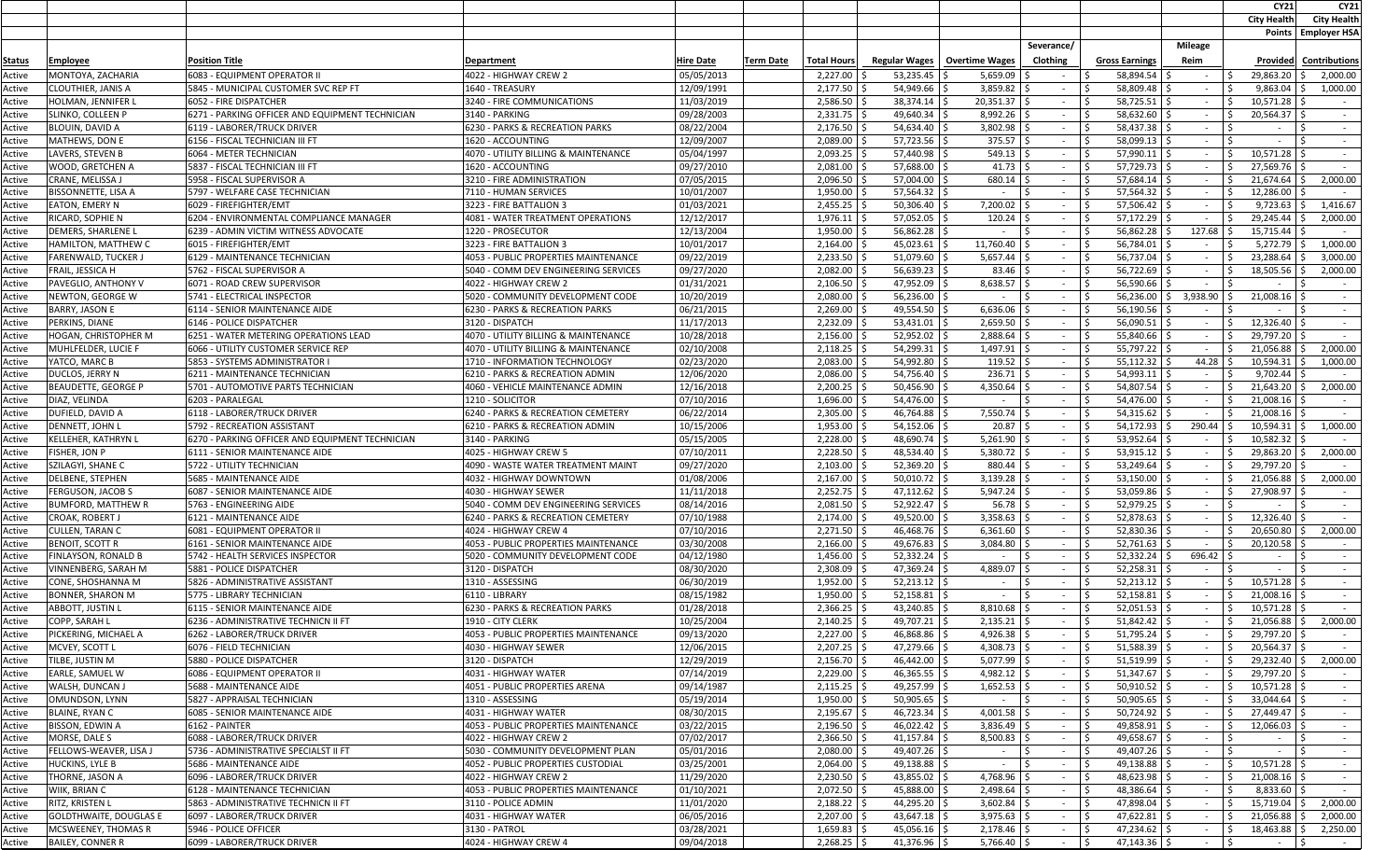|                  |                                                  |                                                                         |                                                             |                          |                  |                                     |                                  |                                    |                         |                                        |                      | CY21                             | <b>CY21</b>           |
|------------------|--------------------------------------------------|-------------------------------------------------------------------------|-------------------------------------------------------------|--------------------------|------------------|-------------------------------------|----------------------------------|------------------------------------|-------------------------|----------------------------------------|----------------------|----------------------------------|-----------------------|
|                  |                                                  |                                                                         |                                                             |                          |                  |                                     |                                  |                                    |                         |                                        |                      | City Health                      | <b>City Health</b>    |
|                  |                                                  |                                                                         |                                                             |                          |                  |                                     |                                  |                                    | Severance/              |                                        | <b>Mileage</b>       |                                  | Points   Employer HSA |
|                  |                                                  |                                                                         |                                                             |                          |                  |                                     |                                  |                                    |                         |                                        |                      |                                  |                       |
| <u>Status</u>    | <u>Employee</u>                                  | <b>Position Title</b>                                                   | <b>Department</b>                                           | <b>Hire Date</b>         | <b>Term Date</b> | Total Hours                         | Regular Wages                    | <b>Overtime Wages</b>              | Clothing                | <b>Gross Earnings</b>                  | Reim                 | <b>Provided</b>                  | <b>Contribution:</b>  |
| Active<br>Active | BROWN, JOSHUA M<br>SALEMY, JOANN                 | 6102 - LABORER/TRUCK DRIVER<br>6276 - ADMINISTRATIVE LIBRARY TECHNICIAN | 4024 - HIGHWAY CREW 4<br>6110 - LIBRARY                     | 01/13/2019<br>03/10/2013 |                  | $2,276.75$ $\mid$ \$<br>1,949.50 \$ | $41,241.25$ \$<br>$47,022.34$ \$ | $5,805.45$ $\frac{6}{5}$<br>$\sim$ | $\sim$<br>1 S<br>$\sim$ | 47,046.70 \$<br>- Ś<br>$47,022.34$ \$  | $-15$<br>$46.14$ \$  | $10,571.28$ \$<br>$10,594.31$ \$ | 1,000.00              |
| Active           | BILODEAU, CRAIG A                                | 5951 - POLICE OFFICER                                                   | 3130 - PATROL                                               | 11/08/2020               |                  | $1,717.36$ \$                       | 43,530.40 \$                     | $3,416.14$ \$                      | $\sim$                  | $\zeta$<br>46,946.54 \$                | $-$ 5                | $7,111.59$ \$                    | 1,167.00              |
| Active           | WATERS, SETH V                                   | 6179 - SENIOR MAINTENANCE AIDE                                          | 4032 - HIGHWAY DOWNTOWN                                     | 09/25/2016               |                  | $2,090.93$ \$                       | 44,831.46 \$                     | $1,905.09$ \$                      | $\sim$                  | l \$<br>$46,736.55$ \$                 | $ \vert$ \$          | $11,595.12$ \$                   |                       |
| Active           | YOUNG, PORTER W                                  | 5807 - TREE MAINTENANCE SPECIALIST                                      | 4025 - HIGHWAY CREW 5                                       | 02/28/2021               |                  | 1,759.75 \$                         | 44,986.58 \$                     | $1,568.38$ \$                      | $\sim$                  | 46,554.96 \$<br>- Ś                    | $-$ 5                | $15,421.46$ \$                   | 2,500.00              |
| Active           | DAVIDSON, TARYN A                                | 6163 - ADMINISTRATIVE TECHNICIAN II                                     | 3110 - POLICE ADMIN                                         | 05/13/2018               |                  | $2,083.50$ \$                       | 45,652.00 \$                     | $116.97$ \$                        | $\sim$                  | 45,768.97 \$<br>- Ś                    | $-$ 5                | 29,863.20 \$                     | 2,000.00              |
| Active           | PALMISANO, CHERRY J                              | 5957 - ADMINISTRATIVE SPECIALST II FT                                   | 3210 - FIRE ADMINISTRATION                                  | 02/03/2019               |                  | $2,080.00$ \$                       | 45,652.00 \$                     | $\sim$                             | 1 S<br>$\sim$           | $45,652.00$ \$                         | $ \sim$              | $29,863.20$ \$                   | 2,000.00              |
| Active           | DOW, MARSHA M                                    | 5883 - POLICE DISPATCHER                                                | 3120 - DISPATCH                                             | 04/18/2021               |                  | $1,736.00$ \$                       | $36,544.23$ \$                   | $8,524.56$ \$                      | $\sim$                  | 45,068.79 \$                           | $\sim$               | 6,227.08                         |                       |
| Active           | LOMBARD, AMANDA L                                | 6237 - FISCAL TECHNICIAN III FT                                         | 3140 - PARKING                                              | 12/09/2018               |                  | $2,093.00$   \$                     | $44,587.54$ \$                   | $422.54$ \$                        | $\sim$                  | - Ś<br>$45,010.08$ \$                  | $-$ 5                | $10,594.08$ \$                   | 1,000.00              |
| Active           | ROBY, MARGARET C                                 | 6124 - LIBRARY TECHNICIAN                                               | 6110 - LIBRARY                                              | 07/29/2018               |                  | $1,950.00$   \$                     | 44,966.30 \$                     | $ \sqrt{5}$                        | $\sim$                  | 44,966.30 \$<br>- Ś                    | $-$ 5                | $11,000.16$ \$                   | 1,000.00              |
| Active           | BUTLER, HANNAH J                                 | 6243 - ADMIN VICTIM WITNESS ADVOCATE                                    | 1220 - PROSECUTOR                                           | 02/24/2019               |                  | $1,950.00$ \$                       | 44,966.28 \$                     | $-15$                              | $\sim$                  | l \$<br>44,966.28 \$                   | $ \sqrt{5}$          | 29,179.44 \$                     | $\sim$ $-$            |
| Active           | DANIELS, BRENDA M                                | 5838 - FISCAL TECHNICIAN III FT                                         | 4010 - GENERAL SERVICE ADMIN                                | 10/04/2020               |                  | $2,118.50$   \$                     | 43,692.87 \$                     | $1,229.97$ \$                      | $\sim$                  | 44,922.84 \$<br>₿Ś.                    | $\sim$               | $9,840.24$ \$<br>-Ś              |                       |
| Active           | ROCHON, CHRISTOPHER M                            | 6248 - SENIOR MAINTENANCE AIDE                                          | 6230 - PARKS & RECREATION PARKS                             | 11/17/2019               |                  | 2,194.00                            | $41,463.21$ \$                   | $3,398.27$ \$                      | $\sim$                  | - Ś<br>44,861.48                       | $\sim$ 100 $\mu$     | l \$<br>$21,056.88$   \$         | 2,000.00              |
| Active           | HECKMAN, BRADLEY C                               | 6089 - LABORER/TRUCK DRIVER                                             | 4031 - HIGHWAY WATER                                        | 03/17/2019               |                  | $2,237.00$   \$                     | 40,292.32 \$                     | $4,546.96$ \$                      | $\sim$                  | - Ś<br>44,839.28 \$                    | $\sim 100$           | 1 S<br>$\sim$                    | l S                   |
| Active           | BRETON, JANET A                                  | 6061 - FISCAL TECHNICIAN III FT                                         | 4010 - GENERAL SERVICE ADMIN                                | 09/27/2020               |                  | $2,088.75$ \$                       | $44,311.56$ \$                   | $279.85$ \$                        | $\sim$                  | $\zeta$<br>$44,591.41$   \$            | $-$ 5                | $\sim$                           | Ŝ.                    |
| Active           | ANDERSCH, JOHN E                                 | 5793 - RECREATION ASSISTANT                                             | 6210 - PARKS & RECREATION ADMIN                             | 08/09/2015               |                  | $1,963.50$ \$                       | 44,006.43 \$                     | $205.38$ \$                        | $\sim$                  | $44,211.81$ \$                         | 76.16 \$             | $10,594.31$ \$                   | 1,000.00              |
| Active           | CHAMBERS, ADAM H                                 | 5917 - POLICE OFFICER                                                   | 3130 - PATROL                                               | 03/28/2021               |                  | $1,631.84$   \$                     | $42,261.12$ \$                   | $1,914.57$ \$                      | $\sim$ $-$              | $44,175.69$ \$                         | $-$ 5                | $7,111.59$ $\frac{1}{5}$         | 1,167.00              |
| Active           | NUDD, ALEXANDER M                                | 6098 - LABORER/TRUCK DRIVER                                             | 4030 - HIGHWAY SEWER                                        | 04/07/2019               |                  | $2,189.75$ \$                       | 40,671.46 \$                     | $3,200.11$ \$                      | $\sim$                  | l \$<br>43,871.57 \$                   | $ \sqrt{5}$          | $10,594.31$ \$                   | 1,000.00              |
| Active           | TURMELLE, LEE C                                  | 6169 - ARENA SUPERVISOR                                                 | 4051 - PUBLIC PROPERTIES ARENA                              | 06/18/2017               |                  | $2,196.50$   \$                     | 40,358.72 \$                     | $3,428.27$ \$                      | $\sim$ $-$              | 43,786.99 \$<br>- Ś                    | $-$ 5                | $-$ 5                            |                       |
| Active           | DURGIN, SHAWN M                                  | 6091 - LABORER/TRUCK DRIVER                                             | 6240 - PARKS & RECREATION CEMETERY                          | 11/29/2020               |                  | $2,225.75$ \$                       | 39,347.22 \$                     | $4,127.32$ \$                      | $\sim$                  | l \$<br>43,474.54 \$                   | $ \vert$ \$          | $10,594.08$ \$                   | 1,500.00              |
| Active           | EBBS, NICHOLAS                                   | 6232 - MAINTENANCE AIDE                                                 | 4032 - HIGHWAY DOWNTOWN                                     | 07/15/2018               |                  | $2,185.50$ \$                       | 40,358.72 \$                     | $3,033.31$ \$                      | $\sim$                  | 43,392.03 \$<br>- S                    | $-$ 5                | $10,571.28$ \$                   |                       |
| Active           | PLAMONDON, COURTNEY I                            | 5862 - ADMINISTRATIVE TECHNICN II FT                                    | 3110 - POLICE ADMIN                                         | 03/08/2020               |                  | 2,105.88                            | $42,175.59$ \$                   | $1,155.50$ \$                      | $\sim$                  | 43,331.09<br>l \$                      | $-15$                | $29,863.20$ \$                   | 2,000.00              |
| Active           | LAVOIE, ETHAN A                                  | 6063 - METER TECHNICIAN                                                 | 4070 - UTILITY BILLING & MAINTENANCE                        | 09/03/2019               |                  | $2,165.00$ \$                       | $40,735.21$ \$                   | $2,477.40$ \$                      | $\sim$                  | 43,212.61 \$<br>- Ś                    | $ \vert$ \$          | $\sim$                           | Ś,                    |
| Active           | CHAPLIN, JESSICA C                               | 6272 - PARKING OFFICER AND EQUIPMENT TECHNICIAN                         | 3110 - POLICE ADMIN                                         | 12/08/2019               |                  | $2,171.00$   \$                     | $39,956.14$ \$                   | $2,652.31$ \$                      | $\sim$                  | $42,608.45$ \$                         | $\sim$               | 29,863.20 \$<br>Ŝ.               | 2,000.00              |
| Active           | TARWO, GEORGE                                    | 5944 - POLICE OFFICER                                                   | 3130 - PATROL                                               | 03/28/2021               |                  | $1,564.75$ \$                       | $40,475.14$ \$                   | $1,908.58$ \$                      | $\sim$                  | 42,383.72 \$                           | $\sim$               | $7,111.59$ \$                    | 1,167.00              |
| Active           | RABY, JOHN E                                     | 6104 - LABORER/TRUCK DRIVER                                             | 4022 - HIGHWAY CREW 2                                       | 11/29/2020               |                  | 2,209.78 \$                         | 37,760.60 \$                     | $4,437.11$ \$                      | $\sim$ $-$              | $42,197.71$ \$                         | $\sim 100$           | $12,326.40$ \$<br>Ŝ.             |                       |
| Active           | HAGGETT, ANDREW J                                | 6100 - LABORER/TRUCK DRIVER                                             | 4024 - HIGHWAY CREW 4                                       | 01/31/2021               |                  | $2,219.25$ \$                       | 38,232.41 \$                     | $3,867.08$ \$                      | $\sim$                  | l \$<br>42,099.49 \$                   | $ \sim$              | $\sim$                           | $\vert$ \$            |
| Active           | TURMELLE, COREY L                                | 5687 - MAINTENANCE AIDE                                                 | 4052 - PUBLIC PROPERTIES CUSTODIAL                          | 05/05/2013               |                  | $2,080.00$ \$                       | $41,839.62$ \$                   | $ \sqrt{5}$                        | $\sim$                  | $\zeta$<br>41,839.62 \$                | $-15$                | 29,232.40 \$                     | 2,000.00              |
| Active           | MCCORMACK, EMILY M                               | 6260 - FISCAL TECHNICIAN III FT                                         | 4070 - UTILITY BILLING & MAINTENANCE                        | 02/02/2020               |                  | $2,095.75$ \$                       | $41,358.51$ \$                   | $471.50$ \$                        | $\sim$                  | l \$<br>$41,830.01$ \$                 | $-15$                | $10,571.28$ \$                   |                       |
| Active           | MILLER LAKOWICZ, FAITHE E                        | 5776 - LIBRARY TECHNICIAN                                               | 6110 - LIBRARY                                              | 09/13/2020               |                  | $1,950.00$ \$                       | 40,528.93 \$                     | $\sim$                             | IS.<br>$\sim$           | 40,528.93 \$<br>- Ś                    | $-$ 5                | 29,179.44 \$                     |                       |
| Active           | STEVENS, JENNIFER L                              | 5770 - LIBRARY TECHNICIAN                                               | 6110 - LIBRARY                                              | 05/20/2018               |                  | 1,950.00                            | 39,726.94 \$                     | $\sim$                             | 1 S<br>$\sim$           | 39,726.94 \$<br>- Ś                    | $-$ 5                | $10,594.08$ \$                   | 1,000.00              |
| Active           | ATKINS, SAMUEL R                                 | 5999 - FIREFIGHTER/PARAMEDIC                                            | 3223 - FIRE BATTALION 3                                     | 05/16/2021               |                  | $1,507.00$   \$                     | $35,496.00$ $\frac{5}{5}$        | $3,110.17$ \$                      | $\sim$                  | ₿Ś.<br>$38,606.17$ \$                  | $-$ 5                | $5,358.24$ \$                    |                       |
| Active           | MALFY, CHRISTINA D                               | 6202 - CUSTODIAN FT                                                     | 4052 - PUBLIC PROPERTIES CUSTODIAL                          | 07/03/2016               |                  | $2,080.00$ \$                       | 38,435.24 \$                     |                                    | l \$<br>$\sim$          | 38,435.24 \$                           | $\sim 100$           | 16,597.56 \$<br>Ŝ.               |                       |
| Active           | COVEY, LINDSAY C                                 | 5848 - MUNICIPAL CUSTOMER SVC REP FT                                    | 1640 - TREASURY                                             | 01/06/2019               |                  | $1,900.10$   \$                     | 37,720.80 \$                     | $634.23$ \$                        | $\sim$                  | 38,355.03 \$                           | $-$ 5                | $12,443.40$   \$                 | $\sim$                |
| Active           | CASWELL, MICHAEL J                               | 5795 - WELFARE CASE TECHNICIAN                                          | 7110 - HUMAN SERVICES                                       | 02/28/2021               |                  | $1,612.50$ \$                       | $38,166.76$ \$                   | $ \sqrt{5}$                        | $\sim$                  | - Ś<br>$38,166.76$ \$                  | $-$ 5                | $22,451.52$ \$                   |                       |
| Active           | FOOTE, NICOLE L                                  | 6277 - FISCAL SUPERVISOR B                                              | 3110 - POLICE ADMIN                                         | 11/30/2014               |                  | $1,496.25$ \$                       | 37,894.21 \$                     | $-15$                              | $\sim$                  | l \$<br>37,894.21 \$                   | $ \vert$ \$          | $-$ 5                            |                       |
| Active           | ROY, JENNIPHER K                                 | 5689 - CUSTODIAN FT                                                     | 4052 - PUBLIC PROPERTIES CUSTODIAL                          | 04/14/2019               |                  | $2,121.50$ \$                       | 36,568.00 \$                     | $1,083.90$ \$                      | $\sim$                  | $37,651.90$ \$                         | $-15$                | 29,863.20 \$                     | 2,000.00              |
| Active           | <b>BARON, RYAN M</b>                             | 6002 - FIREFIGHTER/PARAMEDIC                                            | 3224 - FIRE BATTALION 4                                     | 06/13/2021               |                  | $1,409.50$ \$                       | $31,152.80$ \$                   | $6,148.43$ \$                      | $\sim$                  | 37,301.23                              | $-$ 5                | $4,465.20$ \$                    |                       |
| Active           | LECLAIR, DOREEN M                                | 5820 - LEGAL SECRETARY                                                  | 1220 - PROSECUTOR                                           | 04/28/2008               |                  | $1,307.50$ \$                       | $36,265.50$ \$                   | $\sim$                             | IS.<br>$\sim$           | $36,265.50$ \$                         | $138.29$ \$          | $-15$                            |                       |
| Active           | MCCORMACK, MATTHEW S                             | 6084 - PAVEMT MARKING & SIGNAGE TECH                                    | 4021 - HIGHWAY CREW 1                                       | 07/27/2014               |                  | $1,443.83$ \$                       | $31,373.97$ \$                   | $3,551.54$ \$                      | $\sim$                  | 34,925.51 \$                           | $\sim$               | $9,024.56$ \$<br>1 S             |                       |
| Active           | OLDS, BRENT C                                    | 6206 - CUSTODIAN FT                                                     | 4052 - PUBLIC PROPERTIES CUSTODIAL                          | 09/30/2018               |                  | 2,080.00                            | $34,853.14$ \$                   |                                    | 1 Ś<br>$\sim$           | 34,853.14 \$                           | $ \vert$ \$          | $12,732.71$ \$                   | $\sim$ $-$            |
| Active           | O'KEEFE, LEONARD F                               | 6201 - COMMUNITY SERVICES AIDE                                          | 3130 - PATROL                                               | 09/24/2017               |                  | $1,509.00$ \$                       | $34,046.39$ $\frac{1}{5}$        | $\sim$                             | 1 S<br>$\sim$           | $34,046.39$ \$                         | $\sim$               | -Ś<br>$\sim$                     | 1 S                   |
| Active           | JONES, LINDA K                                   | 5772 - LIBRARY TECHNICIAN                                               | 6110 - LIBRARY                                              | 11/27/2006               |                  | $1.226.00$ S                        | $31,986.05$ \$                   |                                    | $\sim$                  | -Ŝ<br>$31,986.05$ \$                   | $155.01$ \$          |                                  | $\vert$ \$            |
| Active           | <b>WARNOCK, KATHLEEN M</b>                       | 6139 - ADMINISTRATIVE SPECIALST II PT                                   | 7110 - HUMAN SERVICES                                       | 09/09/2012               |                  | $1,445.00$   \$                     | $31,662.00$ \$                   | $ \sqrt{5}$                        | $\sim$ $-$              | $31,662.00$ \$<br>l \$                 | $-15$                | $ \sqrt{5}$                      |                       |
| Active           | PELLECCHIA, ANDREW N                             | 6235 - PROPERTY ROOM TECHNICIAN                                         | 3110 - POLICE ADMIN                                         | 09/04/2018               |                  | $1,303.00$ \$                       | 30,885.82 \$                     | $ \sqrt{5}$                        | $\sim$                  | l \$<br>30,885.82 \$                   | $ \vert$ \$          | $ \sim$                          |                       |
| Active           | CINQUINA, PATRICIA M                             | 5777 - LIBRARY ASSISTANT II PPT                                         | 6110 - LIBRARY                                              | 01/16/2000               |                  | $1,274.00$   \$                     | 30,507.40 \$                     | $ \sqrt{5}$                        | $\sim$                  | 30,507.40 \$<br>- S                    | $-$ 5                | $-$ 5                            |                       |
| Active           | HESS, JOSEPH B                                   | 5709 - WATER TREATMENT PLANT OPERATOR                                   | 4081 - WATER TREATMENT OPERATIONS                           | 06/27/2021               |                  | $1,118.50$ \$                       | 27,352.00 \$                     | $3,096.84$ \$                      | $\sim$ $-$              | $30,448.84$ \$<br>l \$                 | $-$ 5                | 12,588.20 \$                     |                       |
| Active           | WILSON, TIMOTHY C                                | 6021 - FIREFIGHTER/EMT                                                  | 3223 - FIRE BATTALION 3                                     | 06/13/2021               |                  | $1,306.50$ \$                       | 28,294.80 \$                     | $2,067.16$ \$                      | $\sim$                  | l \$<br>$30,361.96$ \$                 | $-15$                | $12,330.80$ \$                   |                       |
| Active           | SCHNEIDER, RYAN J                                | 6254 - HVAC TECHNICIAN                                                  | 4053 - PUBLIC PROPERTIES MAINTENANCE                        | 06/27/2021               |                  | $1,078.05$ \$                       | 28,735.20 \$                     | $1,577.00$   \$                    | $\sim$ $-$              | $30,312.20$ \$                         | $-15$                | $12,616.00$ \$                   | 1,833.33              |
| Active           | NADEAU, ROBERT J                                 | 5740 - CODE INSPECTOR                                                   | 5020 - COMMUNITY DEVELOPMENT CODE                           | 10/22/2019               |                  | $1,040.00$ \$                       | $26,776.00$ $\mid$ \$            | $ \sqrt{5}$                        | $\sim$                  | - Ś<br>26,776.00 \$                    | $376.24$ \$          | $-$ 5                            | $\sim 100$            |
| Active           | CATE-HOLLAND, MARY E                             | 5864 - ADMINISTRATIVE TECHNICN II PT                                    | 3110 - POLICE ADMIN                                         | 06/16/2019               |                  | $1,344.85$ \$                       | 26,124.88 \$                     | $ \sqrt{5}$                        | $\sim$ $-$              | 26,124.88 \$<br>- Ś<br>l \$            | $-15$                | $-$ 5                            |                       |
| Active           | <b>GENETT, GORDON I</b>                          | 5907 - POLICE OFFICER                                                   | 3130 - PATROL                                               | 07/11/2021               |                  | $976.00$ \$                         | 26,039.68 \$                     | $ \sqrt{5}$                        | $\sim$ $-$              | $26,039.68$ \$                         | $ \sqrt{5}$          | $3,580.16$ \$                    | 833.33                |
| Active           | DZGOEVA, LAURA M                                 | 5916 - POLICE OFFICER                                                   | 3130 - PATROL                                               | 07/11/2021               |                  | $968.75$ \$                         | $25,826.24$ \$                   | $30.02$   \$                       | $\sim$ $-$              | 25,856.26 \$<br>l \$<br>l \$           | $-$ 5<br>$ \vert$ \$ | $3,572.16$ \$                    |                       |
| Active           | HULT, CAMERON H                                  | 6147 - POLICE OFFICER                                                   | 3130 - PATROL                                               | 07/11/2021               |                  | $968.00$ \$                         | $25,826.24$ \$                   | $ \sqrt{5}$                        | $\sim$                  | $25,826.24$ \$<br>- Ś                  |                      | $-$ 5                            |                       |
| Active<br>Active | <b>COUGHLIN, CHERI E</b><br>TOURANGEAU, SANDRA A | 6253 - ADMINISTRATIVE TECHNICIAN I<br>6067 - FISCAL TECHNICIAN II       | 3110 - POLICE ADMIN<br>4070 - UTILITY BILLING & MAINTENANCE | 05/03/1992<br>03/08/2009 |                  | $1,061.85$ \$<br>$1,021.00$ \$      | $25,141.61$ \$<br>24,744.18 \$   | $484.59$ \$<br>$ \sqrt{5}$         | $\sim$<br>$\sim$        | $25,626.20$ \$<br>24,744.18 \$<br>l \$ | $-$ 5<br>$ \sqrt{5}$ | $-15$<br>$-$ 5                   |                       |
| Active           | BENETUA, LEAH H                                  | 5785 - LIBRARY PAGE PPT                                                 | 6110 - LIBRARY                                              | 10/25/2010               |                  | $1,334.00$   \$                     | $24,033.78$ $\frac{1}{5}$        | $ \sqrt{5}$                        | $\sim$                  | - Ś<br>$24,033.78$ \$                  | $-15$                | $ \sqrt{5}$                      |                       |
| Active           |                                                  | CARTIER CREVELING, ERNEST M   5739 - ZONING ADMINISTRATOR               | 5020 - COMMUNITY DEVELOPMENT CODE                           | 09/12/2021               |                  | $600.00$ \$                         | 23,670.00 \$                     | $ \vert$ \$                        | $\sim$ $-$              | $23,670.00$ \$                         | $77.14$ \$           | $3,558.56$ \$                    | 1,333.00              |
| Active           | ALLISON, LORA A                                  | 6212 - RECREATION SPECIALIST                                            | 6210 - PARKS & RECREATION ADMIN                             | 10/18/2020               |                  | $1,213.75$   \$                     | $23,623.28$ \$                   | $ \sqrt{5}$                        | $\sim$                  | $23,623.28$ \$<br>- Ś                  | $ \sqrt{5}$          | $ \sqrt{5}$                      | <b>Service</b>        |
| Active           | BEAUDETTE, LAURA G                               | 6180 - LIBRARY TECHNICIAN                                               | 6110 - LIBRARY                                              | 07/07/2019               |                  | $1,190.50$   \$                     | 23,439.95 \$                     | $ \sqrt{5}$                        | $\sim$                  | 23,439.95 \$<br>l \$                   | $39.20$ \$           | $   \xi$                         |                       |
|                  |                                                  |                                                                         |                                                             |                          |                  |                                     |                                  |                                    |                         |                                        |                      |                                  |                       |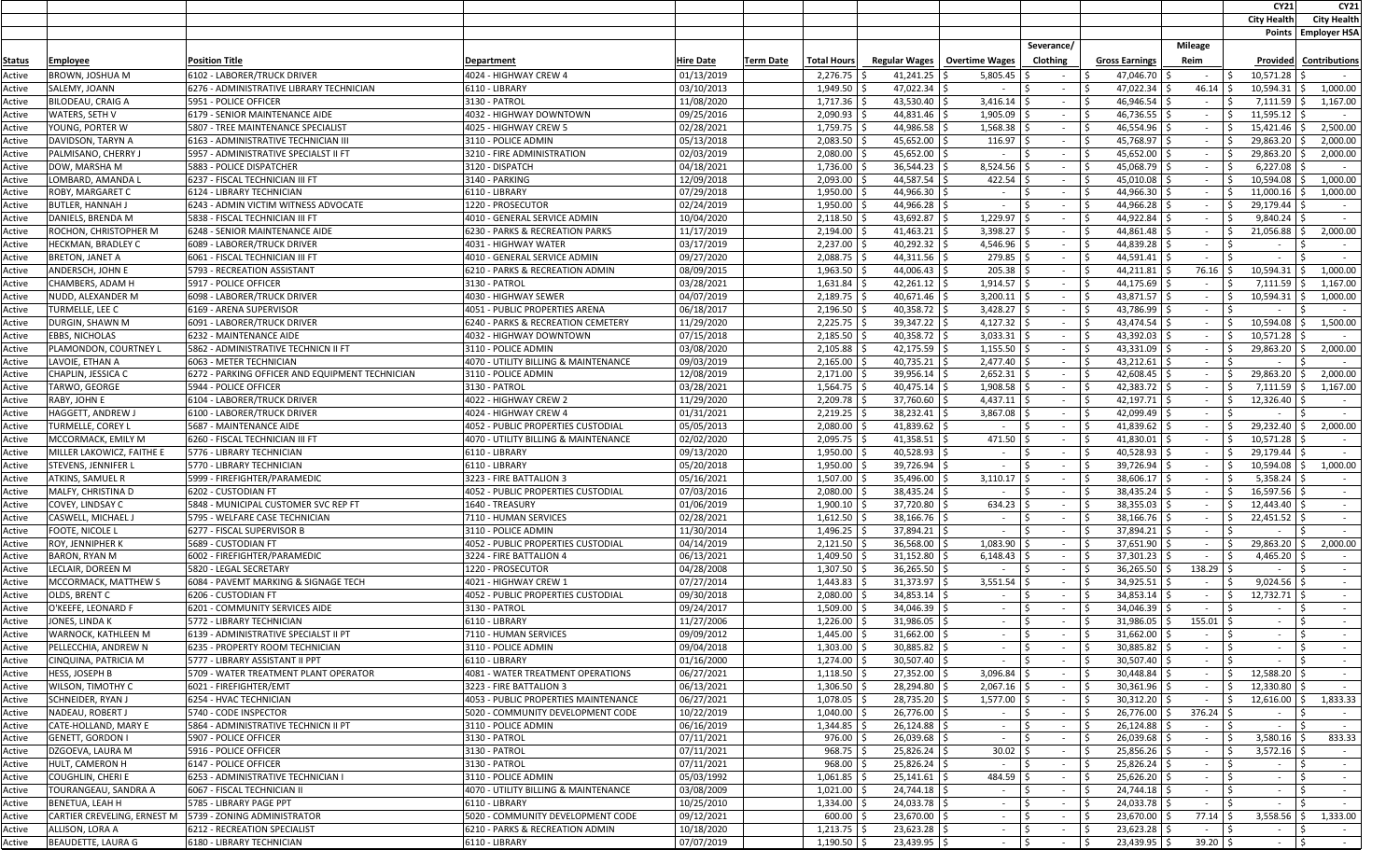|                  |                                                   |                                                                    |                                                                       |                          |                  |                            |                                    |                       |                                |                                        |                          | CY21                     | CY21                     |
|------------------|---------------------------------------------------|--------------------------------------------------------------------|-----------------------------------------------------------------------|--------------------------|------------------|----------------------------|------------------------------------|-----------------------|--------------------------------|----------------------------------------|--------------------------|--------------------------|--------------------------|
|                  |                                                   |                                                                    |                                                                       |                          |                  |                            |                                    |                       |                                |                                        |                          | <b>City Health</b>       | <b>City Health</b>       |
|                  |                                                   |                                                                    |                                                                       |                          |                  |                            |                                    |                       | Severance/                     |                                        | <b>Mileage</b>           |                          | Points   Employer HSA    |
| Status           | <u>Employee</u>                                   | <b>Position Title</b>                                              | <b>Department</b>                                                     | <b>Hire Date</b>         | <b>Term Date</b> | Total Hours                | Regular Wages                      | <b>Overtime Wages</b> | Clothing                       | <b>Gross Earnings</b>                  | Reim                     | Provided                 | <b>Contribution</b>      |
| Active           | GLAS-PELLEGRINI, BARBARA                          | 5782 - LIBRARY PAGE PPT                                            | 6110 - LIBRARY                                                        | 02/10/2013               |                  | $1,330.50$   \$            | $23,392.52$   \$                   |                       | $\sim$                         | 23,392.52                              | $\sim$                   |                          |                          |
| Active           | SCOTT, TREVON D                                   | 6213 - RECREATION SPECIALIST                                       | 6210 - PARKS & RECREATION ADMIN                                       | 08/19/2018               |                  | $1,111.00$ \$              | $23,161.60$   \$                   | $\sim$                | $\sim$                         | l \$<br>23,161.60                      | $\sim$                   |                          |                          |
| Active           | RONDEAU, DORIAN A                                 | 5992 - FIREFIGHTER/PARAMEDIC                                       | 3223 - FIRE BATTALION 3                                               | 08/29/2021               |                  | 785.50 \$                  | 19,404.18 \$                       | 432.46                | $\sim$                         | l \$<br>19,836.64                      | $\sim$                   | 4,453.60                 | 1,417.00<br>-Ś           |
| Active           | CHAPUT, DONALD A                                  | 5712 - CUSTODIAN PPT                                               | 4052 - PUBLIC PROPERTIES CUSTODIAL                                    | 11/20/2011               |                  | $1,100.32$ \$              | 19,827.42 \$                       | $\sim$                | $\sim$                         | l \$<br>19,827.42                      | $\sim$                   | $\overline{\phantom{a}}$ |                          |
| Active           | LANDCASTLE, MICHELLE C                            | 5781 - LIBRARY PAGE PPT                                            | 6110 - LIBRARY                                                        | 06/09/2019               |                  | $1,278.00$ \$              | $19,366.08$ \$                     |                       | $\sim$                         | l \$<br>19,366.08                      | $\sim$                   |                          |                          |
| Active           | HASKINS, HAILEY L                                 | 5882 - POLICE DISPATCHER                                           | 3120 - DISPATCH                                                       | 08/01/2021               |                  | $887.34$ \$                | 18,740.55 \$                       | 494.68                | $\sim$                         | 19,235.23<br>l \$                      | $\sim$                   | 3,572.16                 |                          |
| Active           | WORSTER, AMY M                                    | 6255 - LIBRARY PAGE PPT                                            | 6110 - LIBRARY                                                        | 08/16/2020               |                  | $1,266.00$   \$            | 18,679.48 \$                       |                       | $\sim$                         | l \$<br>18,679.48 \$                   | $\sim$                   |                          |                          |
| Active           | MANDILE, MICHAEL.                                 | 5824 - APPRAISER                                                   | 1310 - ASSESSING                                                      | 09/05/2021               |                  | $650.00$ \$                | $17,165.12$ \$                     | 733.32                | $\sim$                         | l S<br>17,898.44                       | 91.28                    | 2,082.96                 |                          |
| Active           | DALTON, AMANDA L                                  | 6266 - HELPDESK TECHNICIAN                                         | 1710 - INFORMATION TECHNOLOGY                                         | 08/22/2021               |                  | 720.00 \$                  | 17,755.20 \$                       | $\sim$                | $\sim$                         | l \$<br>17,755.20                      | $\sim$                   | 2,685.12                 | 750.00                   |
| Active           | GAREY, KENNETH A                                  | 5690 - CUSTODIAN PPT                                               | 4052 - PUBLIC PROPERTIES CUSTODIAI                                    | 11/12/2019               |                  | $1,079.50$   \$            | $16,747.71$ \$                     | $\sim$                | $\sim$                         | l \$<br>$16,747.71$ \$<br>l \$         | $\sim$                   | $\sim$<br>Ś.             |                          |
| Active           | RODRIGUEZ, NELDA P                                | 5784 - LIBRARY PAGE PPT                                            | 6110 - LIBRARY                                                        | 03/06/2016<br>08/29/2021 |                  | $1,045.50$ \$              | 16,640.07 \$                       | $\sim$<br>971.55      | $\sim$<br>$\sim$               | 16,640.07 \$<br>l \$<br>15,587.98      | $\sim$<br>$\sim$         | $\sim$<br>5,325.48       | $\sim$                   |
| Active<br>Active | STEFANILO, JOSHUA A<br>ROBINSON, REBECCA J        | 6065 - METER TECHNICIAN<br>6257 - LIBRARY TECHNICIAN               | 4070 - UTILITY BILLING & MAINTENANCE<br>6110 - LIBRARY                | 11/15/2020               |                  | 707.00 \$<br>778.00 \$     | $14,616.43$   \$<br>$14,923.51$ \$ | $\sim$                | $\sim$                         | l \$<br>14,923.51                      | $\sim$                   | $\sim$                   |                          |
| Active           | ROUKEY, LORI J                                    | 6222 - LIBRARY TECHNICIAN                                          | 6110 - LIBRARY                                                        | 06/30/2019               |                  | $690.50$   \$              | $13,558.33$ \$                     | $\sim$                | $\sim$                         | 13,558.33<br>l \$                      | $24.64$ \$               | $\overline{\phantom{a}}$ |                          |
| Active           | SELKE, THEODORE R                                 | 5721 - UTILITY TECHNICIAN                                          | 4090 - WASTE WATER TREATMENT MAINT                                    | 09/26/2021               |                  | $531.25$ \$                | $13,010.41$   \$                   | 422.22                | $\sim$                         | l \$<br>13,432.63                      | $\sim$                   | 5,035.28                 |                          |
| Active           | DAVIS, JEREMY S                                   | 5697 - FLEET MAINTENANCE TECHNICIAN                                | 4061 - VEHICLE MAINTENANCE SHOP                                       | 10/17/2021               |                  | $479.00$   \$              | $9,768.00$ \$                      | 2,893.80              | $\sim$                         | l \$<br>12,661.80                      | $\sim$                   | 2,517.64                 |                          |
| Active           | KOSOWICZ, EMILY E                                 | 6221 - LIBRARY TECHNICIAN                                          | 6110 - LIBRARY                                                        | 07/14/2020               |                  | $733.00$   \$              | $12,581.07$ \$                     |                       | $\sim$                         | 12,581.07<br>l S                       | $\sim$                   |                          |                          |
| Active           | PERRY, DANIEL J                                   | 5708 - WATER TREATMENT PLANT OPERATOR                              | 4081 - WATER TREATMENT OPERATIONS                                     | 09/26/2021               |                  | $520.25$ \$                | 12,079.60 \$                       | $8.71$ $\mid$ \$      | $\sim$                         | $\vert$ \$<br>$12,088.31$ \$           | $\sim$                   | 1,786.08                 | $\sim$ $-$               |
| Active           | VERDONE, JOYCE M                                  | 5780 - LIBRARY ASSISTANT II PT                                     | 6110 - LIBRARY                                                        | 06/17/2001               |                  | $544.00$ \$                | $10,950.96$ \$                     | $\sim$                | $\sim$                         | l \$<br>$10,950.96$ \$                 | $\sim$                   | $\sim$                   |                          |
| Active           | WINN, HELGA C                                     | 5842 - DEPUTY TAX COLLECTOR/TREASURER                              | 1640 - TREASURY                                                       | 10/31/2021               |                  | $320.00$ \$                | $9,852.80$ \$                      | $\sim$                | $\sim$                         | l s<br>9,852.80                        | $\sim$                   | 2,517.64                 |                          |
| Active           | SPAULDING, RICHARD B                              | 6127 - PROPERTY ROOM TECHNICIAN                                    | 3110 - POLICE ADMIN                                                   | 08/22/2021               |                  | $432.10$ \$                | $9,424.11$ \$                      | $\sim$                | $\sim$                         | l \$<br>9,424.11                       | $\sim$                   |                          |                          |
| Active           | MUCCIO, PATRICIA A                                | 5779 - LIBRARY ASSISTANT II PT                                     | 6110 - LIBRARY                                                        | 10/04/1998               |                  | $463.75$ \$                | $8,898.91$ \$                      | $\sim$                | $\sim$                         | l \$<br>8,898.91                       | $\sim$                   | $\sim$                   |                          |
| Active           | WELDON, LIAM M                                    | 6273 - PARKING OFFICER AND EQUIPMENT TECHNICIAN                    | 3140 - PARKING                                                        | 10/12/2021               |                  | $430.50$ \$                | $8,248.82$ \$                      | 130.14                | $\sim$                         | l \$<br>8,378.96                       | $\sim$                   | $893.04$ \$<br>-Ś        |                          |
| Active           | PHILIBOTTE, DAVID L                               | 6168 - CUSTODIAN PT                                                | 4052 - PUBLIC PROPERTIES CUSTODIAL                                    | 06/26/2016               |                  | $553.00$ \$                | $8,275.43$ \$                      |                       | $\sim$                         | l \$<br>8,275.43                       | $\sim$                   |                          |                          |
| Active           | KELLEHER, DEREK J                                 | 6210 - MAINTENANCE & OP FLEX TECH                                  | 3221 - FIRE BATTALION 1                                               | 11/21/2021               |                  | $580.25$ \$                | 7,473.00                           | 790.56                | $\sim$                         | ۱ś<br>8,263.56                         | $\sim$                   | $\sim$                   |                          |
| Active           | FOLLANSBEE, JEFFREY S                             | 6241 - GUEST SERVICES ASSOCIATE                                    | 6210 - PARKS & RECREATION ADMIN                                       | 05/12/2019               |                  | $483.25$ \$                | $8,193.50$ \$                      | $\sim$                | $\sim$                         | l S<br>8,193.50                        | $\sim$                   | $\sim$                   |                          |
| Active           | WHITING, TARA L                                   | 6240 - GUEST SERVICES ASSOCIATE                                    | 6210 - PARKS & RECREATION ADMIN                                       | 04/21/2019               |                  | $491.25$ \$                | $8,149.46$   \$                    | $\sim$                | $\sim$                         | l \$<br>$8,149.46$ \$                  | $\sim$                   | Ŝ<br>$\sim$              | $\sim$                   |
| Active           | FILLION, BRODY E                                  | 21 - POLICE OFFICER                                                | 3130 - PATROL                                                         | 11/07/2021               |                  | $280.00$ \$                | 7,470.40 \$                        | $\sim$                | $\sim$                         | l s<br>7,470.40<br>l \$                | $\overline{\phantom{a}}$ | $\sim$                   |                          |
| Active           | WICKS, ERIC C                                     | <b>20 - POLICE OFFICER</b>                                         | 3130 - PATROL                                                         | 11/07/2021<br>11/07/2021 |                  | $280.00$ \$<br>$280.00$ \$ | 7,470.40 \$<br>7,470.40 \$         | $\sim$                | $\sim$<br>$\sim$               | 7,470.40<br>l \$<br>7,470.40           | $\sim$                   | $\sim$                   |                          |
| Active<br>Active | SMITH, MATTHEW A<br><b>BRADLEY, CHRISTOPHER T</b> | 5912 - POLICE OFFICER<br>5997 - FIREFIGHTER/PARAMEDIC              | 3130 - PATROL<br>3224 - FIRE BATTALION 4                              | 11/07/2021               |                  | 292.00 \$                  | $7,320.44$ \$                      | $\sim$                | $\sim$                         | l \$<br>7,320.44                       | $\sim$                   | $\sim$                   |                          |
| Active           | BRENNAN, KATYA L                                  | 6218 - GUEST SERVICES ASSOCIATE                                    | 6210 - PARKS & RECREATION ADMIN                                       | 09/20/2020               |                  | $398.25$ \$                | $7,091.91$ \$                      | $\sim$                | $\sim$                         | l \$<br>7,091.91                       | $\overline{\phantom{a}}$ | $\sim$                   |                          |
| Active           | <b>BUKOWSKI, REBECCA</b>                          | 6126 - SENIOR CITIZEN COORDINATOR                                  | 6210 - PARKS & RECREATION ADMIN                                       | 11/02/2014               |                  | 473.00 \$                  | $6,922.53$ \$                      |                       | $\sim$                         | l\$<br>6,922.53                        | $\overline{\phantom{a}}$ |                          |                          |
| Active           | <b>COSTELLO, STEFANIE A</b>                       | 6001 - FIREFIGHTER/PARAMEDIC                                       | 3221 - FIRE BATTALION 1                                               | 11/14/2021               |                  | $269.00$ \$                | $6,618.48$ \$                      | 188.03                | $\sim$                         | l\$<br>6,806.51                        | $\sim$                   | $\sim$                   |                          |
| Active           | MALILAY, LOREN W                                  | 5783 - LIBRARY PAGE PPT                                            | 6110 - LIBRARY                                                        | 07/18/2021               |                  | $449.25$ \$                | $6,428.79$ \$                      | $\sim$                | $\sim$                         | l \$<br>$6,428.79$ $\frac{1}{5}$       | $\sim$                   | $\sim$                   |                          |
| Active           | DOUGLAS, ANGELINA M                               | 6214 - CUSTODIAN PT                                                | 6210 - PARKS & RECREATION ADMIN                                       | 10/07/2018               |                  | 418.50 $\vert$ \$          | $6,221.46$ \$                      | $\sim$                | $\sim$                         | l \$<br>$6,221.46$ \$                  | $\sim$                   | Ŝ<br>$\sim$              | $\sim$                   |
| Active           | MULLEN, BREANNE E                                 | 5859 - ADMINISTRATIVE ASSISTANT                                    | 3110 - POLICE ADMIN                                                   | 11/14/2021               |                  | $240.00$ \$                | $5,918.40$   \$                    | $\sim$                | $\sim$                         | l \$<br>5,918.40                       | $\overline{\phantom{a}}$ |                          |                          |
| Active           | NEWMAN, RICHARD L                                 | 6053 - FIRE DISPATCHER                                             | 3240 - FIRE COMMUNICATIONS                                            | 11/07/2021               |                  | $290.00$ \$                | $5,678.20$ $\mid$ \$               | $\sim$                | $\sim$                         | l \$<br>5,678.20                       | $\sim$                   | $\sim$                   |                          |
| Active           | KILMISTER, GRANT N                                | 6099 - LABORER/TRUCK DRIVER                                        | 4022 - HIGHWAY CREW 2                                                 | 11/21/2021               |                  | $239.00$ \$                | $4,331.12$ \$                      | 1,263.01              | $\sim$                         | 5,594.13<br>l \$                       | $\sim$                   | $\sim$                   |                          |
| Active           | SMITH, KARI L                                     | 5846 - MUNICIPAL CUSTOMER SVC REP FT                               | 1640 - TREASURY                                                       | 11/14/2021               |                  | $242.00$ \$                | $4,620.00$ \$                      | 57.75                 | $\sim$                         | l \$<br>4,677.75                       | $\sim$                   |                          |                          |
| Active           | SANTIAGO, BRIAN R                                 | 6268 - HEALTH SERVICES INSPECTOR                                   | 5020 - COMMUNITY DEVELOPMENT CODE                                     | 10/14/2021               |                  | $176.00$   \$              | $4,553.12$ \$                      |                       | $\sim$                         | ۱ś<br>4,553.12                         | 60.82                    | $\sim$                   |                          |
| Active           | BROWN, KATHY E                                    | 5778 - LIBRARY ASSISTANT II PT                                     | 6110 - LIBRARY                                                        | 01/25/2005               |                  | $234.50$ \$                | $4,169.08$   \$                    | $\sim$                | $\sim$                         | I\$<br>4,169.08                        | $\sim$                   |                          |                          |
| Active           | CARON, MELINA C                                   | 6269 - TRAILS AND OPEN SPACE RANGER                                | 5030 - COMMUNITY DEVELOPMENT PLAN                                     | 10/03/2021               |                  | 207.50 \$                  | $3,805.56$ \$                      |                       |                                | l \$<br>$3,805.56$ \$                  |                          | Ś.                       |                          |
| Active           | <b>DEPREAUX, STEVEN D</b>                         | 6149 - PARKS SUPERVISOR                                            | 6230 - PARKS & RECREATION PARKS                                       | 03/08/2020               |                  | $119.11$ \$                | $3,483.98$ \$                      | $\sim$                | S.<br>$\sim$                   | <b>S</b><br>$3,483.98$ \$              | $\sim$                   | -Ś<br>$\sim$             | -Ś                       |
| Active           | HERBERT, RUTH ANNE                                | 6133 - CUSTODIAN PT                                                | 6210 - PARKS & RECREATION ADMIN                                       | 09/26/2021               |                  | $183.00$ \$                | 2,748.66 \$                        | $\sim$                | $\sim$                         | l s<br>2,748.66 \$                     | $\sim$                   | $\sim$                   |                          |
| Active           | HARTSHORN, PETER B                                | 6207 - CUSTODIAN PT                                                | 4052 - PUBLIC PROPERTIES CUSTODIAL<br>6210 - PARKS & RECREATION ADMIN | 09/12/2021               |                  | $106.50$ \$<br>$96.25$ \$  | $1,723.17$ \$                      | $\sim$                | $\sim$                         | l \$<br>$1,723.17$   \$<br><u>  \$</u> | $\sim$                   | $\sim$<br>$\sim$         |                          |
| Active<br>Active | RIDER, EMILY M<br>SINGH, MUKESH                   | 6219 - GUEST SERVICES ASSOCIATE<br>6216 - GUEST SERVICES ASSOCIATE | 6210 - PARKS & RECREATION ADMIN                                       | 07/04/2021<br>09/26/2021 |                  | $88.25$ \$                 | $1,601.60$   \$<br>1,468.48 \$     | $\sim$<br>$\sim$      | $\sim$<br>$\sim$               | 1,601.60<br>l \$<br>$1,468.48$ \$      | $\sim$<br>$\sim$         | - Ś<br>$\sim$            | - Ś<br>$\sim$ $-$        |
| Active           | MURPHY, MATTHEW J                                 | 6040 - FIREFIGHTER/EMT                                             | 3221 - FIRE BATTALION 1                                               | 12/19/2021               |                  | $52.00$   \$               | $1,180.92$   \$                    | $\sim$                | $\sim$                         | \$ ا<br>$1,180.92$ \$                  | $\sim$                   | $\sim$                   |                          |
| Active           | <b>ACRES, CHRISTOPHER S</b>                       | 6043 - FIREFIGHTER/EMT                                             | 3221 - FIRE BATTALION 1                                               | 12/19/2021               |                  | $52.00$ \$                 | $1,180.92$   \$                    | $\sim$                | $\sim$                         | l\$<br>$1,180.92$   \$                 | $\sim$                   | $\sim$                   | $\sim 100$               |
| Active           | TILTON, BARBIE J                                  | 6226 - PERMIT TECHNICIAN                                           | 5020 - COMMUNITY DEVELOPMENT CODE                                     | 12/19/2021               |                  | $20.00$ \$                 | $375.40$ \$                        | $\sim$                | $\sim$                         | l \$<br>$375.40$ \$                    | $\sim$                   | $\sim$                   |                          |
| nactive          | MULHOLLAND, KEITH J                               | 5971 - FIRE LIEUTENANT PARAMEDIC                                   | 3224 - FIRE BATTALION 4                                               | 01/26/2001               | 11/27/2021       | $3,106.50$ \$              | $110,085.28$ \$                    |                       | $23,532.86$ \$ 6,403.65 \$     | 140,021.79 \$                          | $\sim$                   | Ŝ.<br>29,771.44 \$       | 2,000.00                 |
| nactive          | <b>WOLLERT, RICHARD</b>                           | 6187 - FIRE ALARM & TRAFFIC SUPT                                   | 3210 - FIRE ADMINISTRATION                                            | 12/08/1986               | 01/31/2022       | $2,633.00$ \$              | 88,343.60 \$                       | $35,301.37$ \$        | $\sim$                         | l \$<br>123,644.97 \$                  | $\sim$                   | 22,755.60                |                          |
| nactive          | GUARINO, MICHAEL A                                | 5896 - POLICE LIEUTENANT                                           | 3130 - PATROL                                                         | 12/27/1998               | 01/14/2022       | $2,219.92$ \$              | 108,372.86 \$                      | 11,006.30             | $650.00$ \$                    | $120,029.16$ \$                        | $\sim$                   | 29,863.20                | 2,000.00<br>-S           |
| nactive          | <b>CURRIER, DAVID M</b>                           | 6017 - FIREFIGHTER/EMT                                             | 3221 - FIRE BATTALION 1                                               | 06/12/1993               | 01/31/2022       | $3,189.75$ \$              | 74,589.48 \$                       | $43,409.44$ \$        | $\sim$                         | 117,998.92 \$<br>IS.                   | $\sim$                   | 29,863.20<br>S.          | 4,000.00                 |
| nactive          | SCHOTTLER, JEFFREY M                              | 6001 - FIREFIGHTER/PARAMEDIC                                       | 3223 - FIRE BATTALION 3                                               | 06/20/1998               | 11/02/2021       | $2,808.25$ \$              | $91,600.48$ \$                     |                       | $19,185.88$   \$ 5,833.96   \$ | $116,620.32$ \$                        | $\sim$                   | 24,816.80                | 2,000.00                 |
| nactive          | KEELER, TRAVIS J                                  | 6028 - FIREFIGHTER/EMT                                             | 3222 - FIRE BATTALION 2                                               | 03/14/2003               | 12/29/2021       | $2,774.75$ $\sqrt{5}$      | $90,153.50$ \$                     |                       | $420.71$   \$ 6,089.74   \$    | $96,663.95$ \$                         | $\sim$                   | Ŝ<br>$29,863.20$ \$      | 2,000.00                 |
| nactive          | LEMAY, GARY S                                     | 5749 - ASSOCIATE ENGINEER                                          | 5040 - COMM DEV ENGINEERING SERVICES                                  | 10/18/2020               | 02/25/2022       | $2,080.00$ \$              | 94,136.80 \$                       | $\sim$                | $\sim$                         | l \$<br>94,136.80 \$                   | $\sim$                   | $\sim$                   |                          |
| nactive          | WALKER, CRAIG E                                   | 5739 - ZONING ADMINISTRATOR                                        | 5020 - COMMUNITY DEVELOPMENT CODE                                     | 09/25/1989               | 08/31/2021       | $1,952.00$ \$              | 89,391.68 \$                       | $\sim$                | \$3,783.28                     | 93,174.96 \$                           | $\sim$                   | 8,431.27                 |                          |
|                  | Inactive COOK, BRIAN H                            | 5906 - POLICE OFFICER                                              | 3130 - PATROL                                                         | 10/15/2000               | 01/31/2022       | 2,237.25 \$                | 84,958.46 \$                       | $4,506.11$ \$         | $-15$                          | 89,464.57 \$                           | $\sim$ 100 $\pm$         |                          | $9,863.04$   \$ 1,000.00 |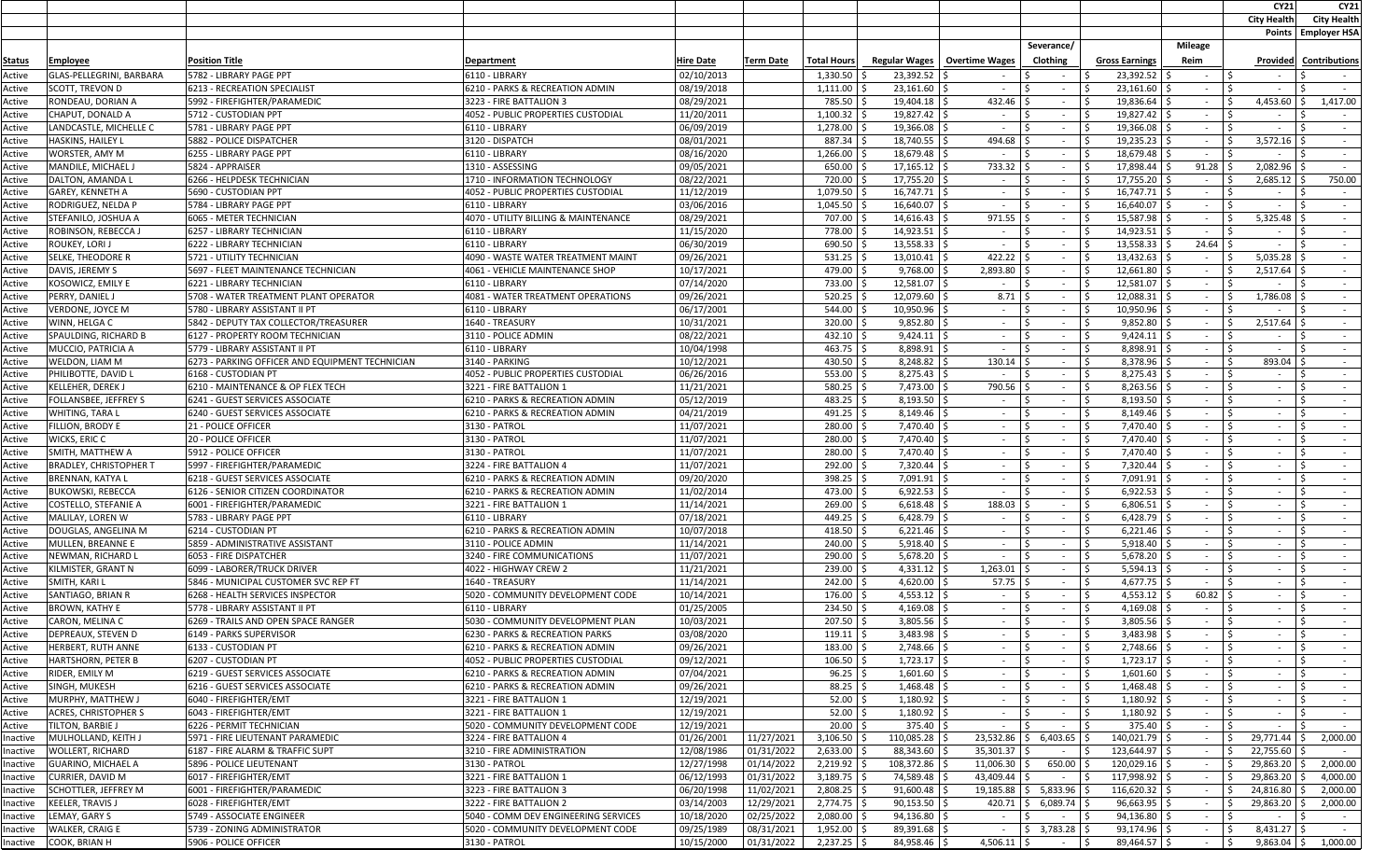|                      |                                              |                                                       |                                                          |                          |                          |                                |                                |                       |                                                   |                                |                          | CY21                    | CY21                     |
|----------------------|----------------------------------------------|-------------------------------------------------------|----------------------------------------------------------|--------------------------|--------------------------|--------------------------------|--------------------------------|-----------------------|---------------------------------------------------|--------------------------------|--------------------------|-------------------------|--------------------------|
|                      |                                              |                                                       |                                                          |                          |                          |                                |                                |                       |                                                   |                                |                          | <b>City Health</b>      | <b>City Health</b>       |
|                      |                                              |                                                       |                                                          |                          |                          |                                |                                |                       |                                                   |                                |                          |                         | Points   Employer HSA    |
|                      |                                              |                                                       |                                                          |                          |                          |                                |                                |                       | Severance/                                        |                                | Mileage                  |                         |                          |
| <u>Status</u>        | <u>Employee</u>                              | <b>Position Title</b>                                 | <u>Department</u>                                        | <b>Hire Date</b>         | <b>Term Date</b>         | Total Hours                    | <b>Regular Wages</b>           | <b>Overtime Wages</b> | Clothing                                          | <b>Gross Earnings</b>          | Reim                     | <b>Provided</b>         | <b>Contribution</b>      |
| Inactive             | KNAPP, ROBERT A                              | 6174 - PUBLIC PROPERTIES CREW LEADER                  | 4053 - PUBLIC PROPERTIES MAINTENANCE                     | 12/14/1986               | 12/17/2021               | $2,416.18$ \$                  | 78,415.47                      | 2,589.39              | \$5,575.36                                        | 86,580.22                      | l \$<br>$\sim 100$       | $27,682.83$ \$          |                          |
| Inactive             | CHASE, BERNARD S                             | 6263 - Course and Facilities Manager                  | 6210 - PARKS & RECREATION ADMIN                          | 03/12/1984               | 06/30/2021               | $1,604.00$ \$                  | 73,074.16 \$                   | $\sim$                | \$5,575.36                                        | 78,649.52                      | -Ś<br>$\sim$             | $10,357.20$ \$          |                          |
| Inactive             | WOODHEAD, MARK                               | 5710 - WATER TREATMENT PLANT OPERATOR                 | 4081 - WATER TREATMENT OPERATIONS                        | 06/30/1985               | 10/29/2021               | 2,036.32                       | 63,008.64                      | 6,406.18              | $3,697.66$ \$                                     | 73,112.48 \$                   | $\sim$                   | $16,522.12$ \$          | 2,000.00                 |
| Inactive             | ERNST, GRETA                                 | 5878 - POLICE DISPATCHER                              | 3120 - DISPATCH                                          | 08/16/1981               | 12/19/2021               | $2,302.33$ \$                  | 63,364.56 \$                   | 6,282.97              | \$2,570.64                                        | 72,218.17                      | Š.<br>$\sim$             | $10,594.31$ \$          | 1,000.00                 |
| Inactive             | SEEMAN, JAMES W                              | 5817 - ASSISTANT CITY PROSECUTOR                      | 1220 - PROSECUTOR                                        | 01/31/2021               | 11/22/2021               | 1,758.03 \$                    | 71,016.37 \$                   | $\sim$                | $\sim$                                            | 71,016.37<br>ΙŚ                | $\sim$                   | $\sim$                  |                          |
| Inactive             | PEGG, SUZANNE                                | 6178 - ECONOMIC DEVELOPMENT DIRECTOR                  | 5010 - COMMUNITY DEVELOPMENT ADMIN                       | 04/30/2017               | 06/30/2021               | $1,169.50$ \$                  | 68,576.10 \$                   | $\sim$                | $\sim$                                            | 68,576.10<br>l S               | $26.68$ \$               | $5,224.08$ \$           |                          |
| Inactive             | BOISVERT, MATTHEW J                          | 6173 - CUSTODIAL SUPERVISOR                           | 4052 - PUBLIC PROPERTIES CUSTODIAL                       | 02/26/2017               | 02/25/2022               | $2,140.00$ \$                  | 65,183.13                      | 2,789.95              | $\sim$                                            | 67,973.08<br>l S               | l S<br>$\sim$            | $21,056.88$ \$          | 2,000.00                 |
| Inactive             | MUIR, DONNA J                                | 6194 - CD SPECIALIST                                  | 5010 - COMMUNITY DEVELOPMENT ADMIN                       | 09/28/2008               | 03/01/2022               | $2,080.00$ \$                  | $66,915.24$ \$                 |                       | $\sim$                                            | 66,915.24                      | $\sim$                   | $10,594.31$ \$          | 1,000.00                 |
| Inactive             | MASON, ZACHARY J                             | 5726 - WASTEWATER PLANT OPERATOR                      | 4091 - WASTE WATER TREATMENT OPS                         | 12/22/2019               | 12/22/2021               | $2,331.11$ \$                  | 50,658.28                      | 7,361.83              | $\sim$                                            | Ŝ.<br>58,020.11                | $\sim$                   | $10,594.31$ \$          | 1,000.00                 |
| Inactive             | NELSON, WESLEY D                             | 5992 - FIREFIGHTER/PARAMEDIC                          | 3223 - FIRE BATTALION 3                                  | 08/03/2013               | 07/25/2021               | $1,750.75$ \$                  | 45,977.10 \$                   | 10,362.20             | $\sim$                                            | 56,339.30<br>l S               | $\sim$ 100 $\pm$         | $17,247.20$ \$          | 2,000.00                 |
| Inactive             | IRETON, EDWARD J                             | 5946 - POLICE OFFICER                                 | 3130 - PATROL                                            | 01/10/2021               | 09/27/2021               | $1,655.86$ \$                  | 46,219.25 \$                   | 4,464.54              | $\sim$                                            | l S<br>50,683.79 \$            | l \$<br>$\sim$           | 17,385.60 \$            | 2,667.00                 |
| Inactive             | DEMERS, ROBERT A                             | 5717 - SEWER SYSTEM SUPERVISOR                        | 4030 - HIGHWAY SEWER                                     | 01/29/1996               | 03/31/2021               | $1,107.07$ \$                  | $41,105.94$ \$                 |                       | $3,216.55$ \$ 5,941.74 \$                         | 50,264.23                      | $\sim$                   | $5,190.60$ \$           | $\sim$ $-$               |
| Inactive             | PICKERING, TIFFANY A                         | 5997 - FIREFIGHTER/PARAMEDIC                          | 3224 - FIRE BATTALION 4                                  | 09/16/2018               | 09/07/2021               | $1,818.00$ \$                  | 40,650.49                      | 9,522.37              | $\sim$                                            | 50,172.86<br>-S                | $\sim$                   | 7,909.19 \$             | 1,000.00                 |
| Inactive             | PARENT, TIMOTHY A                            | 6195 - MAINTENANCE TECHNICIAN                         | 4090 - WASTE WATER TREATMENT MAINT                       | 07/07/2019               | 12/29/2021               | $2,074.48$ \$                  | 48,145.41 \$                   | 793.04                | $\sim$                                            | 48,938.45<br>l \$              | $\sim$<br>l \$           | $10,594.31$ \$          | 1,000.00                 |
| Inactive             | DEVLIN, CAMILA D                             | 5842 - DEPUTY TAX COLLECTOR/TREASURER                 | 1640 - TREASURY                                          | 02/02/2020               | 09/08/2021               | $1,476.73$ \$                  | 46,753.38 \$                   |                       | $\sim$                                            | 46,753.38<br>l S               | $\sim$                   | $22,293.60$ \$          | 2,000.00                 |
| Inactive             | MCINTIRE, AARON M                            | 6186 - DEPUTY FIRE CHIEF                              | 3210 - FIRE ADMINISTRATION                               | 06/20/1998               | 01/31/2021               | $700.10$ \$                    | 40,935.84 \$                   |                       | $4,360.28$ \$                                     | 45,296.12                      | $\sim$                   | $2,307.76$ \$           |                          |
| Inactive             | MERRILL, CAMRON M                            | 6275 - FLEET BODY & MAINT TECH/WELDER                 | 4061 - VEHICLE MAINTENANCE SHOP                          | 11/22/2020               | 02/02/2022               | $2,192.25$ \$                  | 40,622.79 \$                   | 3,548.26              | $\sim$                                            | 44,171.05                      | $\sim$                   | $10,571.28$ \$          |                          |
| Inactive             | MILLIGAN, SHANNON F                          | 6150 - PROGRAM COORDINATOR                            | 6210 - PARKS & RECREATION ADMIN                          | 09/18/2018               | 10/01/2021               | $1,555.13$ \$                  | $41,674.71$ \$                 | 222.37                | $\sim$                                            | l \$<br>41,897.08              | $815.16$ \$              | $-$ 5                   | $\sim$ 100 $\pm$         |
| Inactive             | ST GERMAIN, JUSTIN C                         | 6053 - FIRE DISPATCHER                                | 3240 - FIRE COMMUNICATIONS                               | 05/17/2020               | 10/19/2021               | $1,982.45$ \$                  | 37,270.21 \$                   | 4,298.53              | $\sim$                                            | 41,568.74<br>I\$               | $\sim$ 100 $\pm$         | $ \sqrt{5}$             |                          |
| Inactive             | BRANNAN, THOMAS J                            | 6095 - LABORER/TRUCK DRIVER                           | 4022 - HIGHWAY CREW 2                                    | 10/06/2019               | 10/15/2021               | 1,868.86 \$                    | 36,467.73                      | 3,838.87              | $\sim$                                            | l S<br>40,306.60               | -Ś<br>$\sim$             | 24,816.80 \$            | 2,000.00                 |
| Inactive             | EASTES, BRADY J                              | 6099 - LABORER/TRUCK DRIVER                           | 4022 - HIGHWAY CREW 2                                    | 10/04/2020               | 10/22/2021               | 1,846.73 \$                    | 36,584.03                      | $3,361.45$ \$         | $\sim$                                            | 39,945.48<br>l S               | $\sim$<br>-S             | $24,132.51$ \$          |                          |
| Inactive             | WRIGHT, TAMMY M                              | 5854 - ADMINISTRATIVE TECHNICN II FT                  | 1910 - CITY CLERK                                        | 11/17/2019               | 11/04/2021               | $1,857.34$ \$                  | 38,089.19                      | 1,646.44              | $\sim$                                            | 39,735.63<br>l S               | $\sim$                   | l \$<br>$\sim$          |                          |
| Inactive             | MCLANE, RANDALL W                            | 5709 - WATER TREATMENT PLANT OPERATOR                 | 4081 - WATER TREATMENT OPERATIONS                        | 12/27/1988               | 06/30/2021               | $1,157.26$ \$                  | 34,716.18                      |                       | $3,504.47$ $\binom{6}{5}$ 1,244.50 $\binom{6}{5}$ | 39,465.15                      | l \$<br>$\sim$           | $10,357.20$ \$          | $\sim$                   |
| Inactive             | SORRENTY, MICHAEL J                          | 6065 - METER TECHNICIAN                               | 4070 - UTILITY BILLING & MAINTENANCE                     | 05/22/1988               | 06/30/2021               | 1,313.39                       | 36,259.57                      |                       | $3,136.14$ \$                                     | 39,395.71                      | $\sim$                   | 12,104.64 \$            |                          |
| Inactive             | CHAPUT, JOSEPH L                             | 5904 - POLICE OFFICER<br>5744 - LICENSING COORDINATOR | 3130 - PATROL                                            | 11/27/2005               | 04/09/2021               | $845.58$ \$                    | 30,941.38                      | 1,409.11<br>$\sim$    | 6,078.46<br>$\sim$                                | 38,428.95<br>-Ś                | $\sim$<br>$\sim$         | $8,589.00$ \$<br>$\sim$ | $\sim$ $-$               |
| Inactive             | HILSTRO, CHRISTOPHER E<br>RAYMOND, JESSICA T | 5859 - ADMINISTRATIVE ASSISTANT                       | 5020 - COMMUNITY DEVELOPMENT CODE<br>3110 - POLICE ADMIN | 01/08/2012<br>04/05/2015 | 06/30/2021<br>07/23/2021 | $1,126.82$ \$<br>$1,361.61$ \$ | 36,466.75 \$<br>$35,099.88$ \$ | 302.53                | $\sim$                                            | 36,466.75<br>l \$<br>35,402.41 | ١s<br>$\sim$             | $6,716.32$ \$           | 1,000.00                 |
| Inactive<br>Inactive | GUILHERME, JEFFREY M                         | 5721 - UTILITY TECHNICIAN                             | 4090 - WASTE WATER TREATMENT MAINT                       | 06/23/2019               | 08/23/2021               | $1,358.02$ \$                  | 34,769.07 \$                   | 356.14                | $\sim$                                            | 35,125.21<br>l \$              | $\sim$                   | $6,790.39$ \$           | 1,000.00                 |
| Inactive             | SANDBERG, THOMAS A                           | 6142 - POLICE OFFICER                                 | 3130 - PATROL                                            | 07/12/2020               | 07/17/2021               | $1,228.41$ \$                  | 33,382.87 \$                   | 1,617.89              | $\sim$                                            | 35,000.76<br>- S               | $\sim$                   | $6,106.08$ \$           |                          |
| Inactive             | ZANES, JENNIFER R                            | 5824 - APPRAISER                                      | 1310 - ASSESSING                                         | 07/14/2019               | 07/30/2021               | $1,300.42$ \$                  | 33,640.36 \$                   |                       | $\sim$                                            | 33,640.36                      | $1,088.20$ \$<br>S.      | $\sim$                  |                          |
| Inactive             | PEPIN, MICHAEL T                             | 5999 - FIREFIGHTER/PARAMEDIC                          | 3224 - FIRE BATTALION 4                                  | 08/13/1999               | 01/31/2021               | 749.90 \$                      | 23,911.08                      | 3,904.90              | \$5,755.60                                        | 33,571.58                      | $\sim$                   | $1,730.20$ \$           |                          |
| Inactive             | DEBERNARDO, MICHAEL L                        | 6254 - HVAC Technician                                | 4053 - PUBLIC PROPERTIES MAINTENANCE                     | 03/29/2020               | 06/04/2021               | $1,058.14$ \$                  | 30,275.68                      | 2,319.76              | $\sim$                                            | 32,595.44<br>l S               | l \$<br>$\sim$           | $4,778.62$ \$           |                          |
| Inactive             | FEHN, KATELYNN S                             | 5888 - FISCAL TECHNICIAN III FT                       | 3110 - POLICE ADMIN                                      | 04/14/2019               | 07/21/2021               | $1,338.41$ \$                  | 32,168.09 \$                   |                       | $\sim$                                            | Ŝ.<br>32,168.09                | $\sim$                   | 17,241.64 \$            |                          |
| Inactive             | FANJOY, SCOTT J                              | 5917 - POLICE OFFICER                                 | 3130 - PATROL                                            | 07/21/2002               | 02/16/2021               | $666.78$ \$                    | 24,731.23 \$                   | $\sim$                | \$5,989.94                                        | $30,721.17$ \$                 | -Ś<br>$\sim$             | $4,615.52$   \$         |                          |
| Inactive             | BROUILLET, NICOLE I                          | 5846 - MUNICIPAL CUSTOMER SVC REP FT                  | 1640 - TREASURY                                          | 03/05/2017               | 08/27/2021               | $1,441.48$ \$                  | 28,420.97 \$                   | 1,089.87              | $\sim$                                            | 29,510.84<br>-Ś                | $\sim$                   | $7,269.84$ \$           |                          |
| Inactive             | CROFT, BROOKE S                              | 5912 - POLICE OFFICER                                 | 3130 - PATROL                                            | 05/19/2013               | 07/07/2021               | 768.00 \$                      | $29,341.55$ \$                 | $\sim$                | $\sim$                                            | l \$<br>29,341.55              | l \$<br>$\sim$ 100 $\mu$ | $11,630.66$ \$          |                          |
| Inactive             | MARCEL, JOHN E                               | 6049 - LEAD FIRE DISPATCHER                           | 3240 - FIRE COMMUNICATIONS                               | 05/01/1999               | 02/27/2021               | $904.80$ \$                    | 25,350.23                      | 2,270.25              | $\sim$                                            | 27,620.48<br>l S               | $\sim$                   | 4,908.00 $\vert$ \$     |                          |
| Inactive             | COCHRAN, JOHN B                              | 5800 - Maintenance Technician                         | 4080 - WATER TREATMENT MAINTENANCE                       | 12/19/2010               | 05/07/2021               | $1,002.94$ \$                  | 26,349.32                      | $\sim$                | $\sim$                                            | 26,349.32<br>ΙŚ                | $\sim$                   | 1 S<br>$\sim$           |                          |
| Inactive             | WEST, JAVIER D                               | 6093 - LABORER/TRUCK DRIVER                           | 4024 - HIGHWAY CREW 4                                    | 07/22/2018               | 06/25/2021               | $1,184.22$ \$                  | 21,841.25                      | $3,525.36$ \$         | $\sim$                                            | 25,366.61<br>l S               | -Ś<br>$\sim$             | $10,357.20$   \$        |                          |
| Inactive             | SIMMONS, TERRENCE C                          | 6092 - LABORER/TRUCK DRIVER                           | 4023 - HIGHWAY CREW 3                                    | 02/28/2021               | 07/13/2021               | $1,232.75$ \$                  | 19,434.21 \$                   | 2,648.69              | $\sim$                                            | 22,082.90<br>l S               | $\sim$                   | $3,507.07$ \$           | 1,250.00                 |
| Inactive             | TESTA, JOSEPH R                              | 6225 - PERMIT TECHNICIAN                              | 5020 - COMMUNITY DEVELOPMENT CODE                        | 09/08/2019               | 12/29/2021               | $1,094.48$ \$                  | $21,779.16$ \$                 |                       | ۱Ś<br>$\sim$                                      | 21,779.16                      | $\sim$                   | $\sim$                  | $\sim$ $-$               |
| Inactive             | DAVIES, CHRISTOPHER J                        | 5719 - SEWER MAINTENANCE SUPERVISOR                   | 4030 - HIGHWAY SEWER                                     | 04/04/2021               | 09/30/2021               | $873.00$   \$                  | $20,925.27$ \$                 | $846.72$ \$           | $\sim$                                            | 21,771.99                      | $\sim$                   | l \$<br>$\sim$          |                          |
| Inactive             | <b>ENDRES, STEVEN</b>                        | 5817 - Assistant City Prosecutor                      | 1220 - PROSECUTOR                                        | 10/27/2003               | 01/31/2021               | $429.60$ \$                    | $21.110.54$ \$                 |                       |                                                   | $21,110.54$ \$<br>$\sim$       | 5                        | $1,726.20$ \$           |                          |
| Inactive             | PERRY, CHRISTOPHER M                         | 5884 - PARKING TECHNICIAN                             | 3140 - PARKING                                           | 07/22/2007               | 04/30/2021               | $828.00$   \$                  | 19,367.36 \$                   | $605.63$ \$           | $\sim$                                            | I\$<br>19,972.99 \$            | $\sim$                   | $9,794.24$ \$           |                          |
| Inactive             | CUNNINGHAM, MELISSA A                        | 5847 - MUNICIPAL CUSTOMER SVC REP PPT                 | 1640 - TREASURY                                          | 03/14/2021               | 02/02/2022               | $1,016.25$ \$                  | 19,558.03 \$                   | $7.22$ \$             | $\sim$                                            | ΙŚ<br>19,565.25                | $\zeta$<br>$\sim$        | $ \sim$                 |                          |
| Inactive             | HEARTZ, ALAYNA R                             | 5773 - LIBRARY TECHNICIAN                             | 6110 - LIBRARY                                           | 12/09/2018               | 07/02/2021               | $862.68$ \$                    | 17,392.83 \$                   | $\sim$                | $\sim$                                            | 17,392.83<br>l \$              | l S<br>$\sim$            | $-$ S                   |                          |
| Inactive             | BAILEY, MICHAEL D                            | 5698 - FLEET MAINTENANCE TECHNICIAN                   | 4061 - VEHICLE MAINTENANCE SHOP                          | 04/26/2020               | 04/02/2021               | 667.40 \$                      | 15,134.69 \$                   | 1,135.88              | $\sim$                                            | 16,270.57<br>l S               | $\sim$                   | 1 S<br>$\sim$           |                          |
| Inactive             | HUNTERWOLF, LINDSEY K                        | 5771 - LIBRARY TECHNICIAN                             | 6110 - LIBRARY                                           | 03/01/2020               | 08/06/2021               | 757.40 \$                      | 14,790.14 \$                   | $\sim$                | $\sim$                                            | 14,790.14 \$<br>l S            | l \$<br>$\sim$           | $ \sqrt{5}$             | $\sim$ $-$               |
| Inactive             | CHRISTIE, ANGELA M                           | 6244 - PARKING ENFORCEMENT OFFICER                    | 3140 - PARKING                                           | 10/27/2019               | 05/14/2021               | 783.79 \$                      | $14,617.28$ \$                 | $\sim$                | $\sim$                                            | 14,617.28                      | $\sim$                   | $3,846.36$ \$           |                          |
| Inactive             | <b>BECK, STEVEN L</b>                        | 6092 - LABORER/TRUCK DRIVER                           | 4023 - HIGHWAY CREW 3                                    | 09/05/2021               | 02/23/2022               | $643.75$ \$                    | $12,376.05$   \$               | $1,286.48$ \$         | $\sim$ $-$                                        | $13,662.53$ \$<br>-Ś           | $\sim$                   | $5,035.28$   \$         | $\sim$ $-$               |
| Inactive             | LEVESQUE, CHERYL M                           | 6199 - FISCAL TECHNICIAN III PT                       | 4010 - GENERAL SERVICE ADMIN                             | 08/20/2017               | 11/12/2021               | $661.25$ \$                    | $13,310.70$ \$                 | $\sim$                | $\sim$                                            | $13,310.70$ \$                 | $\sim$ 100 $\mu$         | $-$ 5                   |                          |
| Inactive             | FAIRCHILD, FREDERIC P                        | 6226 - PERMIT TECHNICIAN                              | 5020 - COMMUNITY DEVELOPMENT CODE                        | 06/02/2019               | 07/14/2021               | $656.74$ \$                    | $12,874.18$ \$                 | $\sim$                | $\sim$                                            | l \$<br>$12,874.18$ \$         | l \$<br>$\sim 100$       | $-$ 5                   | $\sim$ 100 $\pm$         |
| Inactive             | DURACK, WALTER L                             | 6040 - FIREFIGHTER/EMT                                | 3221 - FIRE BATTALION 1                                  | 05/16/2021               | 08/06/2021               | $528.50$ \$                    | $11,939.60$   \$               | $149.18$ \$           | $\sim$                                            | $12,088.78$ \$<br>l \$         | $\sim$ 100 $\mu$         | $1,342.55$ \$           | 1,000.00                 |
| Inactive             | HUGHES, RYAN P                               | 6002 - FIREFIGHTER/PARAMEDIC                          | 3224 - FIRE BATTALION 4                                  | 04/03/2019               | 02/17/2021               | $451.00$ \$                    | $11,004.40$ \$                 | 413.23                | $\sim$                                            | ΙŚ<br>11,417.63                | $\sim$                   | $4,294.50$ \$           |                          |
| Inactive             | SHARMA, SRIJANA                              | 6132 - CUSTODIAN PT                                   | 4052 - PUBLIC PROPERTIES CUSTODIAL                       | 12/15/2019               | 08/09/2021               | $620.50$ \$                    | $9,231.08$ \$                  | $\sim$                | $\sim$                                            | l S<br>9,231.08                | -Ś<br>$\sim$             | $-$ S                   |                          |
| Inactive             | MYERS, LORRAINE P                            | 5783 - LIBRARY PAGE PPT                               | 6110 - LIBRARY                                           | 07/01/2018               | 06/18/2021               | $518.55$ $\frac{2}{5}$         | $8,362.50$ \$                  | $\sim$                | $\sim$                                            | l \$<br>8,362.50               | l \$<br>$\sim$           | $-15$                   |                          |
| Inactive             | CORNWELL, AMY K                              | 6180 - LIBRARY TECHNICIAN                             | 6110 - LIBRARY                                           | 08/18/2019               | 04/10/2021               | $405.12$ \$                    | 7,896.37 \$                    | $\sim$                | $\sim$                                            | 7,896.37<br>l \$               | I\$<br>$\sim$            | $ \sqrt{5}$             |                          |
| Inactive             | ROWELL, SCOTT M                              | 6103 - LABORER/TRUCK DRIVER                           | 4023 - HIGHWAY CREW 3                                    | 10/03/2021               | 12/29/2021               | $393.75$ $\frac{2}{5}$         | 7,444.88 \$                    | 403.43                | $\sim$                                            | -Ś<br>7,848.31                 | -S<br>$\sim$             | $1,459.71$ \$           | 667.00                   |
| Inactive             | FROST, SARAH B                               | 5773 - LIBRARY TECHNICIAN                             | 6110 - LIBRARY                                           | 09/26/2021               | 02/10/2022               | $360.50$   \$                  | 7,840.88 \$                    | $\sim$                | $\sim$                                            | -S<br>7,840.88                 | l \$<br>$\sim$ 100 $\mu$ | $-15$                   | <b>Contract Contract</b> |
| Inactive             | <b>ZLATUNIC, IVO</b>                         | 6133 - CUSTODIAN PT                                   | 6210 - PARKS & RECREATION ADMIN                          | 10/11/2020               | 08/23/2021               | 463.50                         | 7,094.89                       | $\sim$                | $\sim$                                            | 7094.89 \$                     | l \$<br>$\sim$           | $-5$                    |                          |